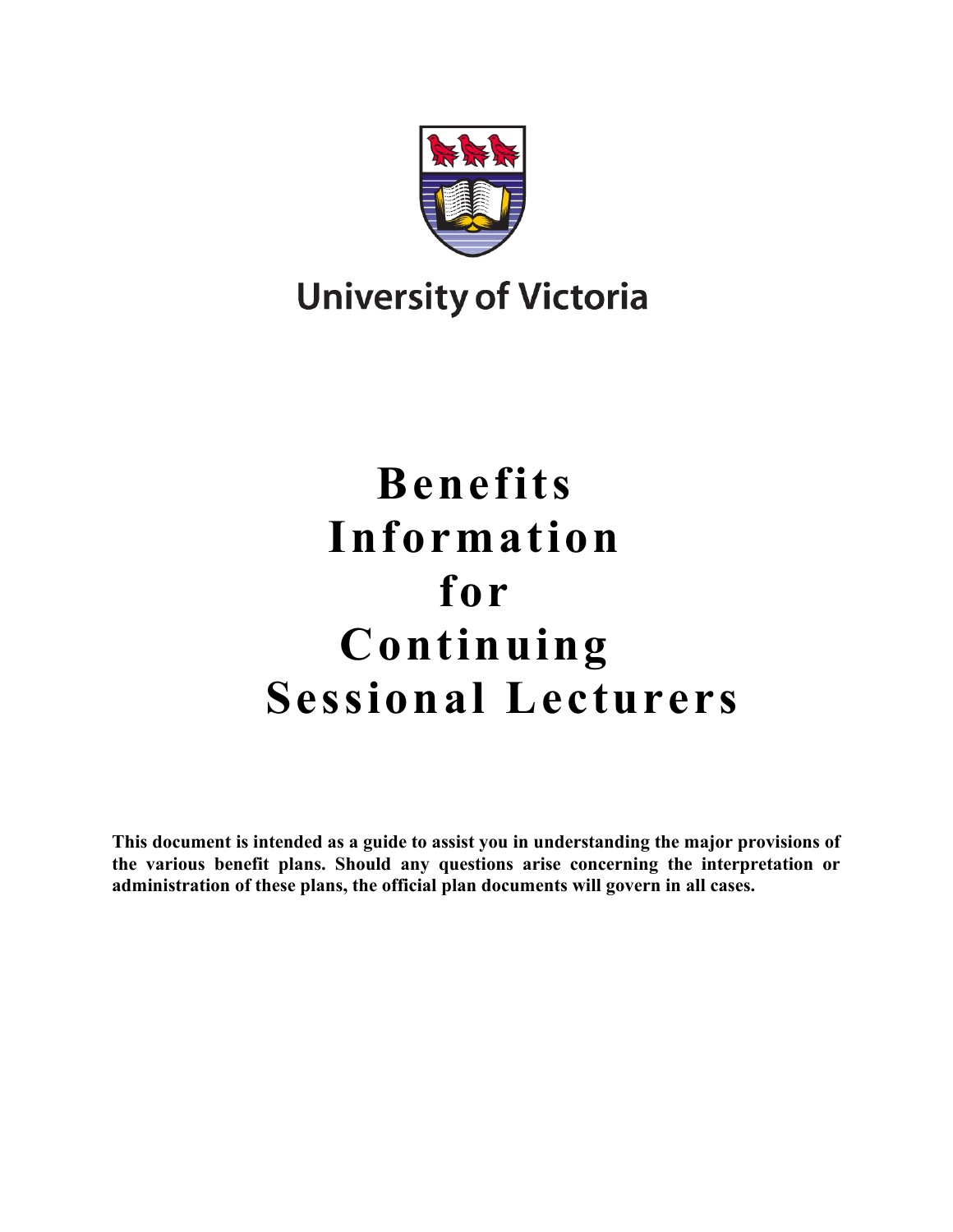| <b>TABLE OF CONTENTS</b> |  |
|--------------------------|--|
|--------------------------|--|

| Hospital Benefits Plan for B.C. [11] Marcus Marcus Marcus Marcus Marcus Marcus Marcus Marcus Marcus 4                                                                                                                         |  |
|-------------------------------------------------------------------------------------------------------------------------------------------------------------------------------------------------------------------------------|--|
| B.C. Medical Services Plan 2000 Plan 2000 Plan 2000 Plan 3000 Plan 3000 Plan 3000 Plan 3000 Plan 3000 Plan 3000 Plan 3000 Plan 3000 Plan 3000 Plan 3000 Plan 3000 Plan 3000 Plan 3000 Plan 3000 Plan 3000 Plan 3000 Plan 3000 |  |
| Pharmacare Plan 2000 March 2010 March 2010 March 2010 March 2010 March 2010 March 2010 March 2010 March 2010 Ma                                                                                                               |  |
|                                                                                                                                                                                                                               |  |
| Dental Care Plan 21                                                                                                                                                                                                           |  |
|                                                                                                                                                                                                                               |  |
|                                                                                                                                                                                                                               |  |
| Old Age Security 25                                                                                                                                                                                                           |  |
| Canada Pension Plan 26 and 2010 and 2010 and 2010 and 2010 and 2010 and 2010 and 2010 and 2010 and 2010 and 20                                                                                                                |  |
|                                                                                                                                                                                                                               |  |
| Basic Group Life Insurance <b>Material Contract Contract 2018</b> 38                                                                                                                                                          |  |
|                                                                                                                                                                                                                               |  |
| (Including Spousal & Accidental Death & Dismemberment)<br>Travel Accident Insurance 144                                                                                                                                       |  |
|                                                                                                                                                                                                                               |  |
|                                                                                                                                                                                                                               |  |
| Leave of Absence Without Pay 2000 Martin 1990 March 2010 March 2010 March 2010 March 2010 March 2010 March 201                                                                                                                |  |
|                                                                                                                                                                                                                               |  |
|                                                                                                                                                                                                                               |  |
|                                                                                                                                                                                                                               |  |
| Deferred Retirement [111] 58                                                                                                                                                                                                  |  |
|                                                                                                                                                                                                                               |  |
| Death Before Retirement [111] [61] Death Before Retirement [11] [61] Manuscritt, 2004.                                                                                                                                        |  |
| SECTION 6-EMPLOYEE AND FAMILY ASSISTANCE PROGRAM 62                                                                                                                                                                           |  |
|                                                                                                                                                                                                                               |  |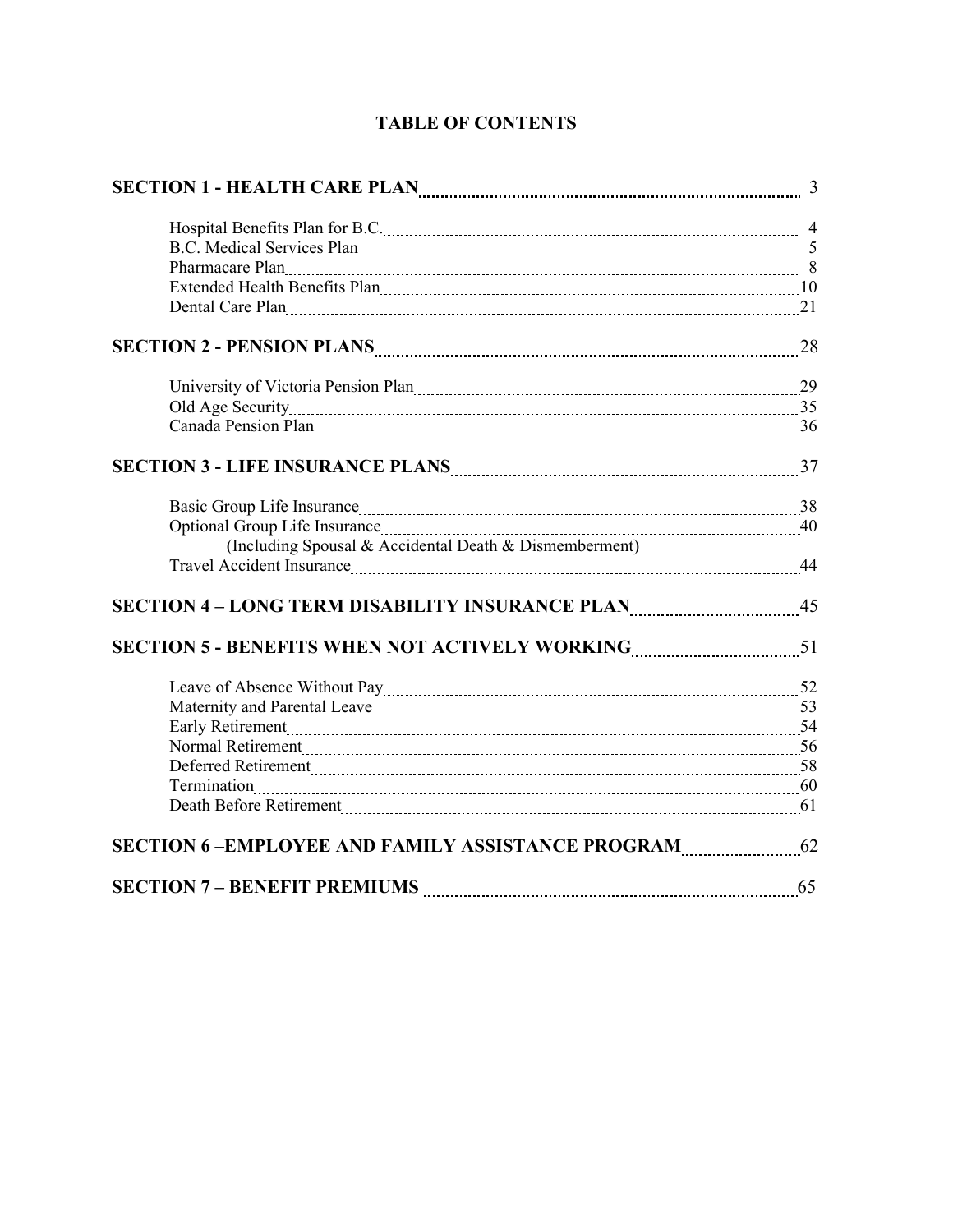# **SECTION 1 HEALTH CARE PLANS**

- B.C. Medical Services Plan
- B.C. Hospital Benefits Plan
- B.C. PharmaCare Plan
- University's Extended Health Benefits Plan
- University's Dental Care Plan

This section is intended as a guide to assist you in understanding the major provisions of these plans. Should any questions arise concerning the interpretation or administration of these plans, the official plan documents will govern in all cases.

*It is important to note that health services provided by the Government of the Province of British Columbia are subject to change without notice. Services reduced or eliminated are not automatically covered by other UVic health care plans*.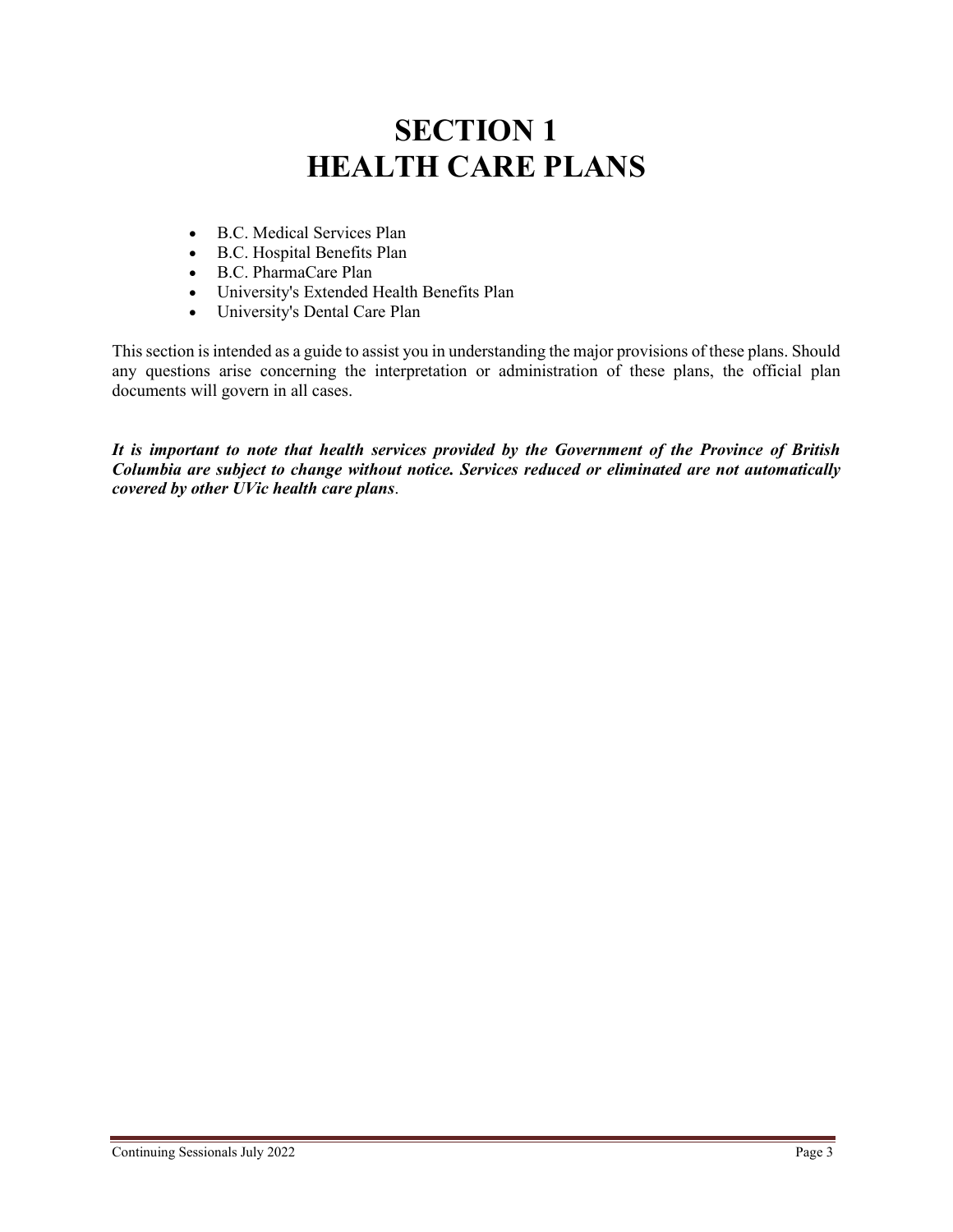# **HOSPITAL BENEFITS PLAN FOR B.C.**

Provides comprehensive hospital care at standard ward level and other qualifying hospital expenses.

#### **1. Eligibility**

Permanent residents who have resided in British Columbia for at least three months, and who are members of the B.C. Medical Services Plan.

#### **2. Membership**

You and your dependents are automatically covered, providing you meet the requirements above.

#### **3. Cost**

No premiums – included under the B.C. Medical Services Plan.

#### **4. Plan Benefits**

This non-contributory provincial government plan covers the cost of:

- a) Inpatient hospital accommodation (standard ward) including necessary nursing services, prescribed drugs, use of operating rooms, radiotherapy, physiotherapy, anesthetic and case room facilities, laboratory and x-ray services, medical and surgical supplies (with certain exceptions), rehabilitation treatment and other approved services rendered by hospital staff.
- b) Outpatient services including emergency, operating room, application and removal of casts, day care surgical services, renal dialysis, cancer therapy, cytology service, diabetic day-care and dietetic counselling facilities, and psoriasis day-care.
	- c) Out-of-province emergency hospital expenses refer to MSP website at <http://www2.gov.bc.ca/gov/content/health/health-drug-coverage/msp> under the section "Medical Care Outside BC".

#### **5. Plan Carrier**

Health Insurance BC (Medical Services Plan) PO Box 9035 Stn Prov Govt Victoria BC V8W 9E3 Phone: 1-800-663-7100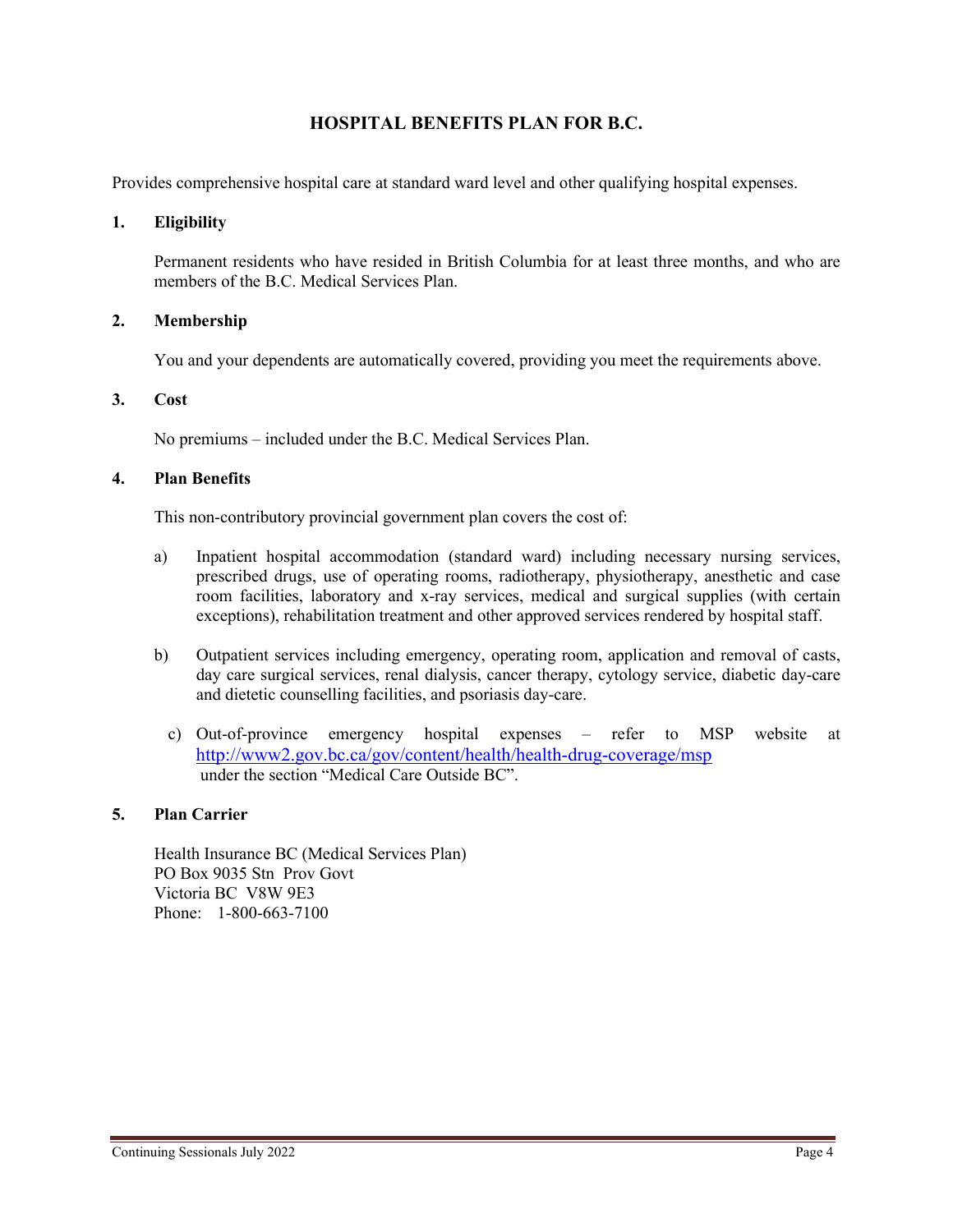# **B.C. MEDICAL SERVICES PLAN**

The Provincial Government Medical Plan provides coverage for required medical, surgical, obstetrical and diagnostic services of medical practitioners for all eligible plan members.

#### **1. Eligibility**

- a) All B.C. residents must enroll in the Medical Services Plan.
- b) New residents to B.C. who are citizens of Canada, or lawfully admitted to Canada for permanent residence or by employment visa: after a waiting period of the remainder of the month of arrival plus an additional two months.

**If you are new to Canada**, apply for MSP as soon as you arrive. Your coverage may start three months after your arrival date in British Columbia. You should get private health care insurance while you wait.

**If you are moving from another province**, you should arrange for coverage with your former medical plan during the wait period. If your family is not here yet, they need to keep their existing provincial health care. Once they arrive, you can apply to add them to your plan. The wait period for each family member will begin on their individual arrival date.

#### **2. Applying for MSP**

#### **Apply Online**

**The online application takes about 15 minutes to complete.** This online application currently supports male (M) and female (F) gender designations. To make a submission with a non-binary gender (X) designation, please contact Health Insurance BC.

Before you start, make sure that:

- You are using one of these web browsers: Internet Explorer 11 or the latest version of Mozilla Firefox, Google Chrome or Apple Safari.
- You hav[e identification](https://www2.gov.bc.ca/gov/content/health/health-drug-coverage/msp/bc-residents/eligibility-and-enrolment/how-to-enrol/id-requirements) for everyone on your application. You will be asked to upload digital images of documents that support the name and Canadian citizenship or immigration status for all persons.
- You have your marriage certificate, divorce decree or legal name change certificate if your current legal name doesn't match the name on your ID.

# [Apply for MSP](https://my.gov.bc.ca/msp/application)

# **Apply by Mail**

You can also apply by mail using a paper application form:

[Application for Enrolment, HLTH 102 \(PDF, 625KB\)](http://www2.gov.bc.ca/assets/gov/health/forms/102fil.pdf)

Mail the completed application form to: Health Insurance BC Medical Services Plan PO Box 9678 Stn Prov Govt Victoria BC V8W 9P7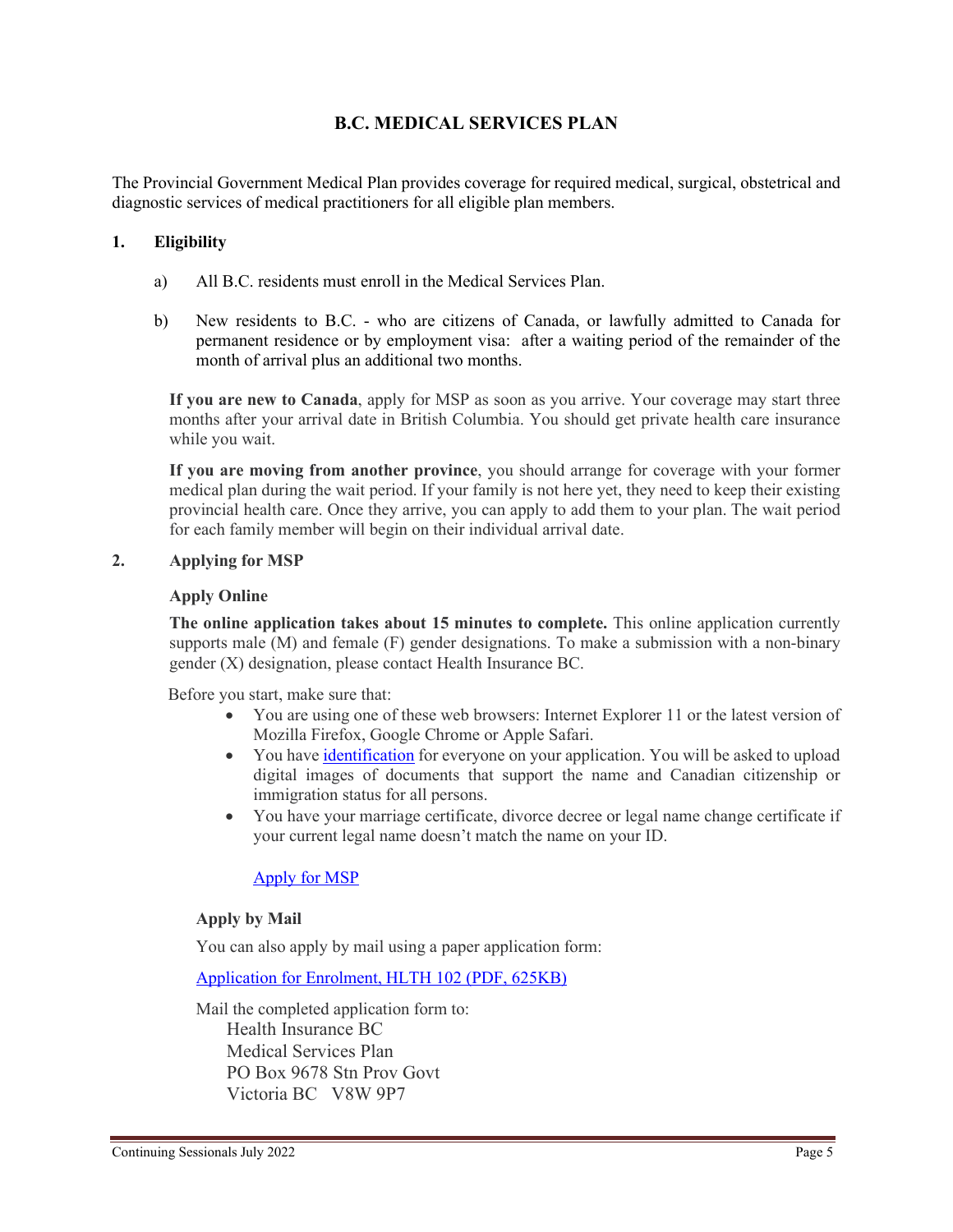### **3. Plan Benefits**

This contributory provincial government plan includes the following benefits:

- a) medically required services provided by a physician, or a specialist (such as a surgeon, anesthetist, psychiatrist or ophthalmologist, when referred by a physician);
- b) maternity care provided by a physician or a midwife;
- c) diagnostic services, including x-rays and laboratory services, when provided at approved diagnostic facilities, and when ordered by a physician, midwife, podiatrist, dental surgeon or oral surgeon;
- d) dental and oral surgery, when medically required to be performed in hospital;
	- d) emergency out-of-province physician's and hospital charges payable on the same basis had the services been performed in British Columbia. For further information please refer to MSP's website at <http://www2.gov.bc.ca/gov/content/health/health-drug-coverage/msp> under the section "Medical Care Outside BC". *(Important note: Out-of province claims must be submitted within 90 days of the date of service***).**

#### **4. Exclusions**

- a) non-medically required services such as cosmetic surgery
- b) dental services, except as outlined under Plan Benefits
- c) routine eye examinations for persons 19 to 64 years of age
- d) eyeglasses, hearing aids, and other equipment or appliances
- e) annual or routine examinations where there is no medical requirement
- f) services of counsellors or psychologists
- g) acupuncture, chiropractic, massage therapy, naturopathy, physical therapy and non-surgical podiatry services (except for MSP beneficiaries with premium assistance status)
- h) third party medical examinations required for such certificates or tests for:
	- driving a motor vehicle
	- employment
	- life insurance
	- school or university
	- recreational and sporting activities
	- immigration purposes
	- medication (prescription drugs)

#### **5. Temporary Absence from B.C.**

If you plan to leave the province for 6 months or more you must advise MSP of your absence.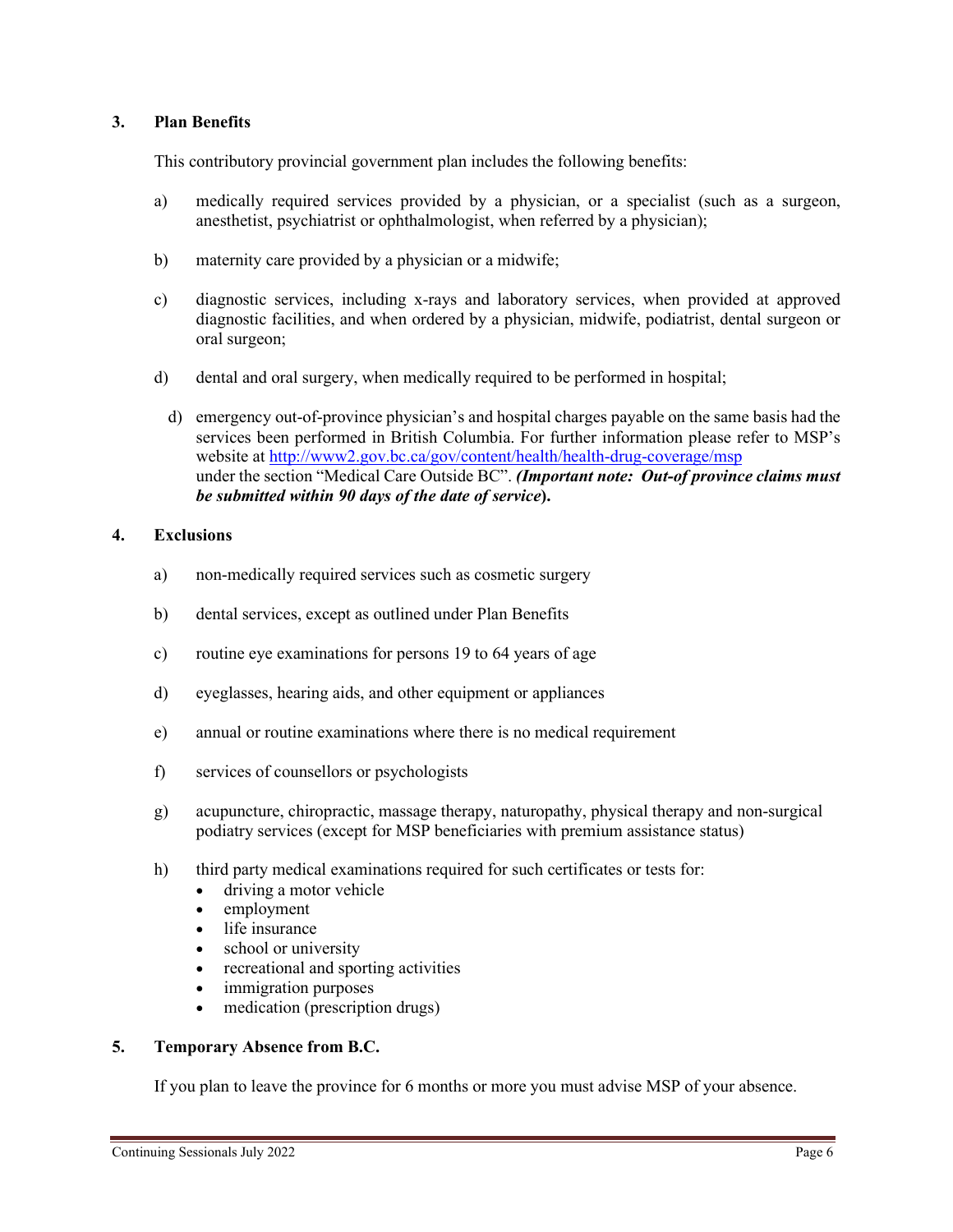You may be eligible to retain your coverage for up to 24 months during a temporary absence from BC. Approval is limited to once in 5 years for absences that exceed 6 months in a calendar year. If you are unsure whether you will qualify for coverage during an absence, you should contact MSP directly.

When you stay outside BC longer than the period for which you are entitled to coverage, you will be required to fulfill the waiting period again upon return to the province before coverage can be renewed.

#### **6. Plan Carrier**

Health Insurance BC (Medical Services Plan) PO Box 9035 Stn Prov Govt Victoria BC V8W 9E3 Phone: 1-800-663-7100 <http://www2.gov.bc.ca/gov/content/health/health-drug-coverage/msp>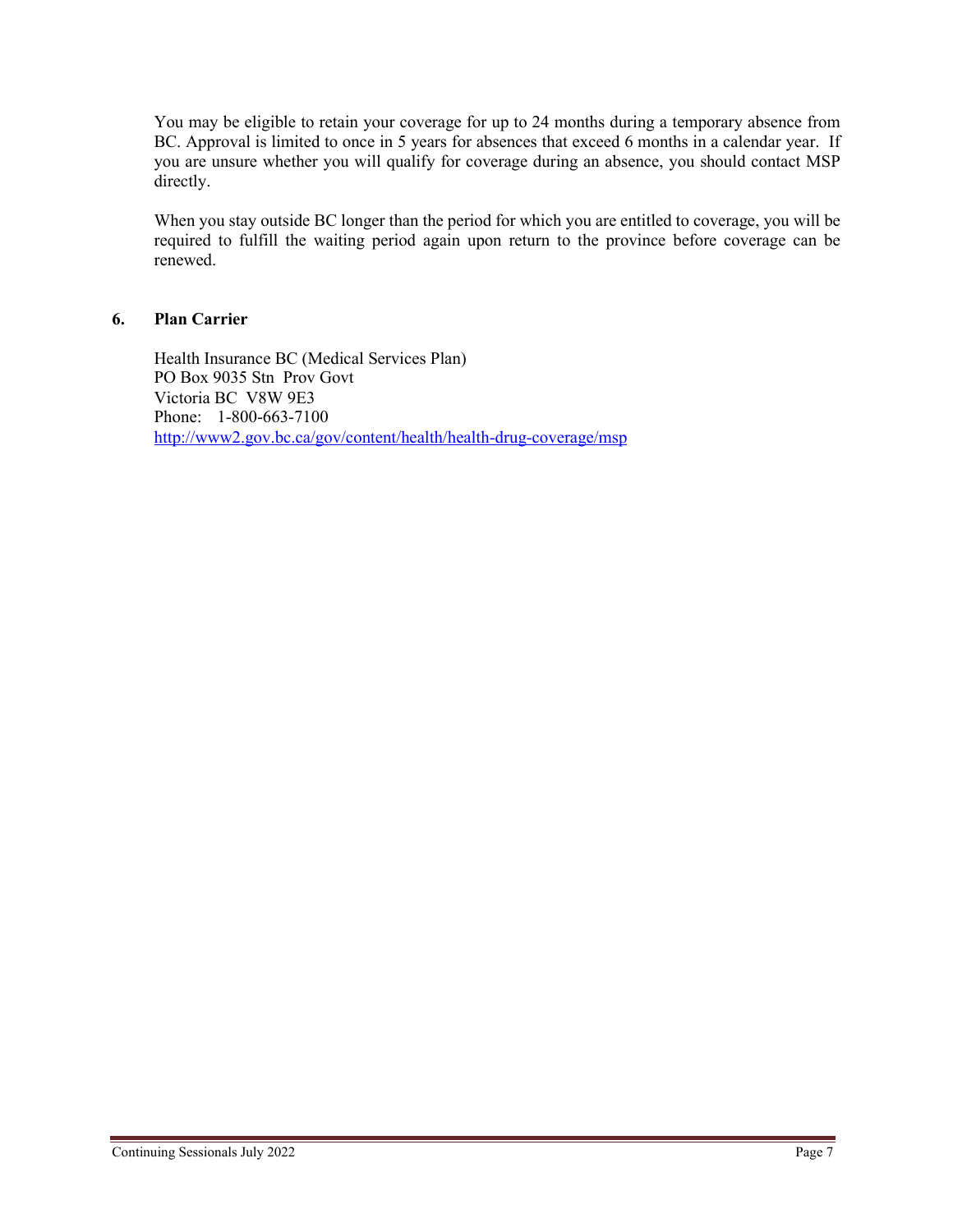# **PHARMACARE PLAN**

PharmaCare provides financial assistance to British Columbia residents for eligible prescription drugs and designated medical supplies. This program provides reasonable access to drug therapy and is an integral part of the health system that serves British Columbia. PharmaCare does not cover out-of-province expenses.

#### **1. Eligibility**

If you are a BC resident and enrolled with the Medical Services Plan (MSP), you must register your family to receive your maximum financial assistance under Fair PharmaCare. Your family includes you, your spouse and any dependent children whose Medical Services Plan coverage is on the same contract as you or your spouse.

#### **2. Membership**

To register for Fair PharmaCare financial assistance you must:

- be a resident of British Columbia for at least three months; and
- be registered with the Medical Services Plan of British Columbia (MSP); and
- have filed an income tax return for the relevant taxation year. If you are a new Canadian resident a more recent tax return or alternate proof of net income information may be accepted.
- For further information, including how to register for the Fair PharmaCare Program, please visit their website at: [http://www.health.gov.bc.ca/pharme/.](http://www.health.gov.bc.ca/pharme/) PharmaCare will issue a Registration Certificate once your registration has been approved.

#### **3. Cost to Plan Member**

No premiums – included under the B.C. Medical Services Plan.

#### **4. Plan Benefits**

- eligible drugs prescribed by your physician, surgeon, dentist, midwife or podiatrist (PharmaCare reimbursements are based on the average price of low cost alternative and reference based drugs)
- insulin, needles and syringes for diabetes
- certain ostomy supplies
- designated permanent prosthetic appliances and children's orthotic devices (braces). *(Note these benefits require prior approval. Please ask your medical supplier for an application form.)*

Once registered, the PharmaNet Program will track all prescriptions purchased in BC and automatically covers 70% of eligible prescription drug costs which exceed your family's deductible in a calendar year. PharmaCare's annual deductible is calculated as a percentage of your family's net income.

Prescription drug costs not covered by the Fair PharmaCare program may be eligible for reimbursement through the University's Extended Health Benefits Plan. Please refer to the Extended Health Benefit section for further information.

#### **5. Exclusions**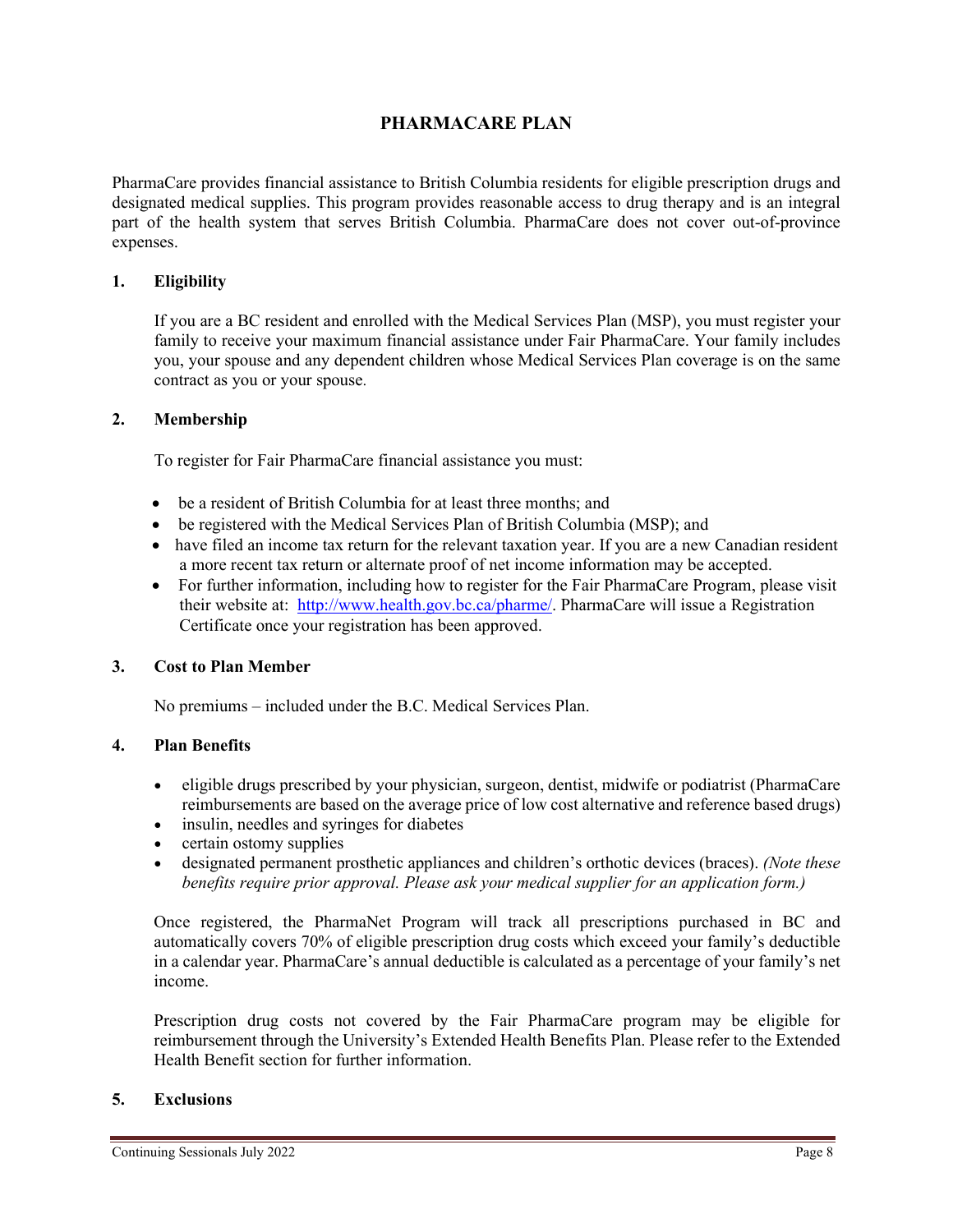- eyeglasses
- hearing aids or hearing aid batteries
- bandages
- artificial sweeteners
- antacids, laxatives, and other over-the-counter drugs
- wheelchairs, walkers, and other medical devices
- drug costs which have been fully reimbursed by another plan
- drugs or supplies obtained while outside of British Columbia
- mail-order prescriptions requested from companies located outside the province
- medical costs for kidney dialysis covered by B.C. Renal Agency
- medications for cancer treatment covered by B.C. Cancer Agency
- medications for transplants covered by B.C. Transplant Society
- medications not designated as approved PharmaCare benefits
- herbal medicine products

### **6. Plan Carrier**

Health Insurance BC (Medical Services Plan) P.O. Box 9035 Stn Prov Govt. Victoria BC V8W 9E3 Phone: 1-800-663-7100 [www.health.gov.bc.ca/pharme](http://www.health.gov.bc.ca/pharme)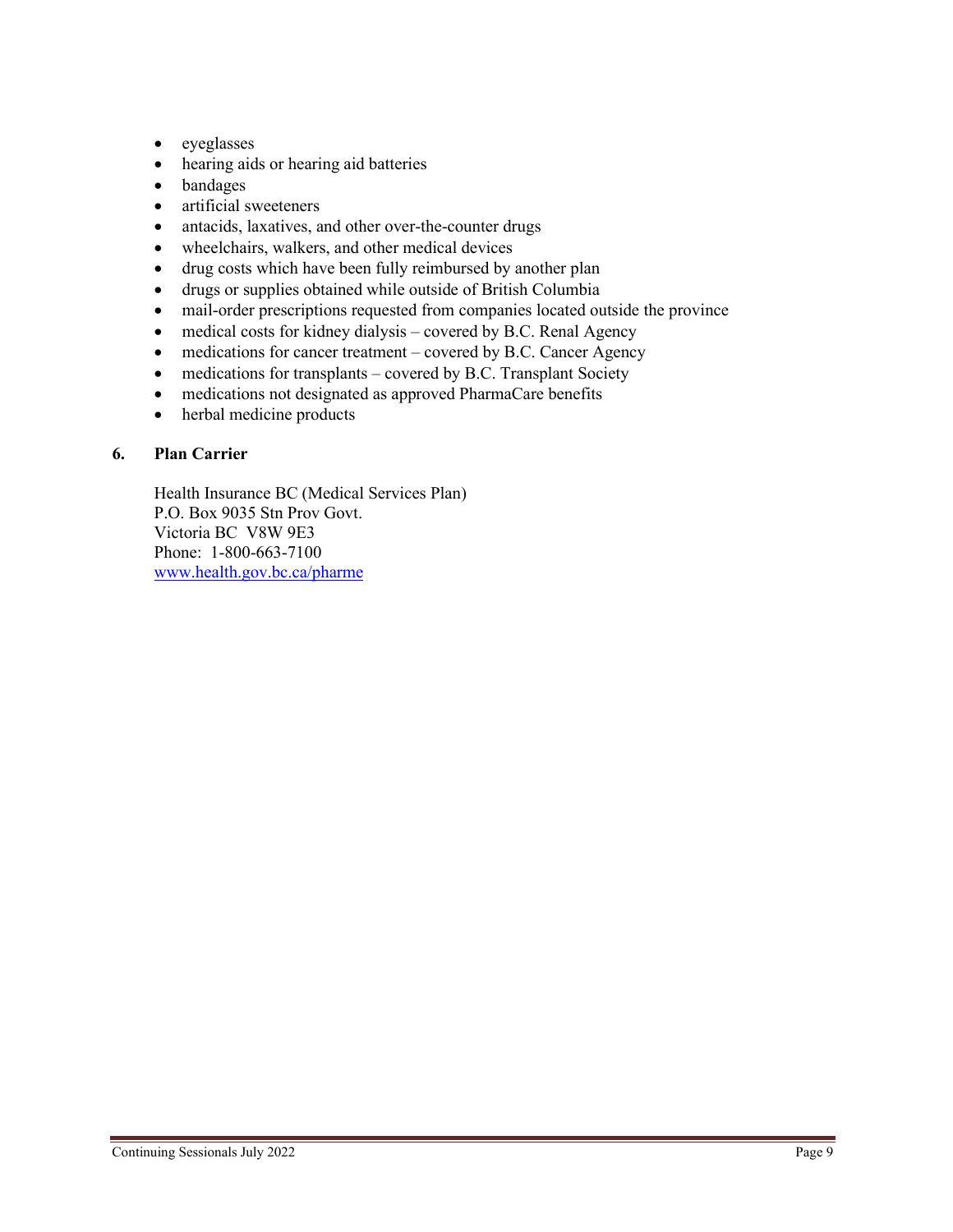# **EXTENDED HEALTH BENEFITS PLAN**

The Extended Health Benefits Plan is designed to assist members in paying for some specified services and supplies as outlined in the Plan Document issued by Pacific Blue Cross to the University of Victoria.

#### **1. Eligibility**

All Continuing Sessional Lecturers are eligible for and required to participate in the Extended Health Benefits Plan.

If you choose to work beyond your normal retirement date, benefits will continue to the earlier of your retirement date, or December 31<sup>st</sup> of the year in which you reach age 71.

#### **2. Eligible Dependents**

- a) Your legal spouse or common-law partner (a common-law partner is a person who has been publicly represented as your spouse for at least one year).
- b) Any child, stepchild, legally adopted child, or legal ward of the employee who is:
	- 1. unmarried and dependent on the employee, and under the age of 21 years (children under age 21 are **not** covered if they are working more than 30 hours a week, unless they are full-time students).
	- 2. age 21 to 25 and in **full time** attendance at a recognized educational institute. If child is no longer a student, the coverage will cease at the end of the month of finishing school or university.
	- 3. incapable of supporting themselves because of physical or mental disorder are covered without age limit if the disorder begins before they turn age 21, or while they are students under age 25, and the disorder has been continuous since that time. Disabled status is subject to approval by PBC. The Dependent must become disabled while covered as a Dependent under Clause 1 or 2 above.

Note: You must apply for dependent coverage within one month of the date of marriage, one month of common-law status or one month of acquisition (i.e. birth or adoption) of an eligible dependent.

You must immediately advise the Benefits Office in Human Resources if at any time a child is no longer a full-time student, or there are other changes to the status of your dependents (eg. you are no longer legally married).

#### **3. Membership**

You are required to immediately enroll in the Extended Health Benefits Plan. Your coverage may start on the first day of the month coinciding with or following your appointment.

At the time of enrollment you have the option of covering eligible dependents. Once enrolled, no further addition or deletion of dependents will be permitted without satisfactory proof of a change in marital or dependent status, as outlined above.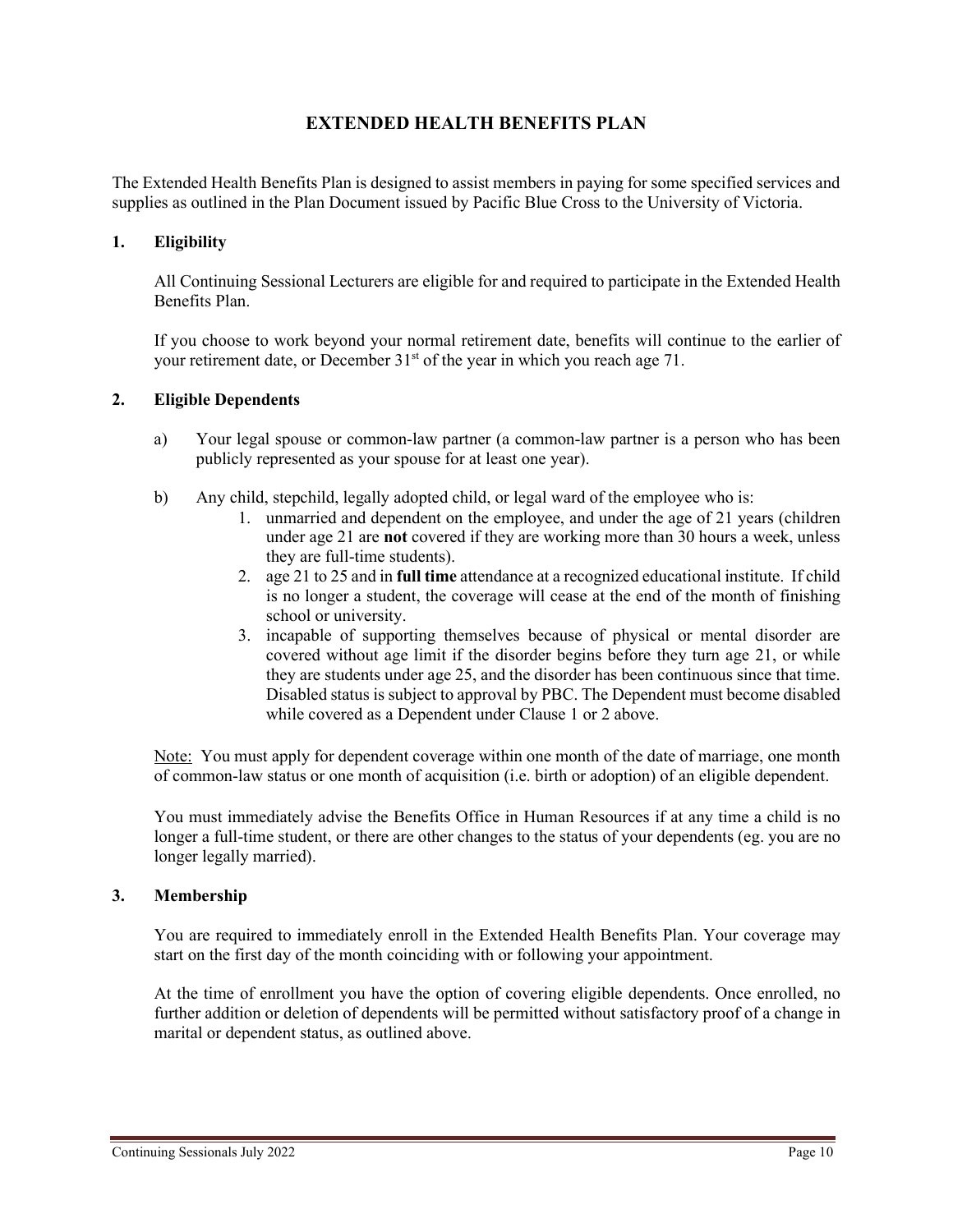#### **4. Premium Costs**

Premiums are cost shared with the University – employee pays 25% and the University 75%. See Section 7 for monthly premium amounts.

Premiums are paid in advance (e.g. deductions in October are for November coverage).

#### **5. Plan Benefits**

There is an overall deductible of \$75 per person or family each calendar year. Eligible expenses in excess of this deductible will be paid up to plan limits as specified below.

If in any calendar year the eligible expenses incurred do not exceed the deductible, the eligible expenses incurred during the last three months of the calendar year may be applied against the deductible for the next calendar year.

Reimbursement for both in-province and out-of-province is 100% of eligible expenses, up to the plan limits as outlined below:

The lifetime maximum amount of benefits payable for any one member or dependent is \$1,000,000.

**The following information is intended to be a descriptive outline only. All provisions of the Plan are subject to the terms and conditions of the contract issued to the University by Pacific Blue Cross. It is recommended that you request pre-authorization from Pacific Blue Cross for all major purchases.**

The Extended Health Benefits Plan covers reasonable and customary charges for the following services when medically necessary, **and prescribed, ordered, or referred by a Physician**:

# **A) BENEFITS INSIDE THE PROVINCE**

#### **(1) Semi-private or Private Hospital Room Accommodation**

The additional charge for semi-private or private room accommodation in a public general hospital, or the extended care unit of a public general hospital, providing the services are not primarily for chronic or custodial care, but not hospital co-insurance charges. Charges for rental of telephone, television or similar equipment are not covered.

#### **(2) Ambulance Services**

Charges for licensed ambulance services (over and above any amount paid by a government plan) for the member or dependent, in an EMERGENCY requiring IMMEDIATE transportation, following a serious accidental injury or sudden attack of serious illness, to and from the nearest Canadian hospital equipped to provide the required treatment.

Where necessary when time is critical and the patient's condition prevents the use of other means of transportation, emergency transportation by air will be covered. Emergency transportation from one hospital to another for the required treatment will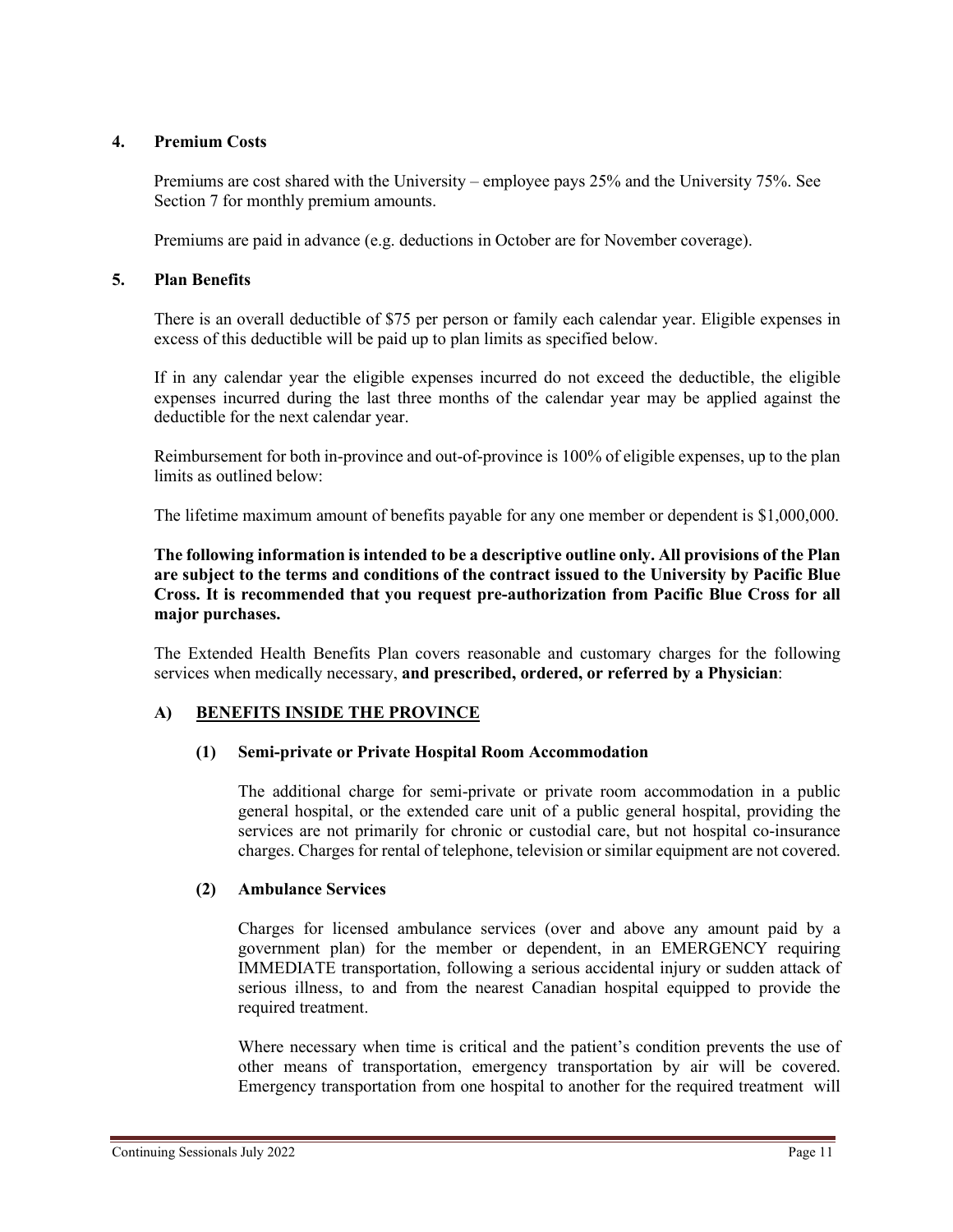be covered only if the original hospital has inadequate facilities. Charges for an attendant will be covered when medically necessary.

#### **(3) Drugs**

Charges for an Eligible expense in a quantity we consider reasonable, and as approved by our Benefit review, and

a) which are dispensed by a Pharmacist, Physician, Dentist, or Nurse practitioner, legally licensed, certified, or registered to practice by the appropriate licensing, certification or registration authority in the jurisdiction where the care or services are provided and acting within the scope of the license, including:

i) Life sustaining non-prescription drugs

ii) insulin preparations, diabetic test strips, lancets, needles, and syringes for diabetes management

iii) injectable vitamin B12 for the treatment of pernicious anemia

iv) allergy serums when administered by a Practitioner, or b) which legally require a prescription from a medical provider legally authorized to do so, including:

i) Compounded drugs

ii) contraceptive drugs.

**Note:** To ensure that the Extended Health Benefits Plan does not pay for expenses which would otherwise be covered by the BC Government, Pacific Blue Cross will require proof of registration with the Fair PharmaCare Program before claims over \$1,000 per annum are paid. An application for Special Authority designation may also be required. Regardless of the decision by PharmaCare to accept or deny Special Authority coverage, the plan covers the drug when you provide proof of PharmaCare's decision prior to or with your first claim submission.

Once registered, any eligible prescription expenses in excess of your family's annual deductible with Fair PharmaCare will be covered 30% by Pacific Blue Cross and 70% by Fair PharmaCare.

Effective January 1, 2015, Generic Pricing will be applied when there is a generic drug available. If there is not a generic alternative, a brand name drug is provided and reimbursed at the brand name price.

You may request the brand name and pay the difference between the brand and the lowest cost generic drug. Alternatively, your physician can transcribe "no substitutions" on the prescription where appropriate.

Specific high cost BC PharmaCare limited coverage drugs are identified by us as our Special Authority Enforcement list. We will reject claims for a drug on this list until we receive confirmation of BC PharmaCare's Special Authority decision for the drug. Once the BC PharmaCare decision (approved or declined) is on file with us, we will consider this drug as eligible based on:

a) if BC PharmaCare approval is confirmed, the approval period determined by BC Pharmacare,

or

b) if the BC PharmaCare decision is to decline, and if the request otherwise meets our definition of an Eligible drug, the approval period as determined by us.

#### **(4) Private Duty Nursing Care**

Fees for the services of a Registered Nurse for private duty care (other than a nurse who ordinarily resides with or who is related to the member) in the management of an acutely ill patient in the persons home, based on the schedule of fees of the Registered Nurses' Association of British Columbia, up to a MAXIMUM of the equivalent of 30 days of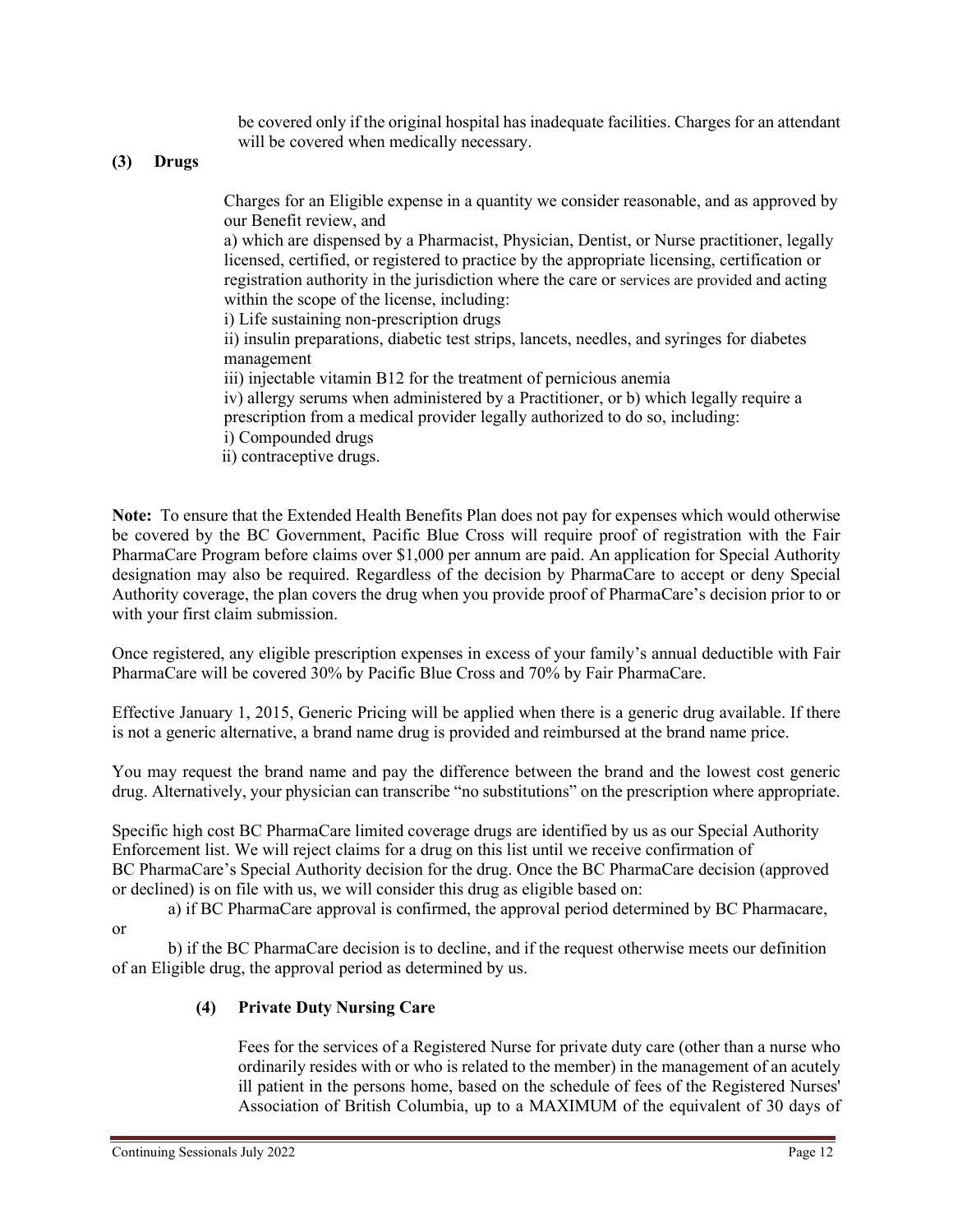such services during each calendar year for each member or dependent. The services must be rendered by a nurse who is currently registered with the Registered Nurses' Association of British Columbia.

#### **(5) Dental Accident**

Dental treatment, by a Dentist registered with the College of Dental Surgeons of B.C., which is required, performed and completed within 52 weeks after a covered **accidental** injury which occurred while covered under this EHC plan, for the repair or replacement of natural teeth or because of a fractured or dislocated jaw. Payment is based on the current B.C. Dental Fee Schedule. An injury shall be considered accidental only if it has been caused by a direct blow to the external mouth or face resulting in immediate damage to the natural teeth, and not by an object wittingly or unwittingly placed in the mouth. Payment will NOT be made on temporary, duplicate, or incomplete procedures, or for correcting unsuccessful procedures.

#### **(6) Medical Aids and Supplies**

Charges for the following services and supplies as prescribed or referred by a Physician:

- (a) oxygen, blood, and blood plasma
- (b) ostomy and ileostomy supplies
- (c) walkers, canes and cane tips, crutches, splints, casts, collars, and trusses, but not elastic or foam supports
- (d) rigid support braces and permanent prostheses (artificial eyes, limbs, larynxes, and mastectomy forms). Myoelectrical limbs are excluded, but Pacific Blue Cross will pay the equivalent of a standard prostheses.
- (e) Charges for the following items to the maximum amounts indicated per calendar year:
	- i) mastectomy brassieres \$150
	- 11. stump socks \$250
	- iii) surgical stocking \$250
- (f) wigs and hairpieces required as a result of medical treatment or injury to a lifetime maximum of \$500.

As Fair PharmaCare also provides some coverage for prosthetic devices, receipts should be sent first to them for consideration of payment.

# **(7) Medical Equipment**

Standard durable medical equipment when prescribed or referred by a Physician as follows:

- (a) Preauthorization is required from Pacific Blue Cross for expenses in excess of \$5,000.
- (b) Charges for standard durable medical equipment when rented from a medical supplier. If unavailable on a rental basis, or required for a long-term disability, purchase of these items from a provider may be considered.
- (c) Repairs to purchased items. Pacific Blue Cross will replace the item when it can no longer be made functional. Pacific Blue Cross may request trade-in or return of replaced equipment.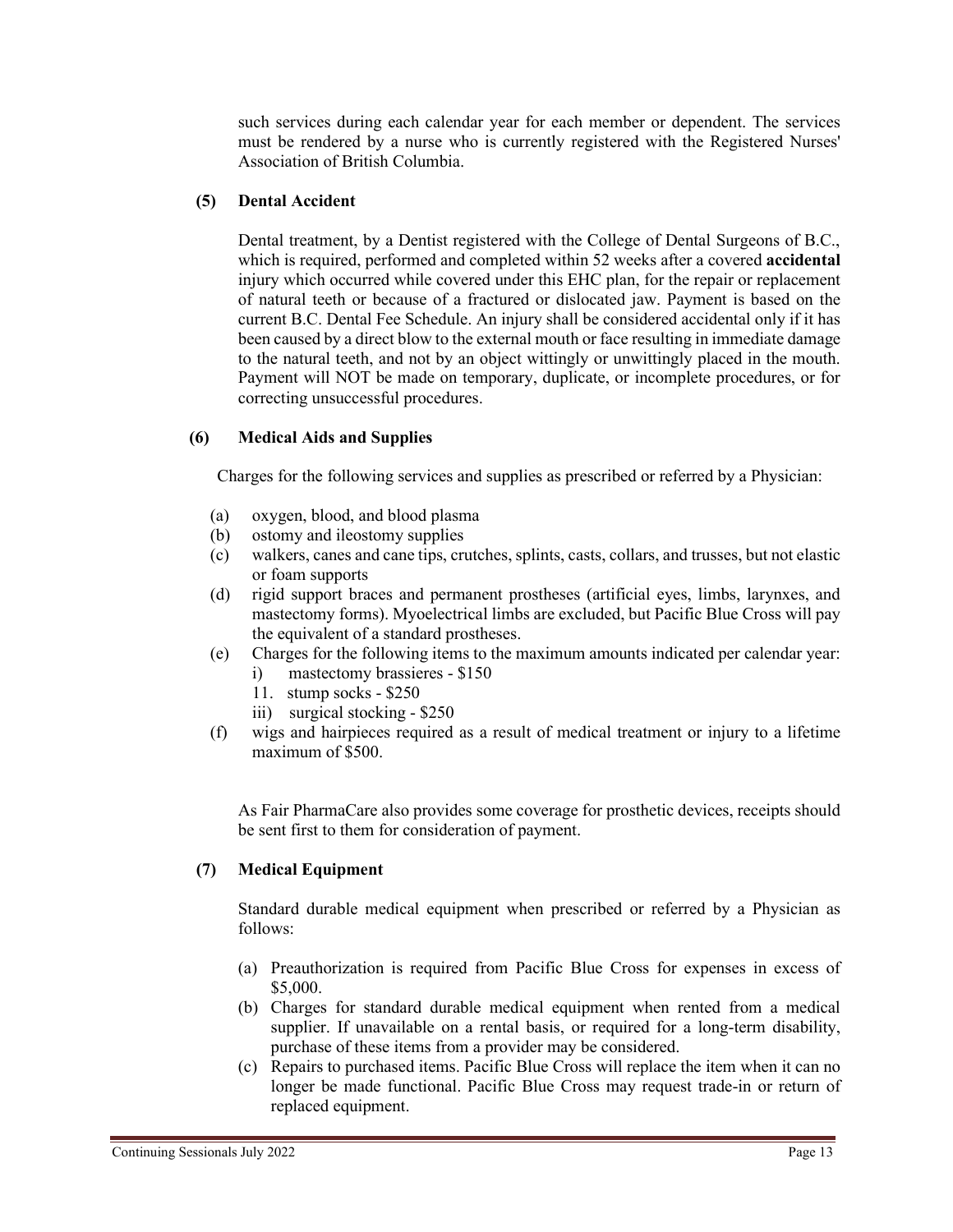- (d) Reimbursement on rental equipment will be made monthly and will in no case exceed the total purchase price of similar equipment.
- (e) Standard durable equipment includes:
	- i) Manual wheelchairs, manual type hospital beds, and necessary accessories. Electric wheelchairs and hospital beds will be covered only when the patient is incapable of operating a manual wheelchair, otherwise Pacific Blue Cross will pay the manual equivalent.
	- ii) Medical monitors including heart and blood glucose monitors, and cardiac screeners.
	- iii) Bi-osteogen systems (when recommended by an orthopedic surgeon) and growth guidance systems.
	- iv) Breathing machines and appliances including respirators, compressors, percussors, suction pumps, oxygen cylinders, masks, and regulators.
	- v) Insulin infusion pumps for diabetics when basic methods are not feasible.
	- vi) Transcutaneous electric nerve stimulators (TENS) when prescribed for intractable pain.
	- vii) Transcutaneous electric muscle stimulators (TEMS) required when, due to an injury or illness, all muscle tone has been lost.

# **(8) Hearing Aids**

Hearing aids for adults and children when prescribed by a Certified Ear, Nose and Throat Specialist or supplied by a recognized Audiologist on the recommendation of a Physician and Surgeon. Payment will not be made for repairs and maintenance, batteries, or recharging devices, or other such accessories. Replacement hearing aids will be covered only when the hearing aid cannot be satisfactorily repaired. The maximum benefit payable during a five calendar year period is \$1,800 per person.

#### **(9) Orthopedic Shoes**

When prescribed by a Physician or Podiatrist as medically necessary custom fitted orthopedic shoes (including repairs), orthopedic shoes attached to a brace, and modifications to stock item footwear to a maximum benefit payable in any calendar year of \$400 for an adult or \$200 for a dependent child.

 Foot Orthotics (including arch supports) when prescribed by a Physician or Podiatrist, to a maximum benefit payable of \$400 per person in a calendar year.

# **(10) Vision Care and Eye Examinations**

Charges for the following when prescribed or performed by an Ophthalmologist or Optometrist:

• the purchase and/or repair of eyewear and charges for contact lens fittings and charges for laser eye surgery to a combined maximum of \$500 per person every 2 consecutive calendar years. Charges for non-prescription eyewear including prescription or non-prescription sunglasses, safety goggles and cataract lenses are not covered. and,

routine eye examinations to a maximum of \$75 for persons between the ages of 19 and 64.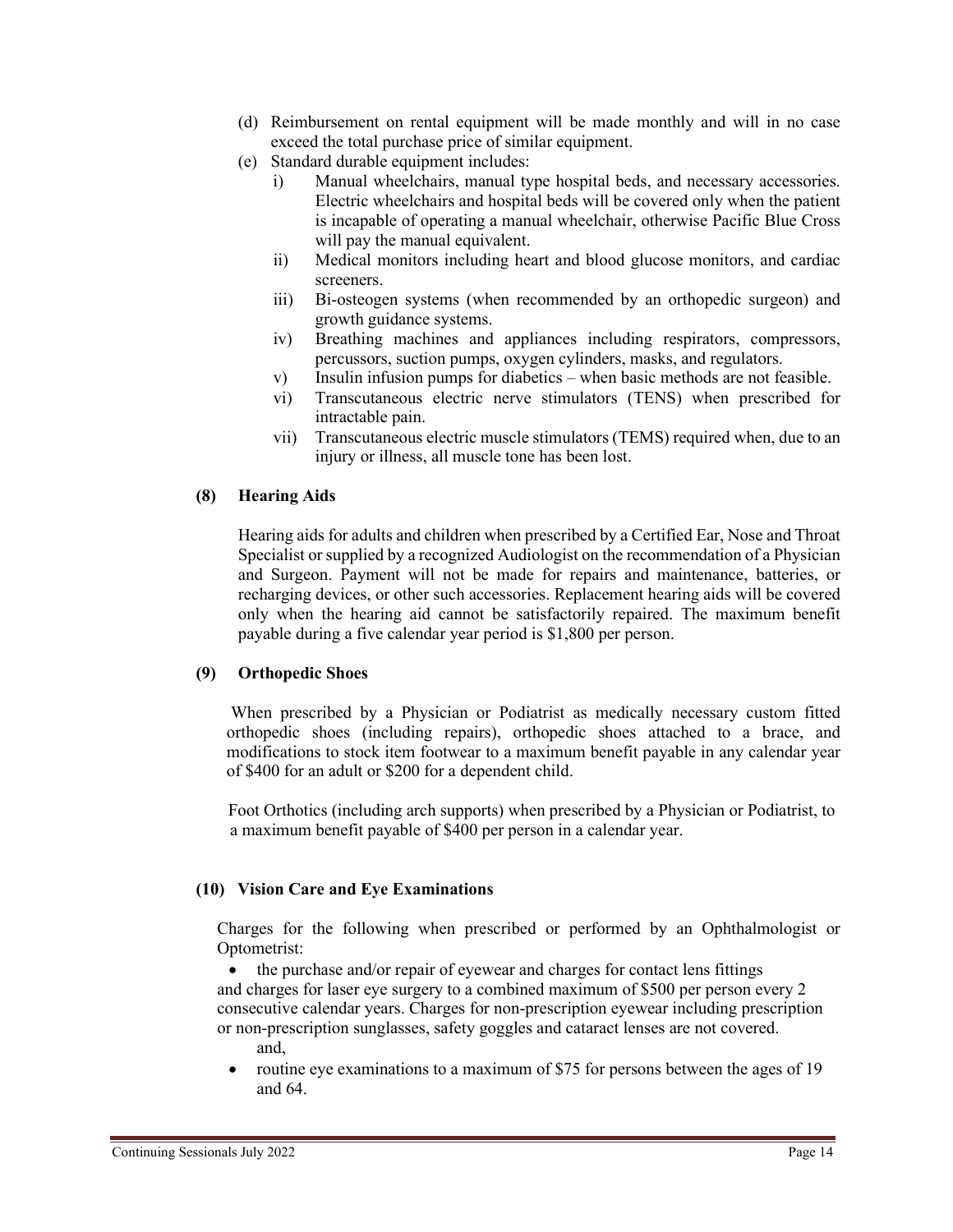#### **Items 11 to 18 following do not require referral by a Physician:**

#### **(11) Acupuncture**

Charges for acupuncture treatments performed by a Physician, Physiotherapist, Naturopath, or Registered Acupuncturist licensed to perform acupuncture in British Columbia. The maximum benefit payable in any calendar year is \$200 per person.

#### **(12) Clinical Psychology/Counselling**

Fees of Clinical Psychologists licensed in British Columbia, including Clinical Counsellors and Clinical Social Workers registered with the B.C. Association of Clinical Counsellors or Social Workers. The combined maximum benefit payable in any calendar year is \$1,200 per person.

#### **(13) Speech Therapy**

Fees of Speech Therapists licensed in British Columbia. The maximum benefit payable in any calendar year is \$200 per person.

#### **(14) Chiropractor Services**

Fees of Chiropractors registered or licensed in British Columbia (but not including x-ray service). You will be reimbursed \$30.00 per visit for the first 12 visits in a calendar year, and then the full cost, as is reasonable and customary, for each visit over 12 in a calendar year, to a maximum of \$500\* per person per calendar year. (\*Effective April 1, 2017 combined Chiropractor and Naturopath to a \$700 maximum per Calendar year with existing per visit limits).

#### **(15) Naturopathic Services**

Fees of Naturopathic Physicians registered or licensed in British Columbia (but not including X-ray service). You will be reimbursed \$20.00 per visit for the first 12 visits in a calendar year, and then the full cost, as is reasonable and customary, for each visit over 12 in a calendar year, to a maximum of \$200\* per in a calendar year. \*(Effective April 1, 2017 combined Chiropractor and Naturopath to a \$700 maximum per Calendar year with existing per visit limits).

#### **(16) Physiotherapy**

Fees of Physiotherapists registered or licensed in British Columbia (other than a Physiotherapist who is related to or resident with the member). You will be reimbursed \$30.00 per visit for the first 12 visits in a calendar year, and then the full cost, as is reasonable and customary, for each visit over 12 in a calendar year, to a maximum of \$500\* per person in a calendar year. (\*Effective April 1, 2017 combined Massage & Physiotherapy benefits to a \$750 maximum per Calendar year with existing per visit limits).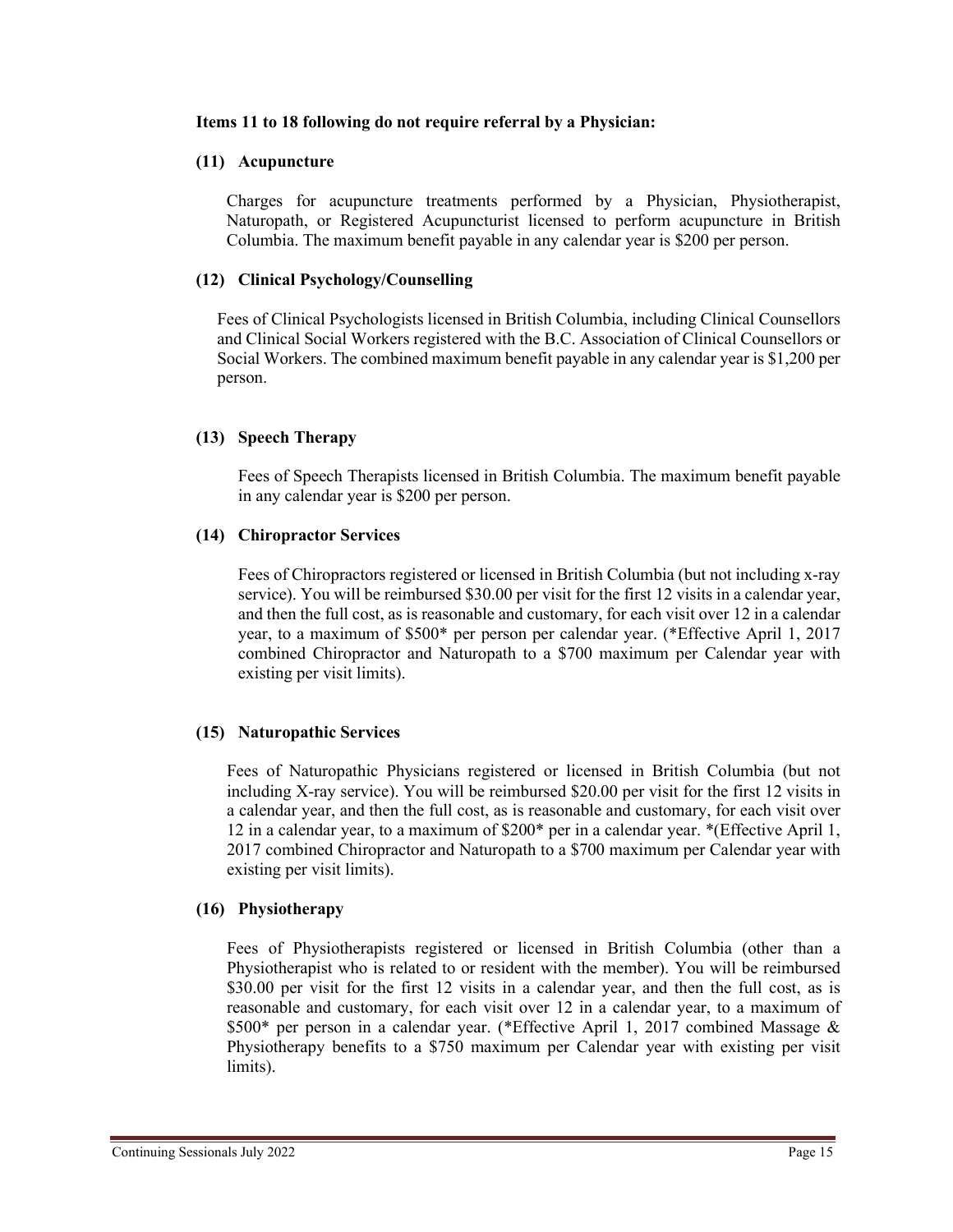#### **(17) Massage Therapy**

Fees of Massage Practitioners registered or licensed in British Columbia (other than a Massage Practitioner who is related to or resident with the member)**.** You will be reimbursed \$30.00 per visit for the first 12 visits in a calendar year, and then the full cost, as is reasonable and customary, for each visit over 12 in a calendar year, to a maximum of \$250\* per person in a calendar year. (\*Effective April 1, 2017 combined Massage & Physiotherapy benefits to a \$750 maximum per Calendar year with existing per visit limits).

#### **(18) Podiatry Services**

Fees of Podiatrists registered or licensed in British Columbia (but not including X-ray service or appliances). You will be reimbursed \$32.50 per visit for the first 12 visits in a calendar year, and then the full cost, as is reasonable and customary, for each visit over 12 in a calendar year, to a maximum of \$250 per person in a calendar year.

# **B) EMERGENCY OUT-OF-PROVINCE BENEFITS**

While traveling or on vacation outside British Columbia, benefits are payable for the following expenses incurred **IN AN EMERGENCY ONLY** and when ordered by the attending Physician (emergency means a sudden unexpected injury or an acute episode of disease that requires **immediate** treatment or surgery. If further treatment or surgery is required the severity of the condition must be such that it would not allow the patient to be returned to B.C. for treatment). Non-emergency continuing care, testing, treatment, and surgery, and amounts covered by any government plan and/or any other provider of health coverage are not eligible.

**It is important to contact Medi-Assist within 24 hrs of an emergency, and before any treatment is commenced. In the event of a medical emergency, call Medi-Assist using the toll-free numbers on the back of your benefit plan card. For further information see details below under Emergency Travel Assistance.**

- (1) Local ambulance services when immediate transportation is required to the nearest hospital equipped to provide the treatment essential to the patient.
- (2) The hospital room charge and charges for services and supplies when confined as a patient or treated in a hospital, to a maximum of 90 days. If reasonably possible, Pacific Blue Cross should be notified within 5 days of the patient's admission to hospital. When the patient's condition has stabilized, Pacific Blue Cross has the right, with the approval of the attending Physician, to move the patient by licensed ambulance service to the hospital nearest the patient's home which is equipped and has space available to provide further medical treatment. Where transportation would endanger the patient's health, the 90 day limit may be extended.
- (3) Services of a Physician and laboratory and x-ray services.
- (4) Prescription drugs in sufficient quantity to alleviate an acute medical condition.
- (5) Other emergency services and/or supplies, if PBC would have covered them inside your province of residence.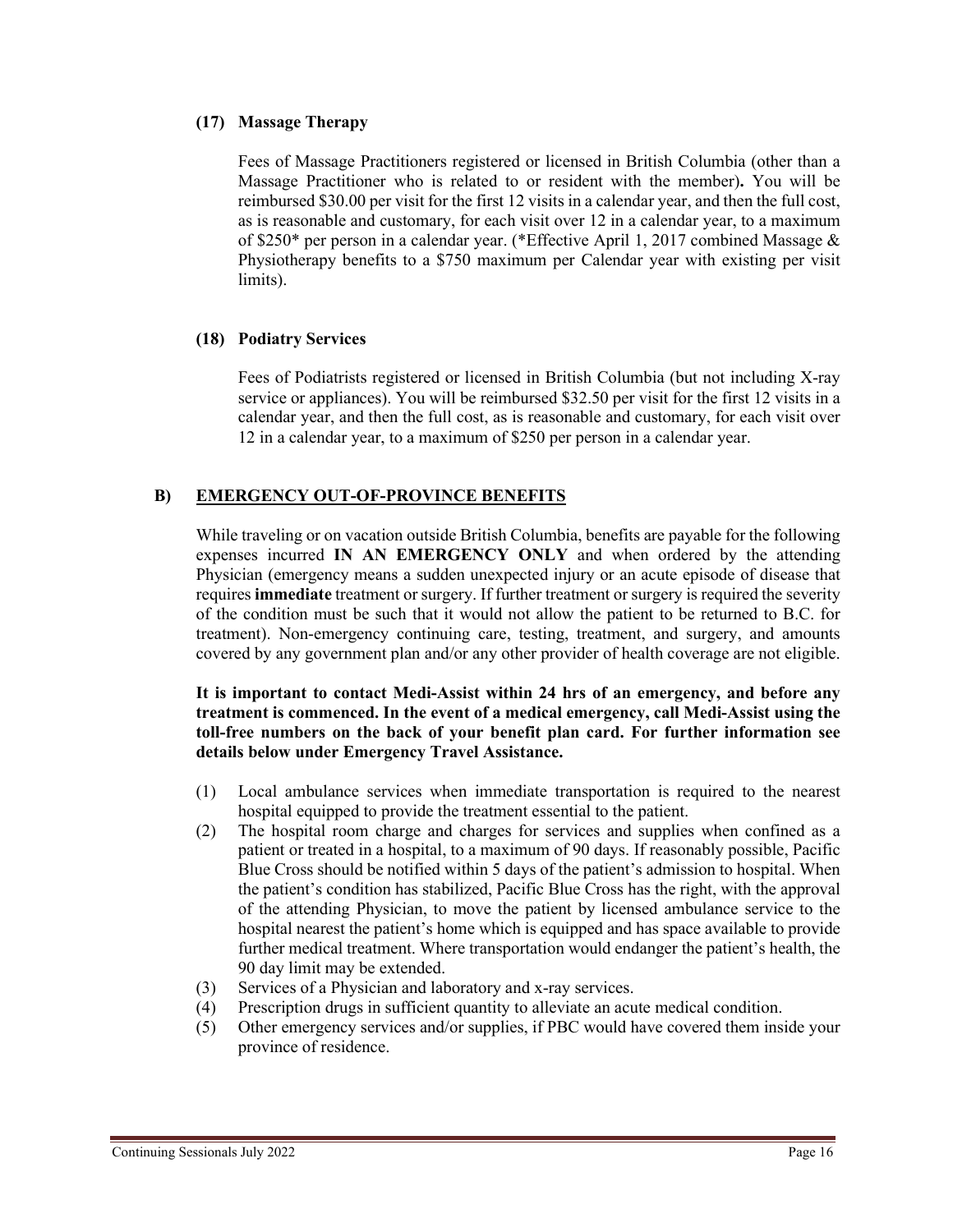#### **Emergency Travel Assistance**

In emergencies which occur while your (and your eligible dependents) are traveling, Medi-Assist will coordinate the following services:

- (1) Locate the nearest appropriate medical care.
- (2) Obtain consultative and advisory services and supervision of medical care by qualified licensed Physicians.
- (3) Investigate, arrange and coordinate medical evacuations and related transportation needs.
- (4) Arrange and coordinate the repatriation of remains.
- (5) Replace lost or stolen passports, locate qualified legal assistance and local interpreters, and other incidental aid you and/or your dependent may require when in distress.

Your Pacific Blue Cross worldwide Medi-Assist card provides instant information on how to contact them. Call the nearest Medi-Assist emergency access number listed on your card. If necessary, call collect or contact the local telephone operator for help in placing your call to Medi-Assist. Have your Extended Health number (E040704) and your BC Care Card number ready for personal identification.

# **Claiming Out of Province Expenses**

All out of province medical expenses, including those for doctors' services, laboratory procedures, hospitalization, and radiology services that may be paid by MSP, are to be submitted directly to Pacific Blue Cross for payment. An Assignment of Payment form will be required for Pacific Blue Cross to coordinate payment with MSP.

You have **90 days** from the date of service to submit your claim to Pacific Blue Cross. Any claim normally covered by the government plan which has been refused on the basis that the claim was not submitted within the time limits will not be included as an eligible expense under the Pacific Blue Cross Extended Health Plan.

Please contact the Benefits Office in Human Resources to obtain the Out of Province claim package.

The exchange rate on foreign currency is payable at the rate quoted by selected financial institutions in Vancouver, for the date on which the expense was paid. Fluctuations in exchange rates are not covered.

**\*\*\*IMPORTANT NOTE: Provincial health care coverage out of the province is at the discretion of the Government of the Province of British Columbia. It is therefore recommended that you contact the B.C. Medical Services Plan prior to leaving the country to determine the extent of your coverage.**

# **6. Exclusions and Limitations**

The following are **NOT** included as eligible expenses *except as specifically included in this booklet*:

(1) Dentures or dental treatments, hearing aids, x-rays, hospital coinsurance, vitamins and/or minerals, contraceptives, fertility drugs, erectile dysfunction drugs, anti-obesity, medications used to treat or replace an addiction or habituation, support stockings, orthotics, arch supports,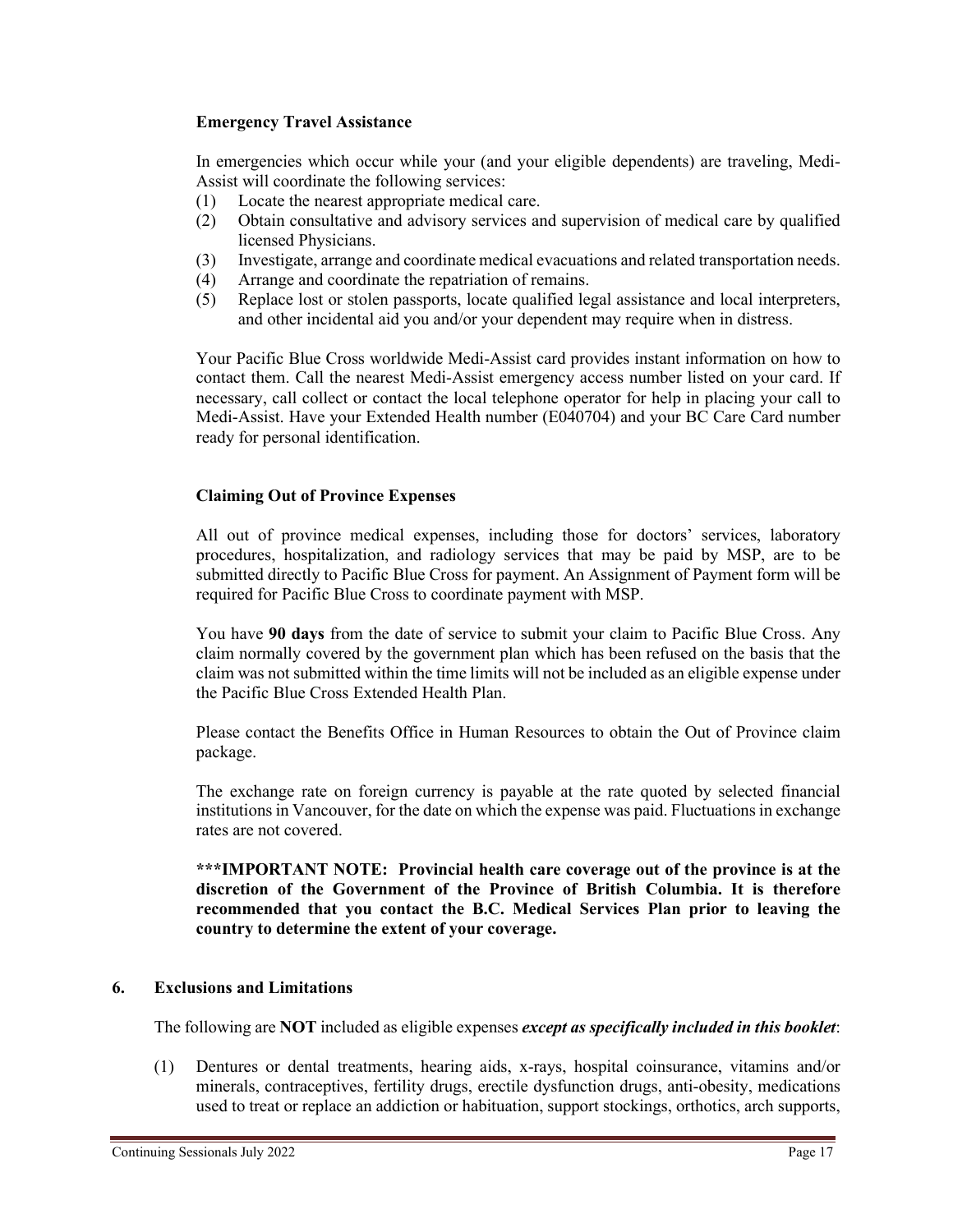transportation charges incurred for elective treatment and/or diagnostic procedures or for health or health examinations of any kind, remedies by a naturopath or podiatrist, and professional services of Physicians or any person who renders a professional health service in the patient's province of residence.

- (2) General anesthetic, medications used to prevent baldness or promote hair growth, food replacements or supplements, HCG injections, drugs not approved for sale and distribution in Canada, and medications available without a prescription.
- (3) Any drug, vaccine, item or service classified as preventive treatment or administered for preventive purposes, and which is not specifically required for treatment of an illness or injury.
- (4) Allergy testing unless rendered by a naturopath.
- (5) Personal comfort items, items purchased for athletic use, air humidifiers and purifiers, services of Victorian Order of Nurses or graduate or licensed practical nurses, services of religious or spiritual healers, occupational therapy, services and supplies for cosmetic purposes, public ward accommodation, rest cures.
- (6) Charges for completion of forms or written reports, communication costs, delivery and mailing or handling charges, interest or late payment charges, non-sharable or capital costs levied by local hospitals, or charges for translating documents into English.
- (7) Any payment to a pharmacy, a Practitioner, or a Physician (demanded or received by balanced billing, extra billing or extra charging) which represents an amount in excess of the schedule of costs prescribed by the government plan.
- (8) That portion of a claim normally covered by the government plan, which has been refused on the basis that the claim was not submitted within the government plan's time limits.
- (9) Expenses incurred, outside BC, due to elective treatment and/or diagnostic procedures, or complications related to such treatment.
- (10) Expenses incurred, outside BC, due to therapeutic abortion, childbirth, or complications of pregnancy occurring within two months of the expected delivery date.
- (11) Charges incurred outside BC, for continuous or routine medical care normally covered by the government plan of BC.
- (12) Expenses of a dependent hospitalized at the time of enrollment.
- (13) Services performed by a Physician who is related to or resident with you or your spouse.
- (14) Fees for ambulance services when an ambulance is called but not used.
- (15) Ambulance charges for work related illness or injury assessed by Worksafe BC to be your employer's responsibility.
- (16) Retroactive coverage and payment of any expense, including expenses that receive special authorization from PharmaCare.
- (17) Any expenses for which you are entitled to reimbursement from another group or individual benefit plan or insurance policy, or due to the legal liability of any other party.
- (18) Expenses resulting directly or indirectly from intentional self-inflicted injury, war, or participation in a riot, insurrection, or civil commotion, active duty in the military forces or any civilian noncombatant unit.
- (19) Expenses resulting from a direct or indirect attempt at, or commission of, an indictable offense under the Criminal Code of Canada or similar law of any other country.
- (20) Any injury, illness, or condition for which care is provided or may be provided or available without cost by public authorities or by a tax supported agency, including preventive treatment and services available under any Worksafe BC or similar plan.
- (21) Any other item not specifically included as a benefit.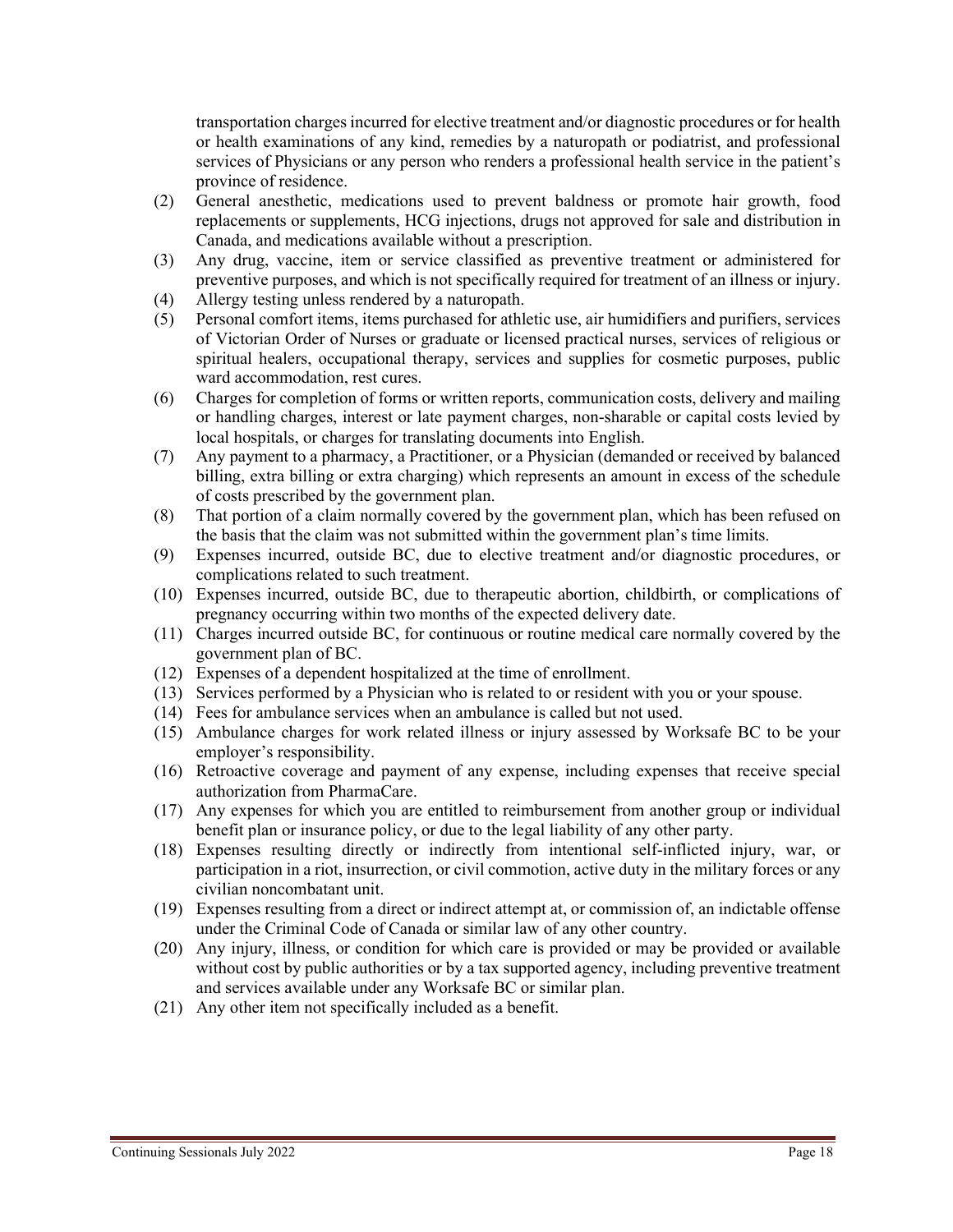### **7. Confirming your Coverage**

If you are considering major expenses that are not listed under either "Eligible Expenses" or in the exclusions above, please contact Pacific Blue Cross at 1-888-275-4672. It is suggested that you request pre-authorization prior to any major expenses.

#### **8. Online Access**

Pacific Blue Cross offers secure online access to a variety of services including detailed claims information, claim forms, and coverage information. To register, visit CaresNet at <http://www.pac.bluecross.ca/>and follow the instructions under "A Plan Member".

#### **9. How to Submit a Claim**

When you and/or your eligible dependent(s) have accumulated sufficient eligible expenses to satisfy the \$75 calendar year deductible and a reasonable reimbursement is due, you should submit a claim to Pacific Blue Cross. The claim form is available online as outlined above, or from the Benefits Office in Human Resources.

Please make certain that you follow the instructions on the claim form, that the form is signed and dated, and that all *original* receipts are enclosed with your claim form. Photocopies of receipts are acceptable only when accompanied by a claims payment statement from another carrier. It is important to note that PBC do not return receipts after the claim is processed, so it is suggested that you keep photocopies of the receipts that you submit. All claims must be submitted in English.

Reminder, if you have not incurred eligible expenses in excess of \$75 during a calendar year, those expenses incurred during the last three months of that year may be applied towards satisfying the \$75 deductible for the next year.

You should continue to submit claims to Pacific Blue Cross throughout the calendar year as you have reasonable amounts. At the end of December you should submit any remaining receipts for that calendar year to Pacific Blue Cross*. The deadline for submitting claims to Pacific Blue Cross is December 31st of the year following the calendar year in which the expenses being claimed incurred*. **Payment will not be made for receipts received after these time limits.**

Providing you are eligible for and registered with the Fair PharmaCare Program of B.C., Pacific Blue Cross will reimburse 100% of your eligible prescription expenses over \$50 in a calendar year, up to your family's annual PharmaCare deductible. Eligible prescription expenses over your PharmaCare deductible are reimbursed 70% by PharmaCare, and 30% by Pacific Blue Cross. For information on registering with the Fair PharmaCare Program please refer to the PharmaCare section.

Certain medical expenses are covered under the government plan. If you submit your claim to Pacific Blue Cross before you submit your claim to the government plan, Pacific Blue Cross will deduct what the government plan would normally pay (e.g. PharmaCare expenses) from the claim. Information for claiming PharmaCare expenses may be obtained from your Pharmacist.

If you have duplicate coverage with another plan, please review the Coordination of Benefits section below. If you are covered by more than one Pacific Blue Cross plan, then you have to complete only one claim form with both of the Group Numbers. If you are covered by plans from different benefit carriers, then you have to complete a claim form for each plan (one for the primary plan and one for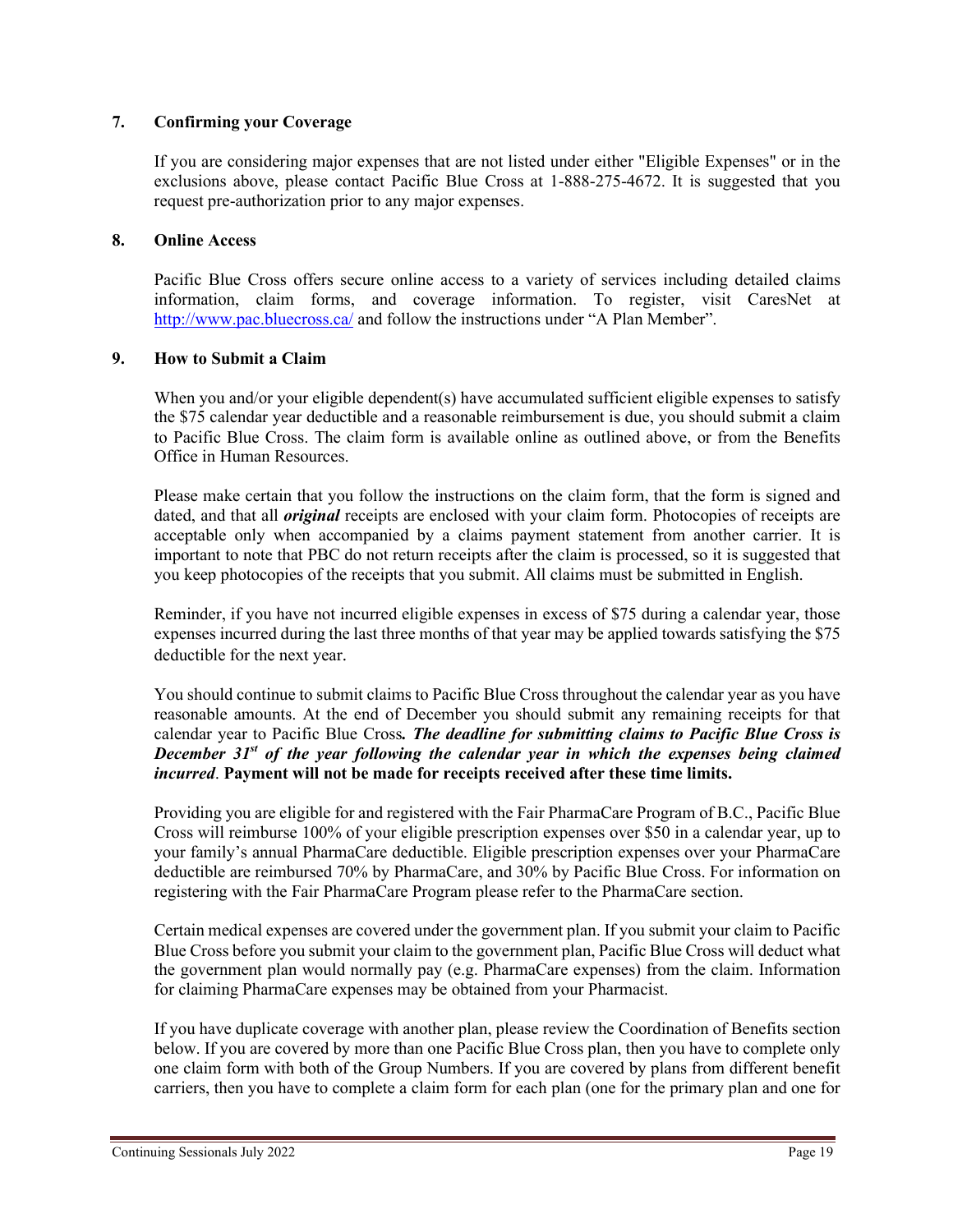the secondary plan). The remittance statement from the first plan must be submitted to the second plan.

### **10. Coordination of Benefits**

When coordinating benefits between plans, Pacific Blue Cross pays claims based on the rules of the Canadian Life and Health Insurance Association guidelines, which are:

- 1) Dependent 00 (the employee) is always the primary claimant. Dependent 01 (or 90 to 99 the spouse) is always the secondary claimant.
- 2) Dependent children are always covered primarily under the parent who has the earliest birth date in the year (month and day).
- 3) In situations of separation or divorce, the following order applies:
	- a. the plan of the parent with custody of the child
	- b. the plan of the spouse of the parent with custody of the child
	- c. the plan of the parent not having custody of the child
	- d. the plan of the spouse of the parent in c) above.
- 4) Total reimbursement shall never exceed 100% of the eligible expenses.

#### **11. Termination of Coverage**

The Extended Health Benefits Plan coverage for you and your eligible dependents terminates on the earlier of the last day of the month in which employment terminates, including retirement, or the last day of the month during which other eligibility requirements are no longer being met (such as dependents age, financial dependency, change of group, etc.). If you choose to work beyond your normal retirement date, benefits will continue to the earlier of your retirement date, or December 31<sup>st</sup> of the year in which you reach age 71.

#### **12. Individual Extended Health Benefits and Travel Plans**

Pacific Blue Cross offers an individual health plan for members whose group coverage terminates. To convert coverage you must ensure that your application and full payment is received by Pacific Blue Cross within 60 days of the date your group coverage ends.

While traveling or on vacation outside British Columbia, benefits are payable for eligible expenses incurred **IN AN EMERGENCY ONLY** and when ordered by the attending Physician (emergency means a sudden unexpected injury or an acute episode of disease that requires **immediate** treatment or surgery).

Pacific Blue Cross offers individual travel benefits at a discounted rate for plan members. Unlike other insurers, Pacific Blue Cross is first payer in the event of an out of country claim. This protects the lifetime limit on your Extended Health Plan.

Frequently Asked Questions about Travel Plans<http://www.pac.bluecross.ca/individual/travel/faq>

Get a free quote online<https://travelweb.pac.bluecross.ca/travelweb/default.aspx>

For further details on individual products, including travel plans, please call 1-800-873-2583.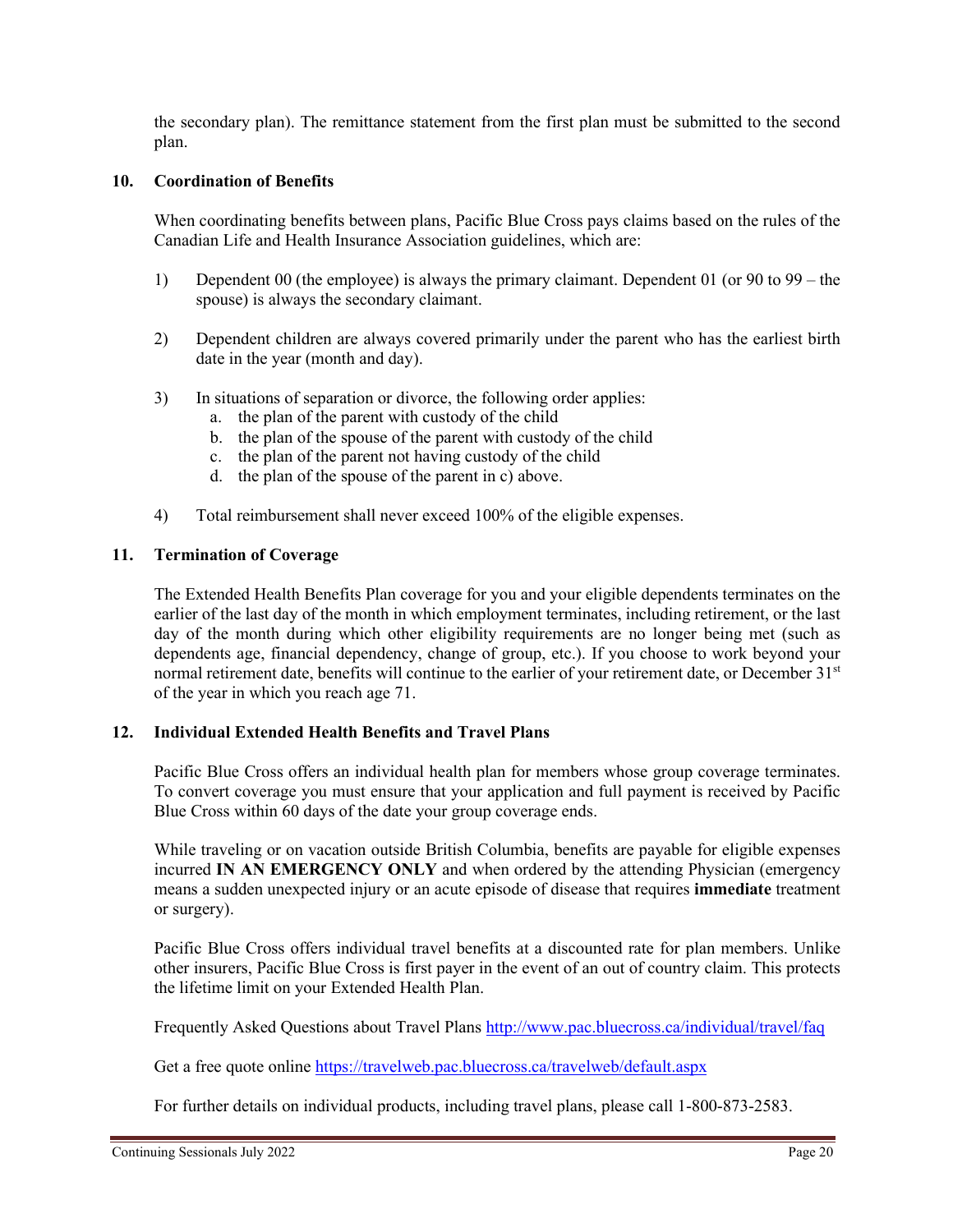**Please note: Travel insurance policies often have limitations of coverage associated with accidents or diseases arising from travel to a location where the Canadian Department of Foreign Affairs has issued a travel advisory or health warning advising Canadians not to travel to this country, region or city.**

**Coverage limitations and / or exclusions would apply if the advisory is in place prior to purchase of the policy. However, if you have already left on your trip when the advisory is issued, you would be covered should something unforeseen arise.**

**It is important you review the [government's website](http://www.voyage.gc.ca/index-eng.asp) for such advisories prior to booking your vacation.** 

#### **13. Plan Carrier**

Pacific Blue Cross Group Plan No. **40704** Health & Dental Claims P.O. Box 7000 Vancouver BC V6B 4E1 1-888-275-4672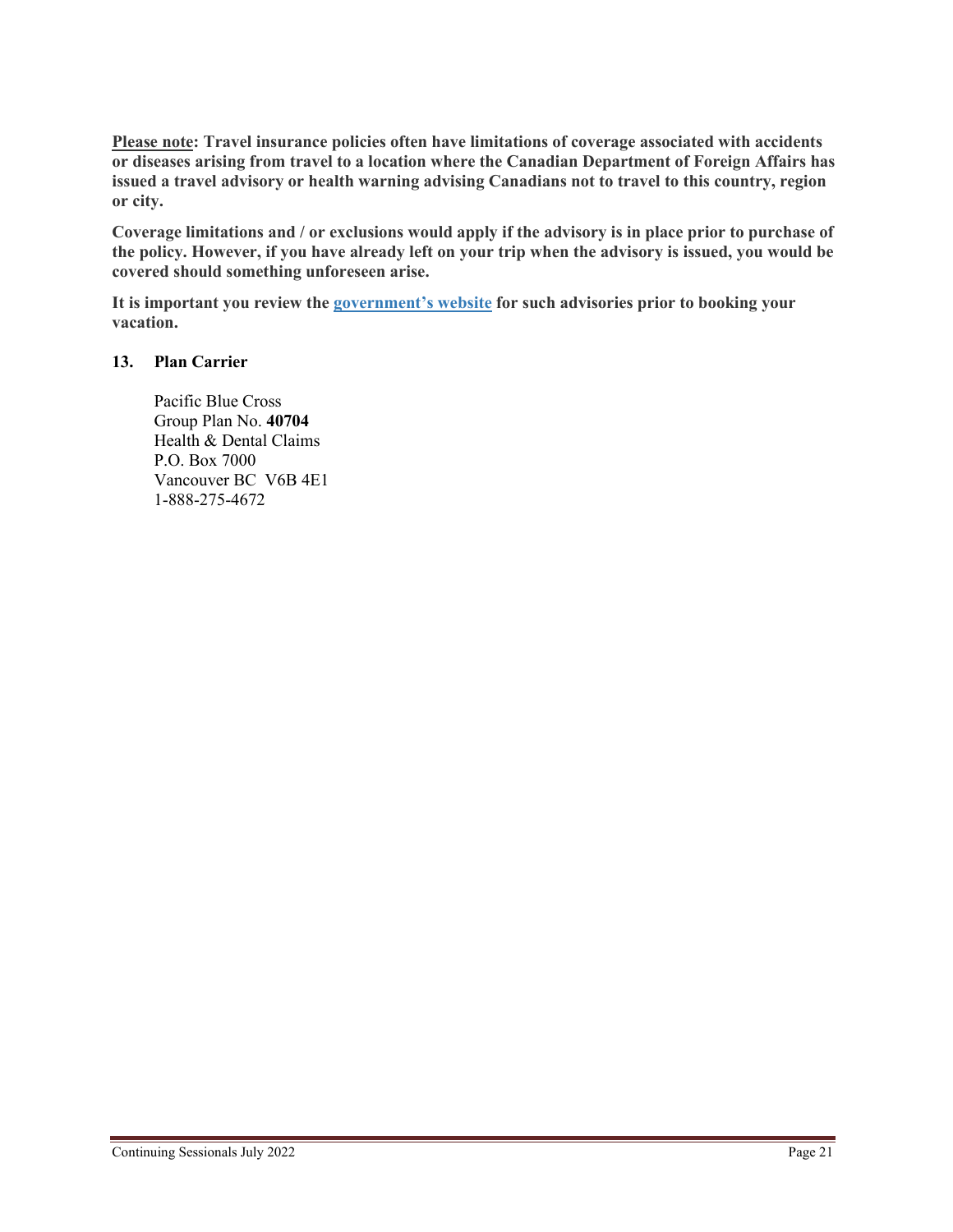# **DENTAL CARE PLAN**

The Dental Care Plan has been designed to assist you in paying basic dental expenses for you and your eligible dependents, based on the B.C. Dental Fee Schedule. All provisions of the plan are subject to the terms and conditions of the Plan Document issued by Pacific Blue Cross to the University of Victoria.

#### **1. Eligibility**

All Continuing Sessional Lecturers, are eligible for and will participate in the Dental Care Plan. If you choose to work beyond your normal retirement date, benefits will continue to the earlier of your retirement date, or December 31<sup>st</sup> of the year in which you reach age 71.

#### **2. Eligible Dependents**

- a) Your legal spouse or common-law partner (a common-law partner is a person who has been publicly represented as your spouse for at least one year).
- b) Any child, stepchild, legally adopted child, or legal ward of the employee who is:
	- 1. unmarried and dependent on the employee, and under the age of 21 years (children under age 21 are **not** covered if they are working more than 30 hours a week, unless they are full-time students).
	- 2. age 21 to 25 and in **full time** attendance at a recognized educational institute. If child is no longer a student, the coverage will cease at the end of the month of finishing school or university.
	- 3. incapable of supporting themselves because of physical or mental disorder are covered without age limit if the disorder begins before they turn age 21, or while they are students under age 25, and the disorder has been continuous since that time. Disabled status is subject to approval by PBC. The Dependent must become disabled while covered as a Dependent under Clause 1 or 2 above.

Note: You must apply for dependent coverage within one month of the date of marriage, one month of common-law status or one month of acquisition (i.e. birth or adoption) of an eligible dependent.

You must immediately advise the Benefits Office in Human Resources if at any time a child is no longer a full-time student, or there are other changes to the status of your dependents (eg. you are no longer legally married).

#### **3. Membership**

You are required to immediately enroll in the Dental Care Plan. Your coverage may start on the first day of the month coinciding with or following your appointment. At the time of enrollment you have the option of covering eligible dependents. Once enrolled, no further addition or deletion of dependents will be permitted without satisfactory proof of a change in marital or dependent status, as outlined above.

#### **4. Premium Costs**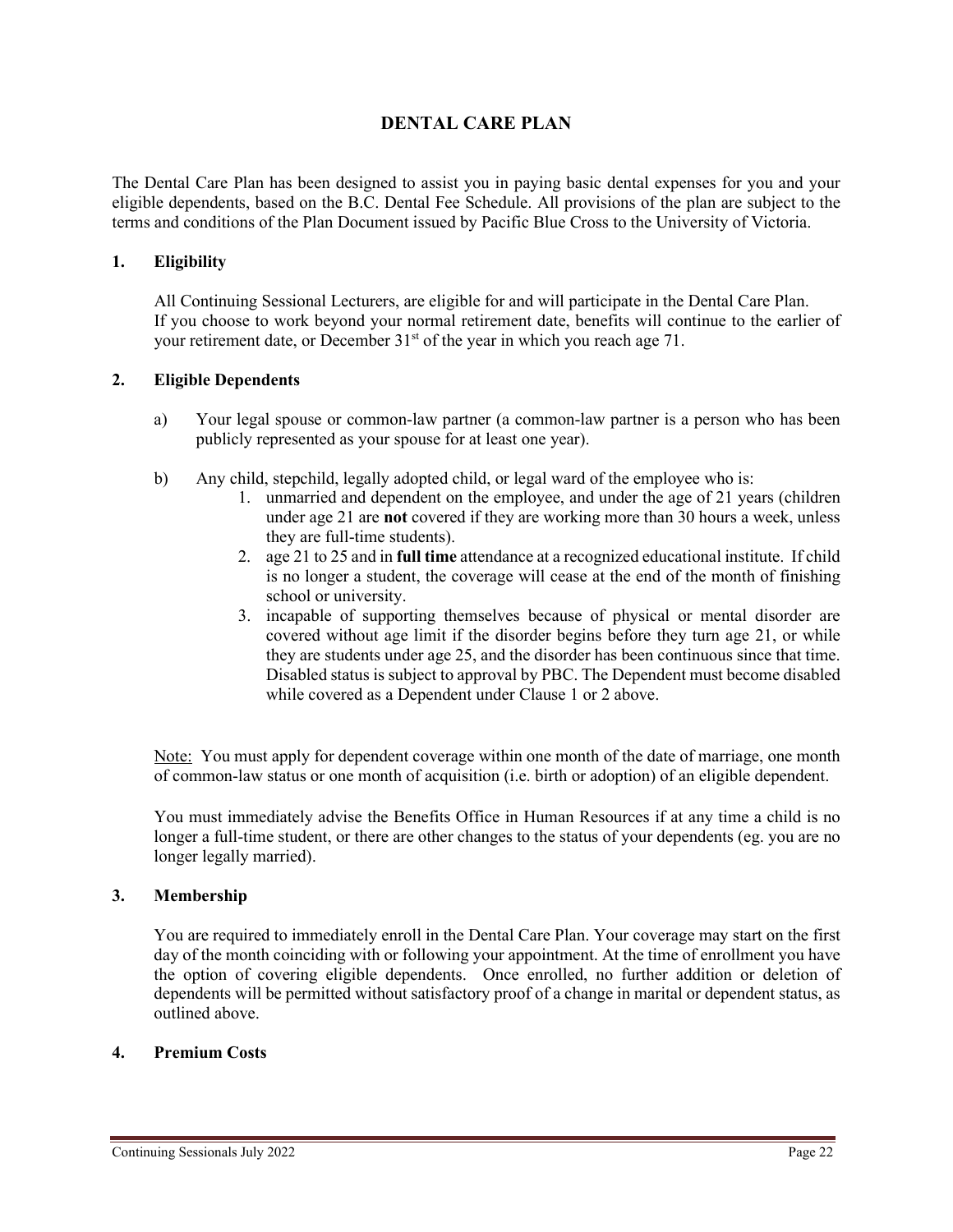Premiums are cost shared with the University – employee pays 25% and the University 75%. See Section 7 for monthly premium amounts.

Premiums are paid in advance (e.g. deductions at the end of October are for November coverage).

### **5. Plan Benefits**

The Dental Care Plan has no annual deductible and provides coverage as follows:

- 90% of basic preventive and restorative expenses (Plan A)
- 70% of crowns, bridges and prosthetic appliances (Plan B)
- 60% of orthodontics to a maximum lifetime benefit of \$2,000 per person (Plan C)

The charges covered by the Dental Care Plan are based on the B.C. Dental Fee Schedule. **Some dentists may charge fees in excess of that provided by the Fee Guide. Any such excess is not an eligible expense under the Dental Plan.**

Members and registered dependents are entitled to the following dental services when performed by a dentist (dentist means a doctor of dentistry who is duly qualified and licensed to practice dentistry in the area where the service is provided. A dentist may also mean dental specialist, or denturist).

The following information is intended to be a descriptive outline only. All provisions of the Dental Care Plan are subject to the terms and conditions of the Dental Care Plan Contract issued by Pacific Blue Cross to the University.

#### **Plan "A" - Basic Preventive and Restorative Services**

Plan A covers services for the care and maintenance of teeth, including procedures to restore teeth to natural or normal function. Eligible expenses include:

#### **(1) Diagnostic Services**

- (a) Examinations:
	- (i) complete provided Pacific Blue Cross have not paid for any other exam by the same Dentist in the past  $6$  months  $-2$  per lifetime
	- (ii) new patient and recall combined limit of 2 per calendar year
	- (iii) specific  $-2$  per calendar year
	- (iv) consultations (as a separate appointment).
- (b) X-rays
	- (i) diagnostic
	- (ii) panoramic 1 per 12 month period
	- (iii) complete mouth series  $-1$  per 36 month period
	- All x-rays combined shall not exceed the dollar limit for a complete mouth series.
- (c) Diagnostic models 1 set per calendar year.

#### (**2) Preventative Services**

(a) Scaling, root planning, and gingival curettage to a combined calendar year maximum of \$400.00.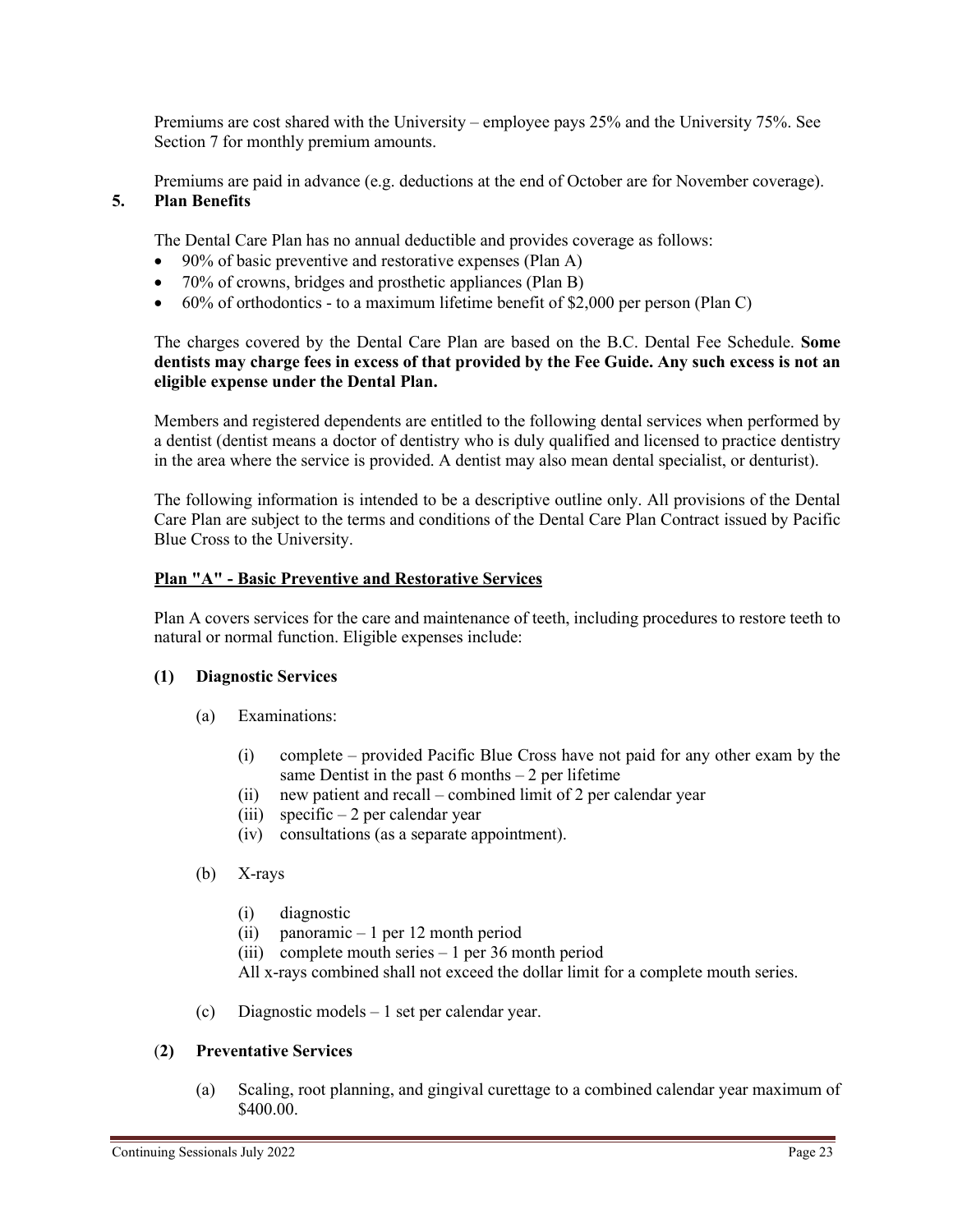- (b) Polishing 2 per calendar year.
- (c) Topical application of fluoride 2 per calendar year.
- (d) Fixed space maintainers on missing primary teeth and habit-breaking appliances.
- (e) Preventative restorative resins and pit and fissure sealants combined limit of 1 per tooth in a 2 year period. No age limit.

#### **(3) Restorative Services**

- (a) Fillings
	- (i) amalgam (silver coloured) fillings
	- (ii) composite fillings on all teeth
- (b) Stainless steel crowns on primary and permanent teeth once per tooth in a 5 year period.
- (c) Inlays or onlays only 1 inlay or onlay on the same tooth will be covered in a 5 year period. Where other material would suffice, you will be responsible for the difference between the cost of the chosen material and the cost of alternative material.

#### (**4) Endodontics**

For the treatment of diseases of the pulp chamber and pulp canal including, but not limited to root canals. Fee guide financial and treatment frequency limits do not apply.

#### **(5) Periodontics**

For the treatment of diseases of the soft tissue (gum) and bone surrounding and supporting the teeth, excluding bone and tissue grafts, but including the following:

- (a) occlusal adjustment and recontouring a combined calendar year maximum of \$440
- (b) root planning
- (c) gingival curettage
- (d) osseous surgery
- (e) bruxing guards  $-2$  appliances in a 5 year period (no benefit is payable for the replacement of lost, broken, or stolen bruxing guards).

# (**6) Prosthetic Repairs**

- (a) removal, repairs, and recementation of fixed appliances
- (b) rebase and reline of removable appliance a combined limit of 1 per upper and 1 per lower prosthesis in a 2 year period
- (c) tissue conditioning 2 per upper and 2 per lower prosthesis in a 5 year period
- (d) gold foil only when used to repair existing gold restorations.

# (**7) Surgical Services**

- (a) extractions
- (b) other routine oral surgical procedures
- (c) anesthesia and sedation in conjunction with surgery to a combined calendar year maximum of \$170.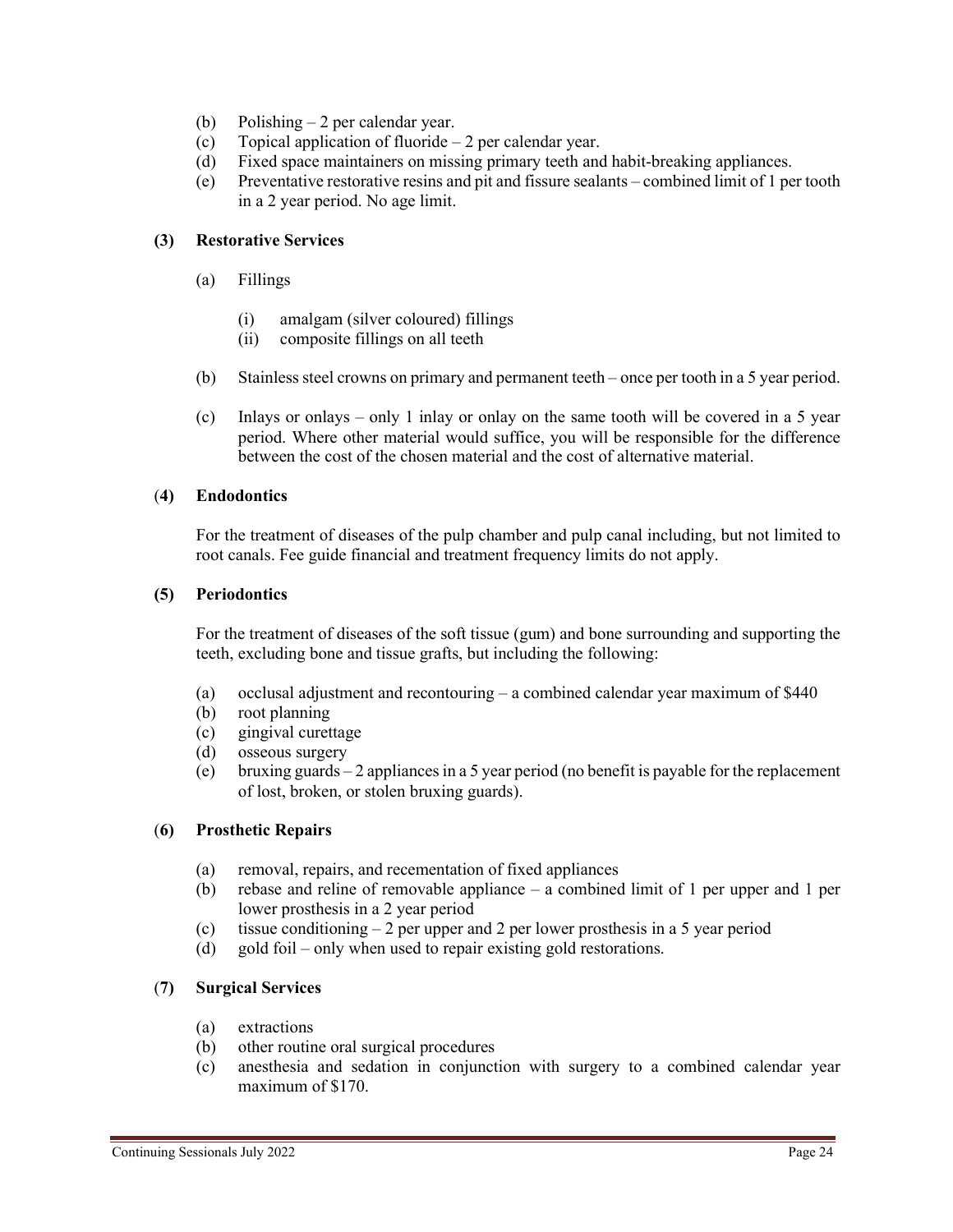#### **(8) Other**

House calls, hospital calls only if work is not being performed, emergency visits, consultation with the physician or hospital staff, and office visits after regular office hours.

#### **The percentage of payment for services under Plan "A" is 90% of the B.C. Dental Fee Schedule. Any fees in excess of the Fee Schedule are your responsibility.**

#### **Plan "B" - Major Restorative Services**

You are eligible for Plan B services when your Dentist recommends replacement of your missing teeth, or reconstruction of your teeth (where basic restorative methods cannot be used satisfactorily).

Mounted x-rays and/or diagnostic casts may be required for Pacific Blue Cross approval.

Plan B services include the following:

#### **(1) Prosthodontic Services**

- (a) removable complete upper and lower or partial upper and lower dentures
- (b) fixed bridges

#### **(2) Restorative Services**

- (a) inlays or onlays involved in bridgework
- (b) veneers
- (c) crowns and related services

#### **(3) Limitations**

- (a) Only 1 major restorative service involving the same tooth will be covered in a 5 year period.
- (b) Only 1 upper and 1 lower denture (complete or partial) is eligible in a 5 year period.
- (c) No benefit is payable for the replacement of lost, broken, or stolen dentures. Broken dentures may be repaired under Plan A.
- (d) Veneers, crowns, bridges, inlays, and onlays are subject to the conditions outlined in the BC Fee Guide. Where other material would suffice, you will be responsible for the difference between the cost of the chosen material and the cost of alternative material.

#### **The percentage of payment for services under Plan "B" is 70% of the B.C. Dental Fee Schedule. Any fees in excess of the Fee Schedule are your responsibility**.

#### **Plan "C" - Orthodontics**

Benefits are payable for orthodontic services performed on or after the effective date of your coverage. Plan C is designed to cover orthodontic services provided to maintain, restore, or establish a functional alignment of the upper and lower teeth.

Adults and dependent children are eligible for orthodontic services. The maximum lifetime benefit is \$3,000 per person.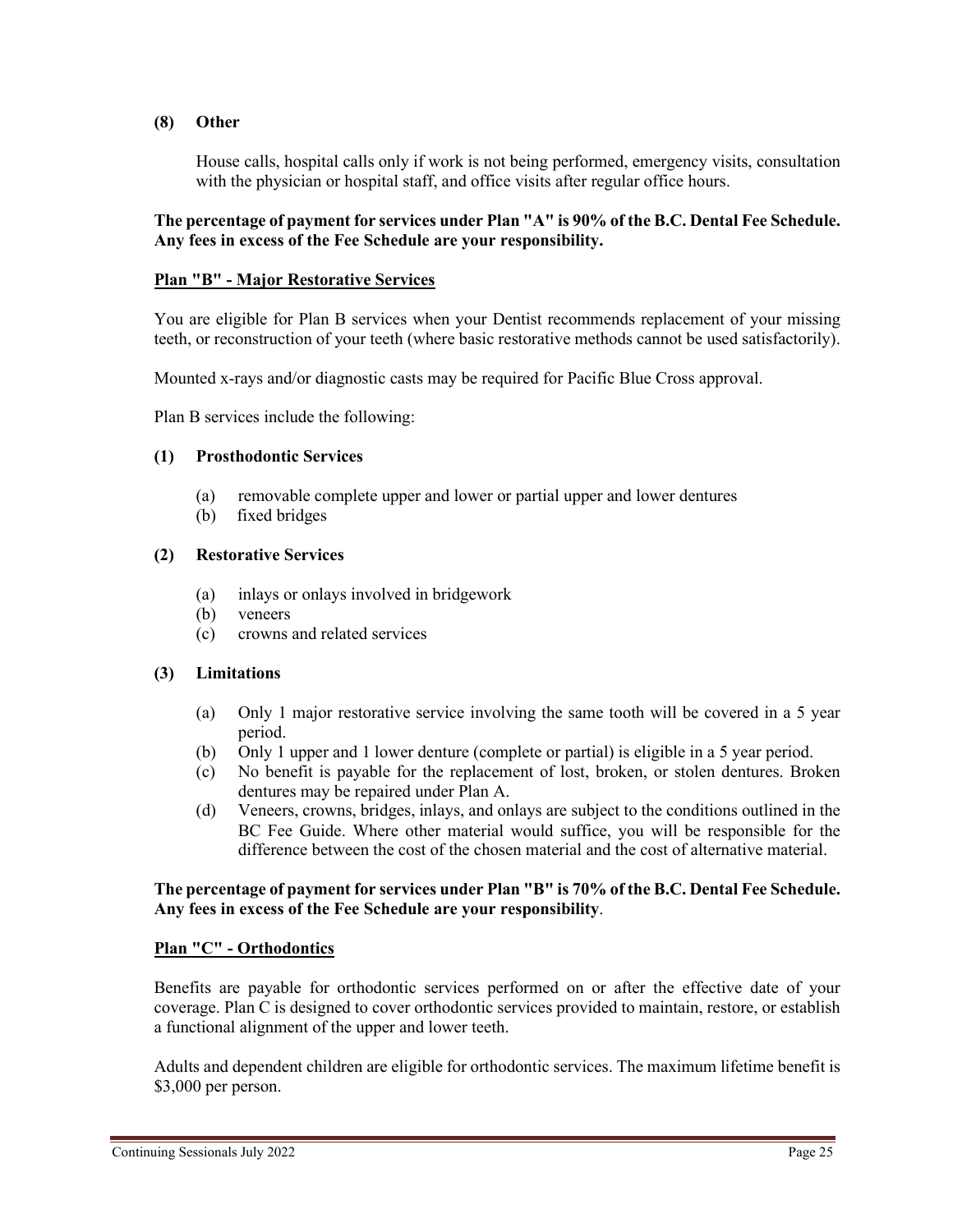#### Limitations:

- (1) No benefit is payable for the replacement of appliances which are lost or stolen.
- (2) Services done for the correction of temporomandibular joint (TMJ) dysfunction are not covered.
- (3) Treatment performed solely for splinting is not covered.

#### **The percentage of payment for services under Plan "C" is 60% of the B.C. Dental Fee Schedule. Any fees in excess of the Fee Schedule are your responsibility.**

#### **6. Emergency Dental Care - Out-of-Province**

In an **EMERGENCY** if you require dental care while travelling or on vacation outside British Columbia you are entitled to the services of a dentist and will be reimbursed up to the amount that would have been paid had the services been rendered in British Columbia.

#### **7. Coordination of Benefits**

Coordination of dental benefits (coverage by two separate dental plans) is permitted under this plan. If you choose to coordinate your UVic dental coverage with another plan you must advise the Dentist performing the services that claims must be coordinated to ensure that total benefits payable do not exceed 100% of the eligible expenses.

#### **8. Exclusions**

- (a) Services which are provided under the Medical Services Act of British Columbia, the Worksafe BC or other similar agency, or services for which any third party is liable.
- (b) Items not listed in the BC Fee Guide and fees in excess of those listed in the Fee Guide.
- (c) Any item not specifically included as a benefit.
- (d) Charges for broken appointments, oral hygiene or nutritional instruction, completion of forms, written reports, communication costs, or charges for translating documents into English.
- (e) Procedures performed for congenital malformations or for purely cosmetic reasons.
- (f) Charges for drugs, pantographic tracings, and grafts.
- (g) Charges for implants and/or services performed in conjunction with implants.
- (h) Anesthesia not done in conjunction with surgery, and charges for facilities, equipment and supplies.
- (i) Charges for services related to the functioning or structure of the jaw, jaw muscles, or temporomandibular joint.
- (j) Incomplete, unsuccessful, or temporary procedures.
- (k) Recent duplication of services by the same or different Dentist.
- (l) Any extra procedure which would normally be included in the basic service performed.
- (m) Services or items which would not normally be provided, or for which no charge would be made, in the absence of dental benefits.
- (n) Travel expenses incurred to obtain dental treatment.
- (o) Any expenses for which you are entitled to reimbursement from another group or individual benefit plan or insurance policy, or due to the legal liability of any other party.
- (p) Expenses resulting directly or indirectly from intentional self-inflicted injury, war, or participation in a riot, insurrection, or civil commotion, active duty in the military forces or any civilian noncombatant unit.
- (q) Expenses resulting from a direct or indirect attempt at, or commission of, an indictable offense under the Criminal Code of Canada or similar law of any other country.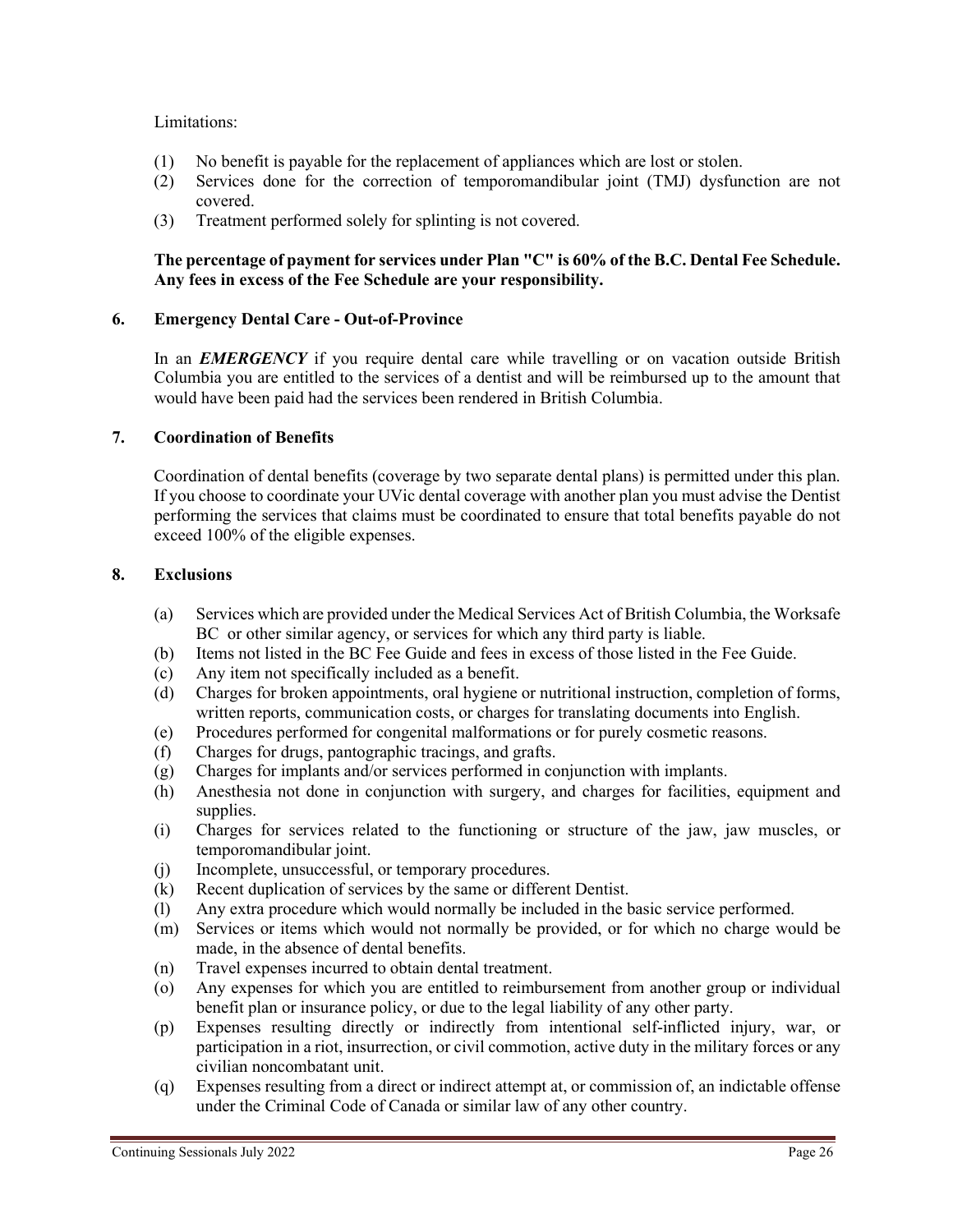(r) Any injury, illness, or condition for which care is provided or may be provided or available without cost by public authorities or by a tax supported agency, including preventive treatment and services available under any Worksafe BC or similar plan.

#### **9. Confirm your Coverage Prior To Treatment**

To confirm your eligibility for expenses with respect to any major dental treatment, you should ask your Dentist to submit an outline of the recommended treatment plan and cost estimate to Pacific Blue Cross *prior to the start of treatment*. This is important especially when your Dentist is recommending extensive dental work. This prevents you from unknowingly incurring dental expenses beyond your expectations.

#### **10. Online Access**

Pacific Blue Cross offers secure online access to a variety of services including detailed claims information, claim forms, and coverage information. To register, visit CaresNet at <http://www.pac.bluecross.ca/>and follow the instructions under "A Plan Member".

#### **11. How to Submit a Claim**

- (1) Please confirm with your Dentist how billing is handled. Pacific Blue Cross will pay in either of two ways:
	- (a) by paying the Dentist directly for services provided under this dental plan when Pacific Blue Cross receive a claim form signed by the Dentist certifying the services performed and the fee charged, or
	- (b) if you have paid your Dentist directly, Pacific Blue Cross will reimburse you the benefit amount when they receive a claim form or receipts signed by your Dentist.
- (2) Pacific Blue Cross require a separate claim form for each member of your family who has received dental services. Be sure to include the following information on the claim form:
	- (a) name of the Dentist
	- (b) name and birth date of the person receiving the dental care
	- (c) your group, identification, and dependent numbers
	- (d) your home mailing address
	- (e) all claims must be submitted in English
- (3) It is suggested that dental claims be submitted within 90 days or earlier of the completed date of service. *The deadline for submitting claims to Pacific Blue Cross is December 31st of the year following the calendar year in which the expenses being claimed incurred***.** Payment will not be made for receipts received after this time. This deadline applies to orthodontic claims as well.
- (4) Orthodontic Claims Procedure
	- (a) Treatment Plan
		- (i) Have your Orthodontist complete the "Certified Specialist in Orthodontics Standard Information Form" (the treatment plan) before treatment starts.
		- (ii) If the payment schedule or treatment changes, Pacific Blue Cross require a revised treatment plan for review.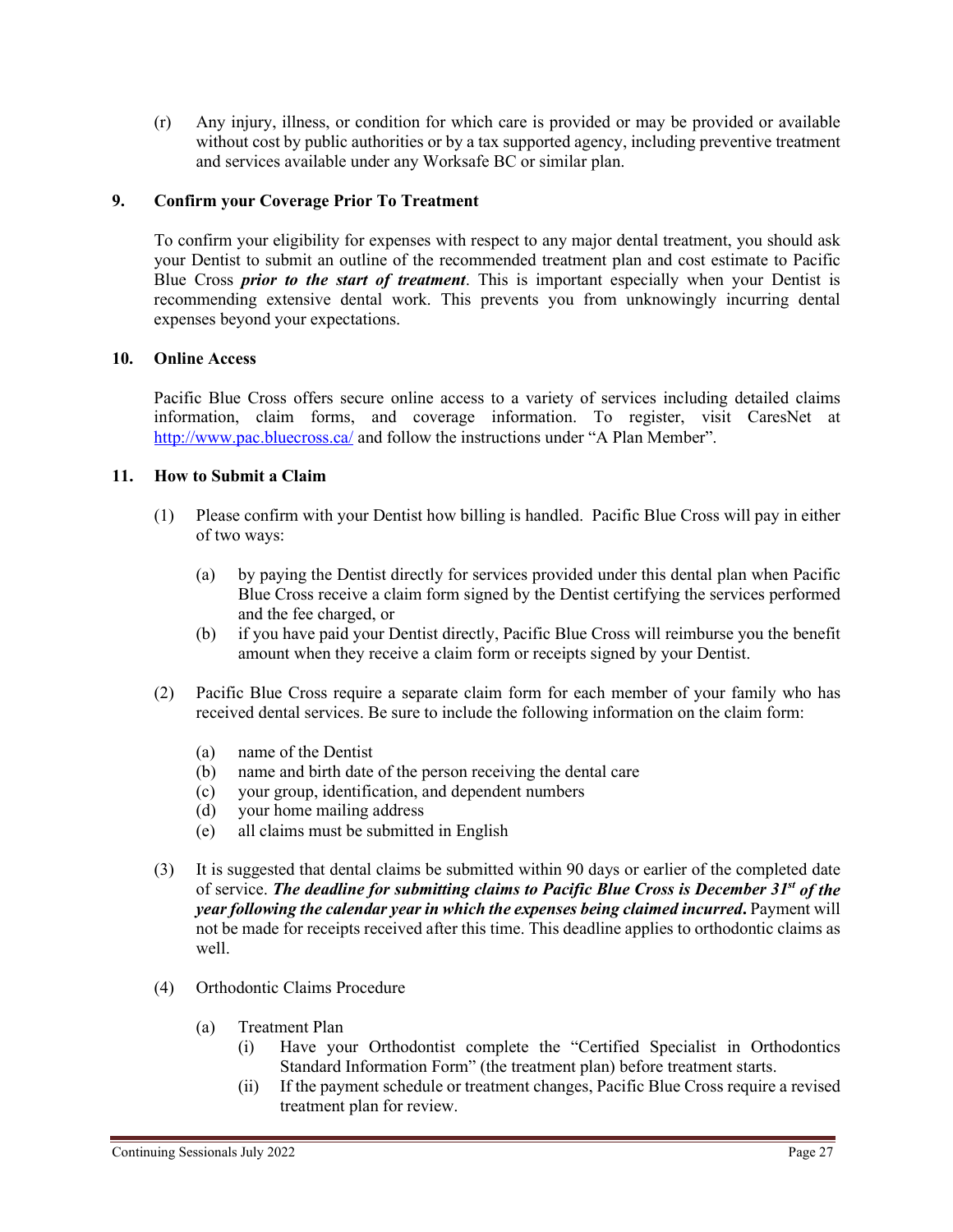- (iii) The treatment plan must be on file before Pacific Blue Cross can pay the initial fee or down payment, the monthly or quarterly fees and the one time appliance fee.
- (iv) Claims for consultations, exams and records (x-rays, study models, etc.) can be reimbursed without a treatment plan on file**.**
- (b) As Pacific Blue Cross does not return original receipts, photocopies will be accepted for orthodontic claims. It is recommended that you submit receipts as you receive them rather than holding receipts until the completion of treatment.
- (c) Monthly or quarterly Fees
	- (i) Submit receipts for the monthly or quarterly fees on a regular basis as treatment progresses.
	- (ii) The amount paid will be prorated over the estimated months of active treatment. For example, when braces are on the teeth, the estimated length of treatment will be on the treatment plan.
	- (iii) As long as your coverage is effective, monthly or quarterly reimbursements will be made to you until the dollar maximum is reached or the treatment is complete, whichever occurs first.

#### **12. Termination of Coverage**

The Dental Plan coverage for you and your eligible dependents terminates on the earlier of the last day of the month in which your employment terminates, including retirement, or the last day of the month during which other eligibility requirements are no longer being met (such as dependents age, financial dependency, change of group, etc). If you choose to work beyond your normal retirement date, benefits will continue to the earlier of your retirement date, or December 31<sup>st</sup> of the year in which you reach age 71.

#### **13. Individual Extended Health and Dental Plans**

Pacific Blue Cross offers an individual extended health and dental plan for members whose group coverage terminates. To convert coverage you must ensure that your application and full payment is received by Pacific Blue Cross within 60 days of the date your group coverage ends. Coverage will become effective immediately after your group coverage terminates.

For further details on individual products, including the UVic Retirees Extended and Dental Plan, please call 1-800-873-2583.

#### **14. Plan Carrier**

Pacific Blue Cross **Group Plan No. 40704** Health & Dental Claims PO Box 7000 Vancouver BC V6B 4E1 1-888-275-4672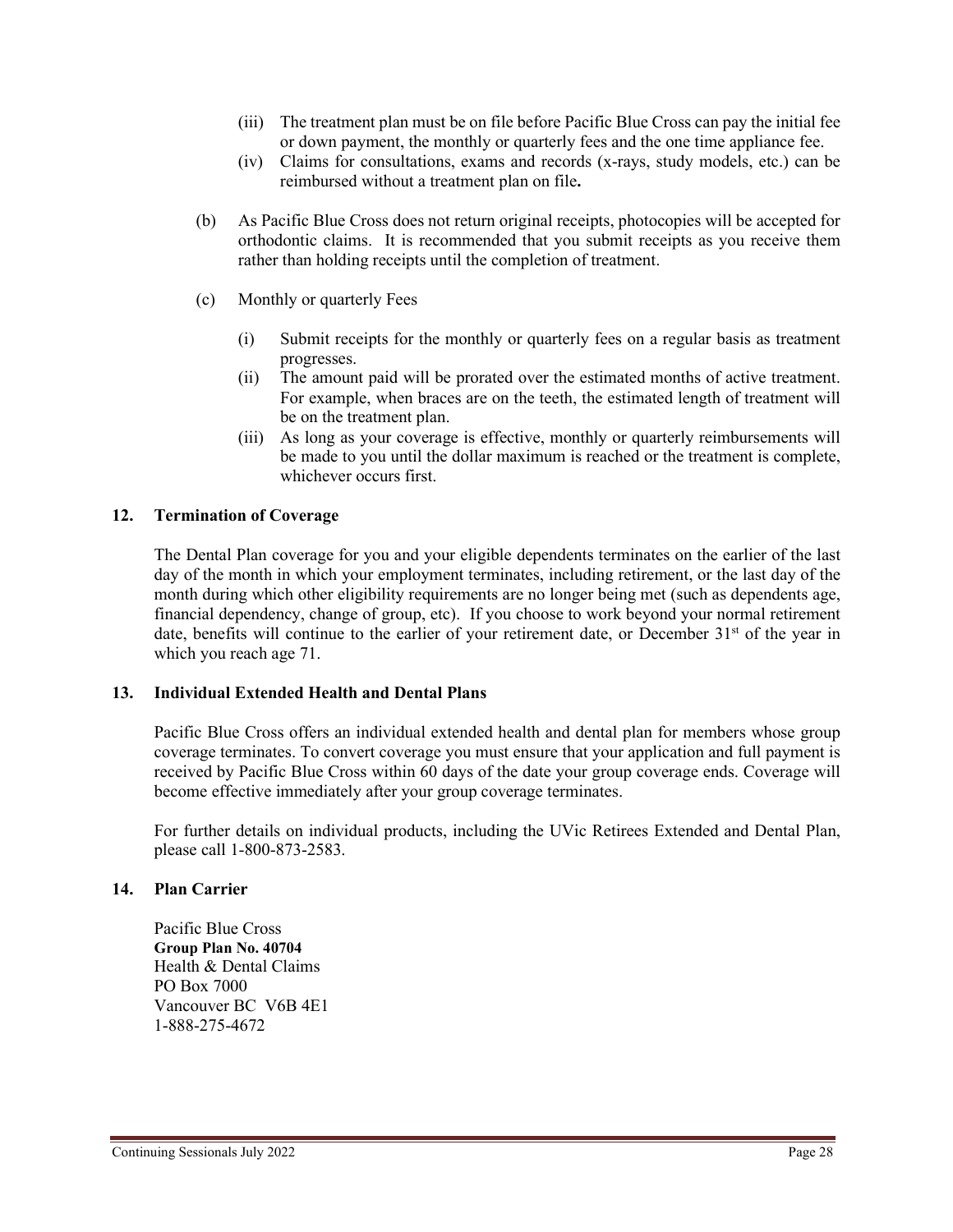# **SECTION 2 PENSION PLANS**

For most individuals there are three basic sources of retirement income:

- University of Victoria Pension Plan
- Government Pension Programs
- Personal Savings, including RRSP's

It is your responsibility to be aware of the adequacy of these sources and to ensure that they will meet your income needs when you retire.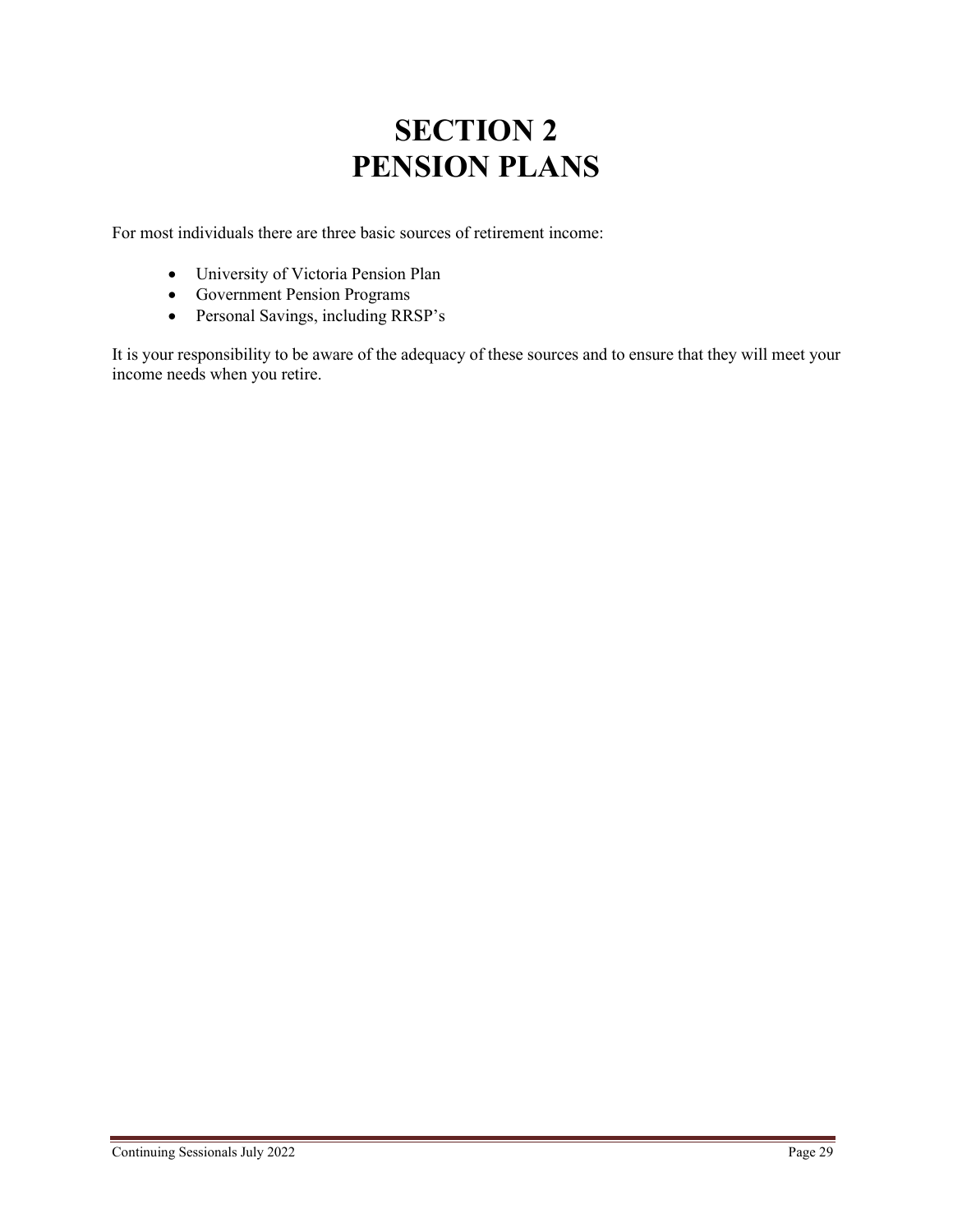# **UNIVERSITY OF VICTORIA MONEY PURCHASE PENSION PLAN Money Purchase Plan Registration Number P085318-1**

This section is intended as a guide to assist you in understanding the major provisions of the University of Victoria Money Purchase Pension Plan (the "Money Purchase Plan" or the "Plan"). The University also maintains a supplemental plan called the Supplemental Benefit Arrangement. The Supplemental Benefit Arrangement provides that portion of benefits that cannot be provide under the registered pension plan due to the application of the *Income Tax Act (Canada)* limits. Should any questions arise concerning the interpretation or administration of these plans, as described in this section, the official plan documents will govern in all cases.

#### **1. Type of Plan**

The Money Purchase Plan is a defined contribution plan and provides a retirement benefit based on the amount of money accumulated in each member's "Money Purchase Contribution Account".

#### **2. Eligibility and Membership**

All Continuing Sessional Lecturers are eligible for and will participate in the Money Purchase Plan.

#### **3. Employee Contributions**

Your contribution to your Money Purchase Contribution Account is 3% of your basic regular salary up to the Canada Pension Plan's Year's Maximum Pensionable Earnings (YMPE) and 5% of salary in excess of the YMPE, to a maximum of that permitted under the *Income Tax Act*. The YMPE is prorated by pay period.

#### **4. University Contributions**

The University's contribution to your Money Purchase Contribution Account is 8.37% of your basic regular salary up to the YMPE and 10% of your salary in excess of the YMPE . The total of your and the University's contribution to your account is therefore 11.37% of your salary up to the YMPE and 15% of your salary in excess of the YMPE, to the maximum permitted under the *Income Tax Act*.*.*

#### **5. Contribution Limits**

When University contributions to your Money Purchase Contribution Account are capped to comply with the maximum permitted under the *Income Tax Act,* you earn compensating credits under the Supplemental Benefit Arrangement.

#### **6. Contributions During Leave**

If you are on an approved leave of absence (other than for study, maternity, adoption or parental leave), you will continue to be a member of the Plan but will not accrue additional benefits unless you pay both the employee and University contributions for the period. For maternity, adoption and parental leave, contributions continue, providing you pay your portion of the contributions for the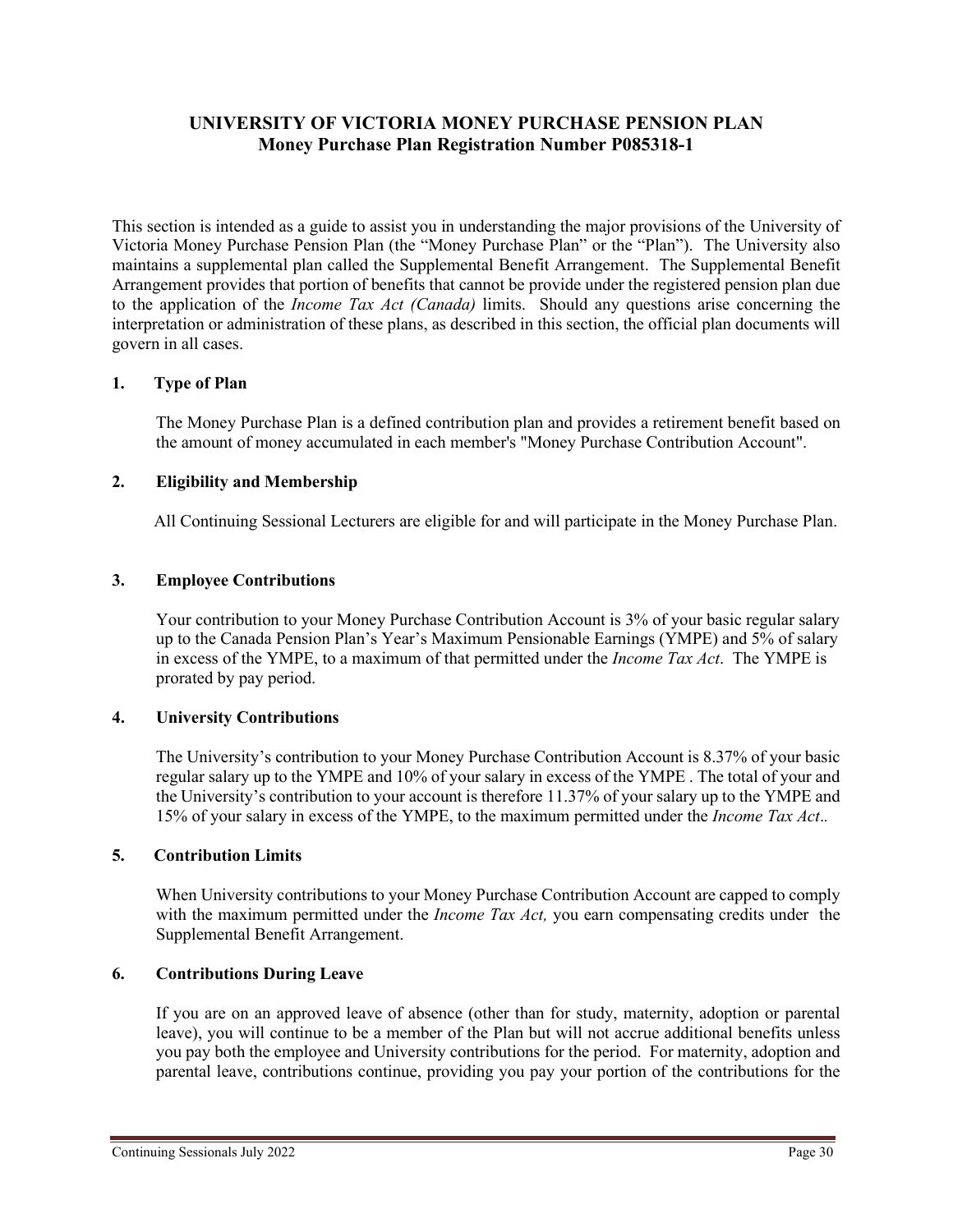period. For study leave, you and the University each continue to pay contributions based on your full salary and you continue to accrue full benefits.

### **7. Additional Voluntary Contributions**

You may elect to make additional voluntary contributions, subject to *Income Tax Act* limits and provided you are not on a leave of absence without pay or reduced salary during any portion of the calendar year. Voluntary contributions are credited to an Unrestricted Voluntary Account in your name.

You may also establish or add to a voluntary account by transferring monies from another Canadian registered pension plan or registered retirement savings plan. Locked-in monies are credited to a Restricted Voluntary Account.

Contributions and transfers to a voluntary account share in the net returns of the Balanced Fund in which the monies are invested starting with the first full month on deposit.

#### **8. Income Tax**

The Plans are registered under the *Income Tax Act* and therefore your contributions are deductible for income tax purposes.

A Pension Adjustment (PA) is reported on your annual Canada Revenue Agency T4 slip - Statement of Remuneration Paid. The PA is a measure of the level of retirement savings accrued as a result of your participation in the Plan and reduces the amount you may contribute to an RRSP in the subsequent year. For example, the amount you may contribute to an RRSP in this year is shown on your previous year's *Notice of Assessment* or *Notice of Reassessment* from Canada Revenue Agency.

#### **9. Age at Retirement**

The normal retirement date is the last day of the month in which you reach age 65. However, you may access your pension any time after age 55 (age 50 for options outside the Plan). You may also choose to continue working past your normal retirement date, in which case you and the University will continue to make contributions to the Plan until the earlier of your retirement date or November  $30<sup>th</sup>$  of the year in which you reach age 71.

#### **10. Pension Benefit**

Following attainment of a minimum age and termination of employment, you may commence a pension benefit.

There are basically two options outside the Plan, available any time after reaching a minimum of 50 years of age:

- transferring your account balance to a Life Income Fund (LIF) and paying yourself a variable income from the LIF; non locked-in funds such as the pre-1993 portion of your account are transferrable to a Registered Retirement Income Fund (RIF), instead of a LIF; or
- purchasing a life annuity, usually fixed, from a Life Insurance Company with your account balance.

Alternatively, a **variable benefit (Life Income Type Benefits)** is available directly from the Plan, subject to a minimum account size and having attained at least 55 years of age. The minimum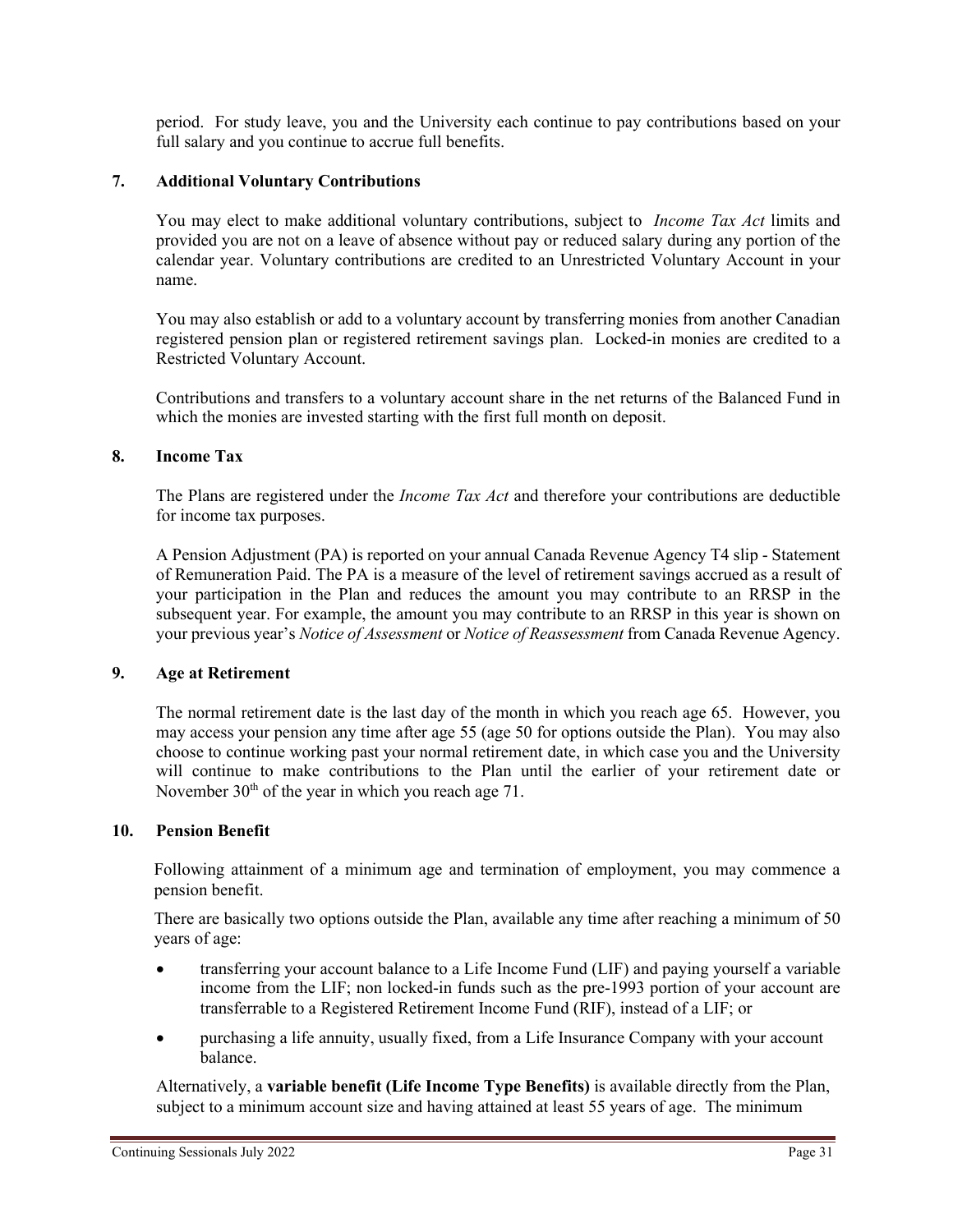account size is at least twice the Year's Maximum Pensionable Earnings (YMPE). The YMPE in 2016 is \$54,900. You may combine regular and voluntary accounts to meet the minimum account size.

The variable benefit is similar to an external life income fund (LIF) except that it is available directly from the Plan, whereas a LIF is available outside the Plan. A Variable Benefit Account (VBA) may be established with funds from your regular account and, if applicable, voluntary account. You retain ownership of the funds and each year choose the amount to withdraw monthly from your VBA, subject to statutory limits. The payments are made on the 1<sup>st</sup> of each month, less applicable withholding tax. The VBA balance remaining after each withdrawal shares in the investment performance of the Plan (net gains or losses).

If you have a spouse, you may only select this option if your spouse chooses to provide consent by completing prescribed Form 3 "Spouse's Consent to a Transfer to a Life Income Fund or Establishment of a Life Income Type Benefits Account."

You may elect to cease drawing this benefit at any time and apply the residual balance to any one or more of the other options available under the Plan.

The variable benefit booklet available from Pension Services provides more details on this option. The table of statutory limits is at the back of the booklet.

**Survivor benefit:** the balance remaining in your VBA at date of death. A surviving spouse may choose to continue with a variable benefit or select one of the other options available to retiring members of the Plan. A beneficiary who is not a spouse is paid the balance remaining in your VBA, less applicable withholding tax

#### **11. Reduction for Early Retirement**

If you are considering early retirement, bear in mind that early retirement can significantly reduce your retirement income; that benefits from Canada Pension Plan are not payable prior to age 60; and Old Age Security benefits are generally not payable until you are age 65 (or later).

All pension options are based on the size of your account balance. When you retire early, not only is the potential payment period likely to be longer (meaning you get a lower payment per \$1 of account balance), but your account balance is also likely to be lower than if you continue to work and have contributions and returns credited to your account.

#### **12. Definition of Spouse**

Persons are spouses on any date on which one of the following applies:

- a) they
	- (i) are married to each other, and
	- (ii) have not been living separate and apart from each other for a continuous period longer than 2 years;
- b) they have been living with each other in a marriage-like relationship for a period of at least 2 years immediately preceding the date.

#### **13. Deferred Retirement Pension**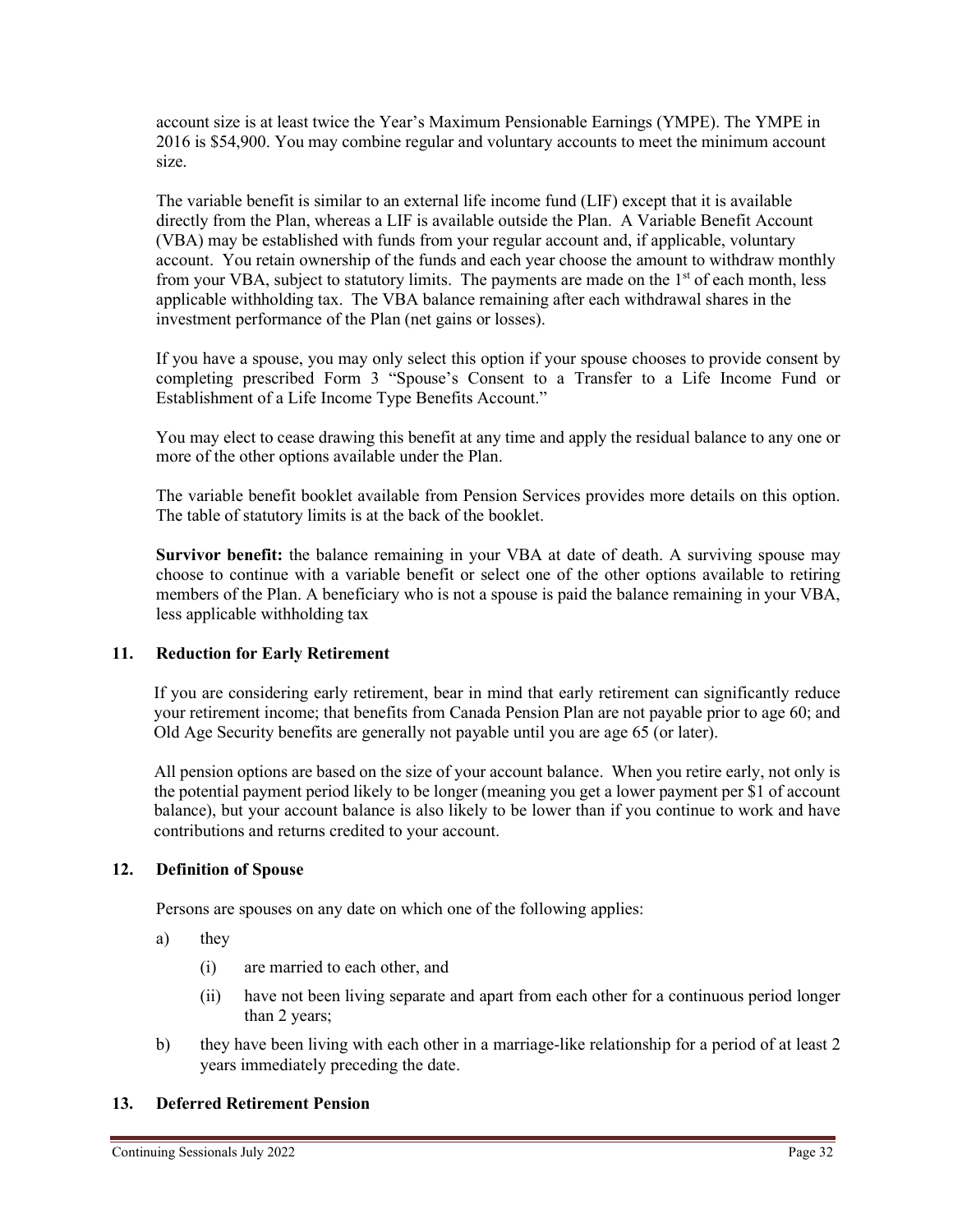You may choose to retire, but defer receipt of your retirement pension. You must select and commence a pension benefit by the end of the calendar year in which you reach age 71.

#### **14. Benefit Options if You Terminate Employment Before Reaching Retirement Age**

The Plan has immediate vesting, which means that if you terminate employment, you retain the employer contributions made to your individual account. Upon termination of employment, you can elect:

- a) to leave the balance in your account on deposit in the Plan where your funds will continue to share in the Plan's investment returns. Upon attaining a minimum age you can elect to commence a monthly pension benefit purchased with your account balance (see Section 12 above), or
- b) to transfer the balance in your account to another registered pension plan on a locked-in basis (any portion that is attributable to contributions made before 1993 is not subject to lock-in restrictions), or
- c) to transfer the balance in your account to a Locked-in Retirement Account (LIRA) (any portion that is attributable to contributions made before 1993 is not subject to lock-in and may be transferred to a regular RRSP or be paid in cash, less withholding tax).

If the balance in your account is less than 20% of the Year's Maximum Pensionable Earnings for the current calendar year, you may choose a cash lump sum less applicable withholding tax or a transfer on a non locked-in basis. The small benefit threshold is set by BC Pension Standards and is subject to change without notice.

You may also be eligible for a cash payment if you have shortened life expectancy or are a nonresident who has been absent from Canada for at least two years, and your spouse, if applicable, agrees to permit you to unlock the benefits by completing and signing a Form 1 "Spouse's Waiver to Permit Benefits in a Pension Plan, Locked-In Retirement Account or Life Income Fund to Be Unlocked."

#### **15. Survivor Benefits Before Retirement**

If you have a spouse, your spouse is automatically entitled to your survivor benefit; however, you can designate another beneficiary if your spouse chooses to waive their entitlement by signing a Form 4 "Spouse's Waiver of Beneficiary Right to Benefits in a Pension Plan, Locked-In Retirement Account, Life Income Fund or Annuity Before Payments Start." A spouse cannot waive only a portion of the survivor benefit.

If you die before commencing a benefit, and your beneficiary is your spouse, your spouse has the same choice of benefits available to you and the entitlement is subject to the same lock-in restrictions that apply to you, except there is no minimum age for commencement of a pension benefit.

A beneficiary who is not your spouse is entitled to a lump sum payment equal to the amount in your account, payable in cash less withholding tax.

Survivor benefits payable are subject to any rights that another person may have under the *Family Law Act (BC)*.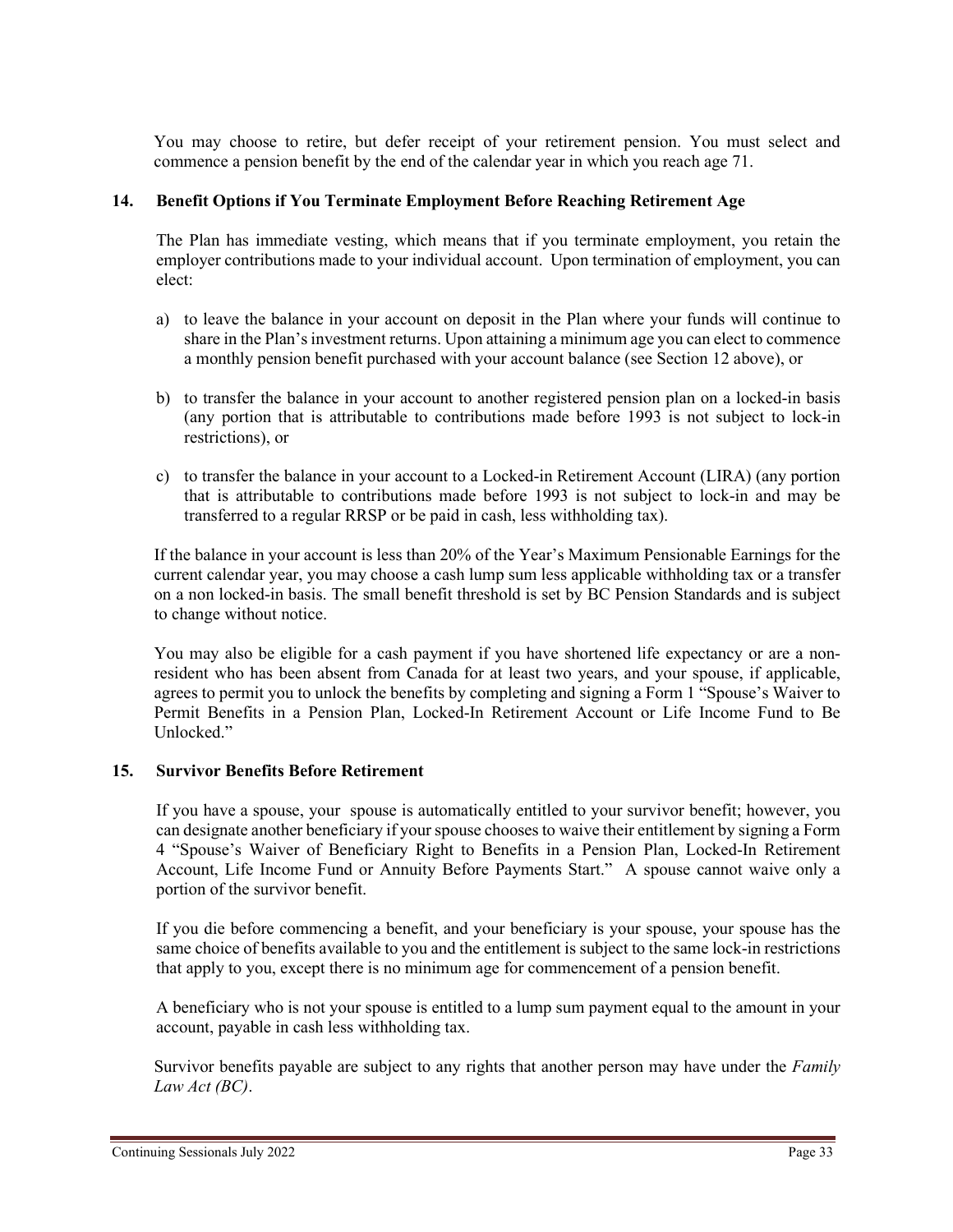#### **16. Division of Your Pension With Your Former Spouse**

Your pension is a family asset and if you divorce or separate, your former spouse may be entitled to a portion of your pension under the terms of your separation agreement or court order. Although the entitlement is normally one-half of the pension earned during the marriage, you and your spouse may agree to a different share or settle the entitlement with other assets and leave the pension intact.

While you are negotiating your separation agreement or waiting for your court order, your spouse may notify the Plan that they are claiming an interest in your pension and request information from the Plan on the value of the pension. Pension Services will notify you if it receives notice of a claim on your pension.

If your spouse is allocated a share of your pension, Pension Services can pay your spouse's share directly to them in the form of a lump sum transfer to another retirement savings vehicle. The extent to which your former spouse's share is subject to lock-in restrictions depends on how much of the entitlement is attributable to contributions made before 1993 (not locked-in).and after 1992 (lockedin).

If there is a claim on your pension, you should provide Pension Services with a copy of the separation agreement or court order as soon as possible. The claim must be settled before benefits will be paid to you.

#### **17. Re-employment After Retirement**

If you are in receipt of a pension from the Plan and are re-employed by the University in a position that would normally meet the criteria for enrollment in that Plan, you will not be re-enrolled and instead will continue to receive your pension.

#### **18. Administration of the Plan**

The Plans are administered by a Board of Pension Trustees, four of whom are elected by the Combination Plan members and four of whom are appointed by the University's Board of Governors. The Director, Pensions and Investments serves as Secretary to the Pension Board.

#### **19. Annual Statements and Member Obligations**

You should receive an annual statement by the end of June each year along with an Annual Report from the Pension Board containing information about the operation of the Plan of which you are a member. If you do not receive a statement, you should notify Pension Services, as it may mean that your department or address needs to be updated.

You are responsible for reviewing the information on your statement and promptly notifying Pension Services of any discrepancies or changes in your information (marital status, address, etc.). Delays in reporting discrepancies can limit the extent to which corrections may be made and may delay payment of benefits.

If you are retiring or terminating employment, you are also responsible for notifying Pension Services, so that a statement of your benefit options may be prepared. To request a statement of retirement options, you should complete an Application for Pension Estimate (available on the Plan website).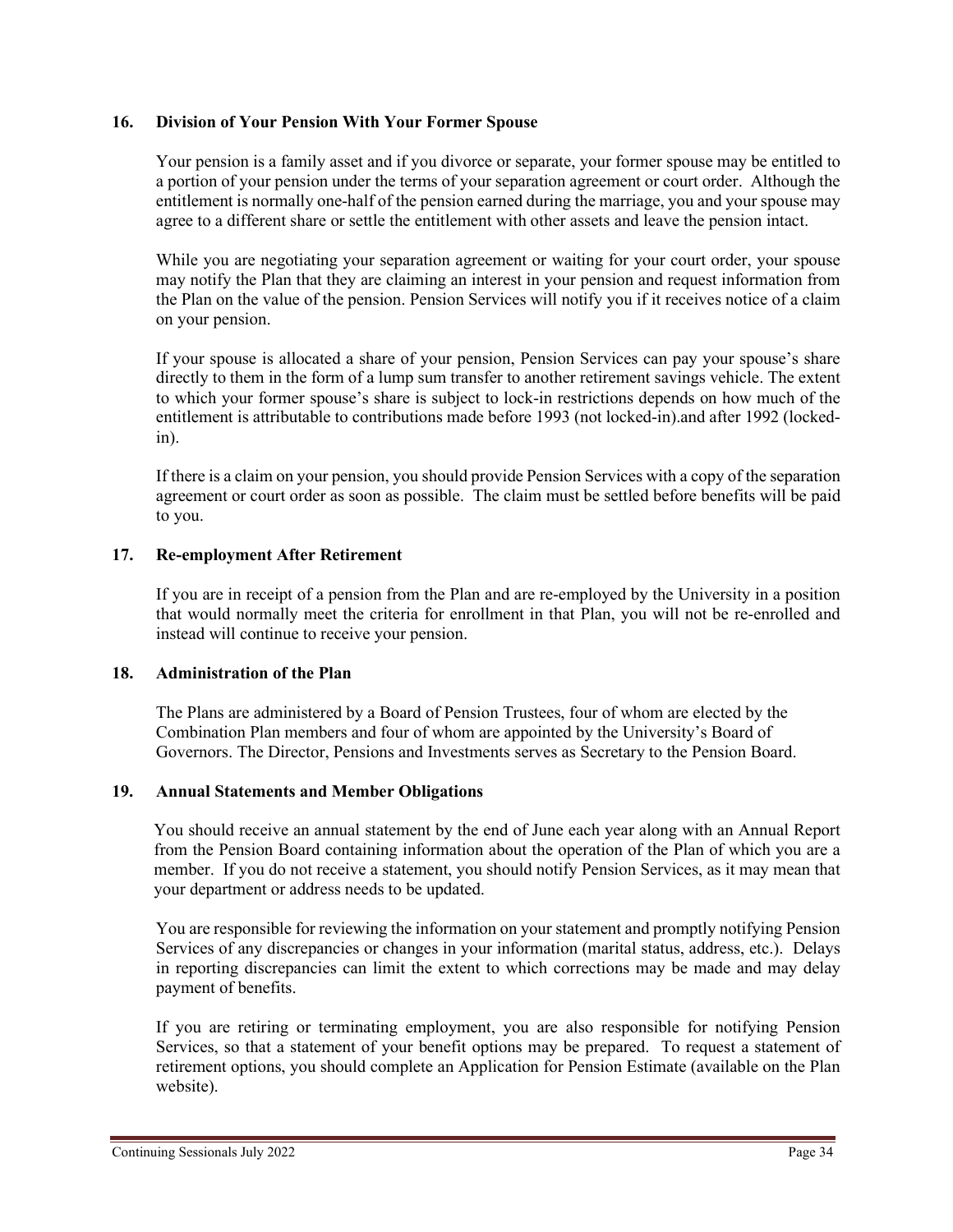#### **20. Confidentiality**

Your pension records and your communications with Pension Services are confidential. Pension Services requires your written consent before disclosing information to others, including your spouse, co-workers or your supervisor. An exception is when a former spouse files a claim on your pension under the *Family Law Act (BC)* (see division of your pension above).

#### **21. Access to Records**

Your benefit entitlements under the Plan are governed under British Columbia pension legislation. Within 30 working days after receipt of a written request and without charge, you have the right under Section 37 (2) and (4) of the BC *Pension Benefits Standards Act*, to examine once every 12 months the documents listed under Sections 42 and 43 of the BC *Pension Benefits Standards Regulation*.

#### **22. Contact Information**

General enquiries or requests for statements or information as noted above should be directed to Pension Services at (250) 721-7030, by email to [pensions@uvic.ca](mailto:pensions@uvic.ca) or to:

# **Mailing address:**

Pension Services Administrative Services Building Room B278 University of Victoria PO Box 1700 STN CSC Victoria BC V8W 2Y2

# **Courier Address:**

Pension Services Administrative Services Building Room B278 University of Victoria 3800 Finnerty Road Victoria BC V8P 5C2

Please also visit the website at [www.uvic.ca/pensions](http://www.uvic.ca/pensions)

All arrangements for payment of benefits must be made through Pension Services.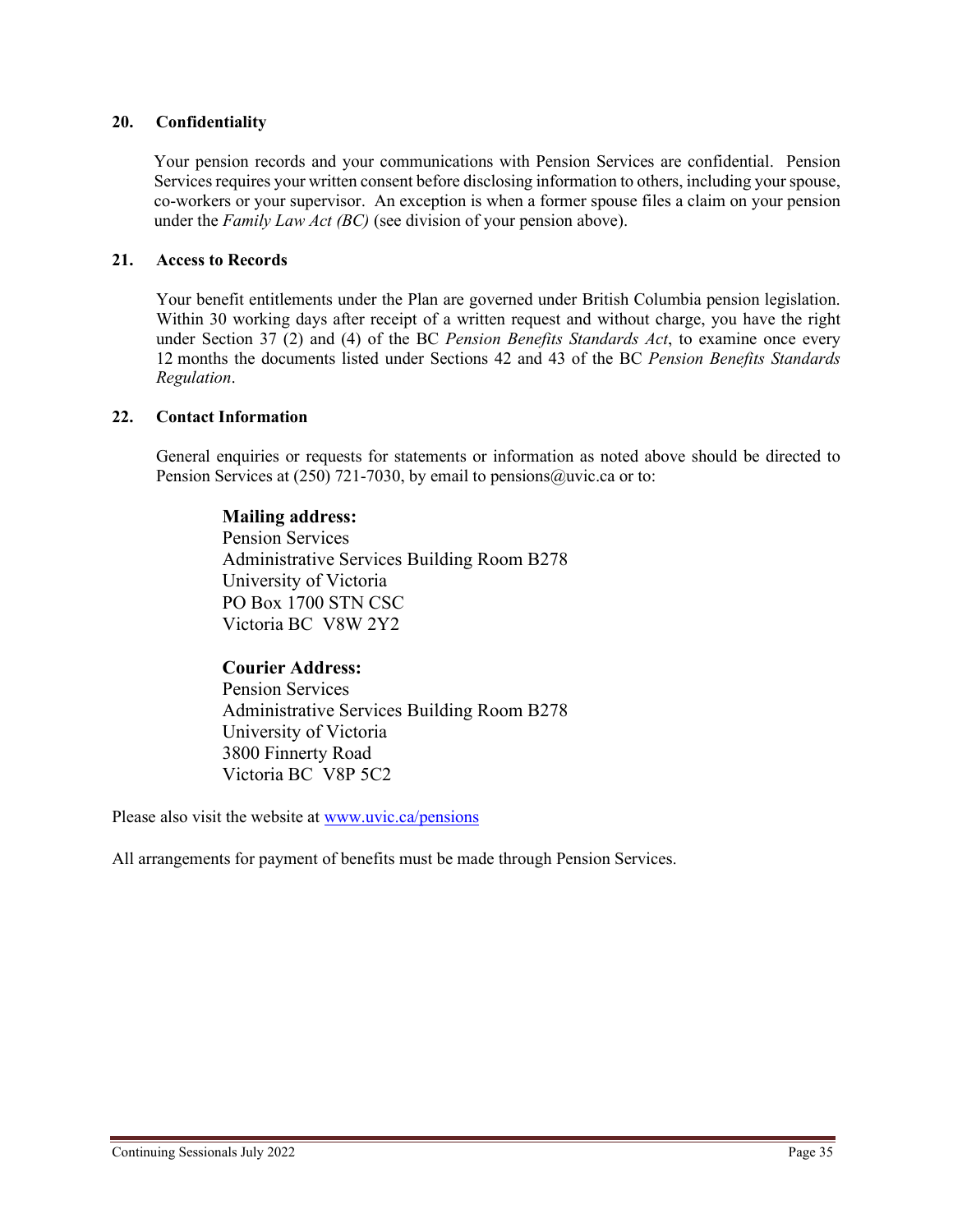# **OLD AGE SECURITY**

Through the federal government, the Old Age Security (OAS) pension is a monthly payment available to most Canadians 65 years of age who meet the Canadian legal status and residence requirements. You must [apply](http://www.esdc.gc.ca/en/cpp/oas/apply.page) to receive it.

#### **1. Eligibility**

Minimum age 65, and subject to residency and income requirements to qualify for full or partial benefits.

#### **2. Pension Benefits**

Benefits are payable monthly and indexed quarterly to reflect changes in the Consumer Price Index. Please consult the Government of Canada website for up to date benefit amounts.

#### **3. Applying for OAS**

In April 2013, Service Canada implemented a process to automatically enroll seniors who are eligible to receive the Old Age Security pension.

If you can be automatically enrolled, Service Canada will send you a notification letter the month after you turn 64.

If you did not receive a letter from Service Canada informing you that you were selected for automatic enrolment, you must apply in writing for the Old Age Security pension. Complete and mail the [Application for the Old Age Security pension form \(ISP-3000\)](http://www.servicecanada.gc.ca/cgi-bin/search/eforms/index.cgi?app=profile&form=isp3000) and include [certified true](http://www.servicecanada.gc.ca/cgi-bin/search/eforms/index.cgi?app=prfl&frm=isp1730b&ln=eng)  [copies](http://www.servicecanada.gc.ca/cgi-bin/search/eforms/index.cgi?app=prfl&frm=isp1730b&ln=eng) of the required documentation.

If you wish to **defer your OAS** pension you may do so by:

- Accessing your My Service Canada account and following the directions, or
- Signing and returning the automatic enrolment letter by mail.

If you wish to start receiving your Old Age Security (OAS) pension at age 65, you should apply for your OAS pension right away.

• If you have already reached 65, and you wish to start your OAS pension immediately, you should apply as soon as possible so you don't lose any payments .

If you chose to [delay receipt of your OAS pension,](http://www.esdc.gc.ca/en/cpp/oas/eligibility.page#h2.2) you can apply up to 11 months before the date you want your OAS pension to start.

**If you did not receive a letter from Service Canada informing you that you were selected for automatic enrolment, you must apply in writing for the Old Age Security pension. Complete and mail the [Application for the Old Age Security pension form \(ISP-3000\) to the nearest Service](http://www.servicecanada.gc.ca/cgi-bin/search/eforms/index.cgi?app=profile&form=isp3000)  [Canada location near you, information can be found within the form.](http://www.servicecanada.gc.ca/cgi-bin/search/eforms/index.cgi?app=profile&form=isp3000)**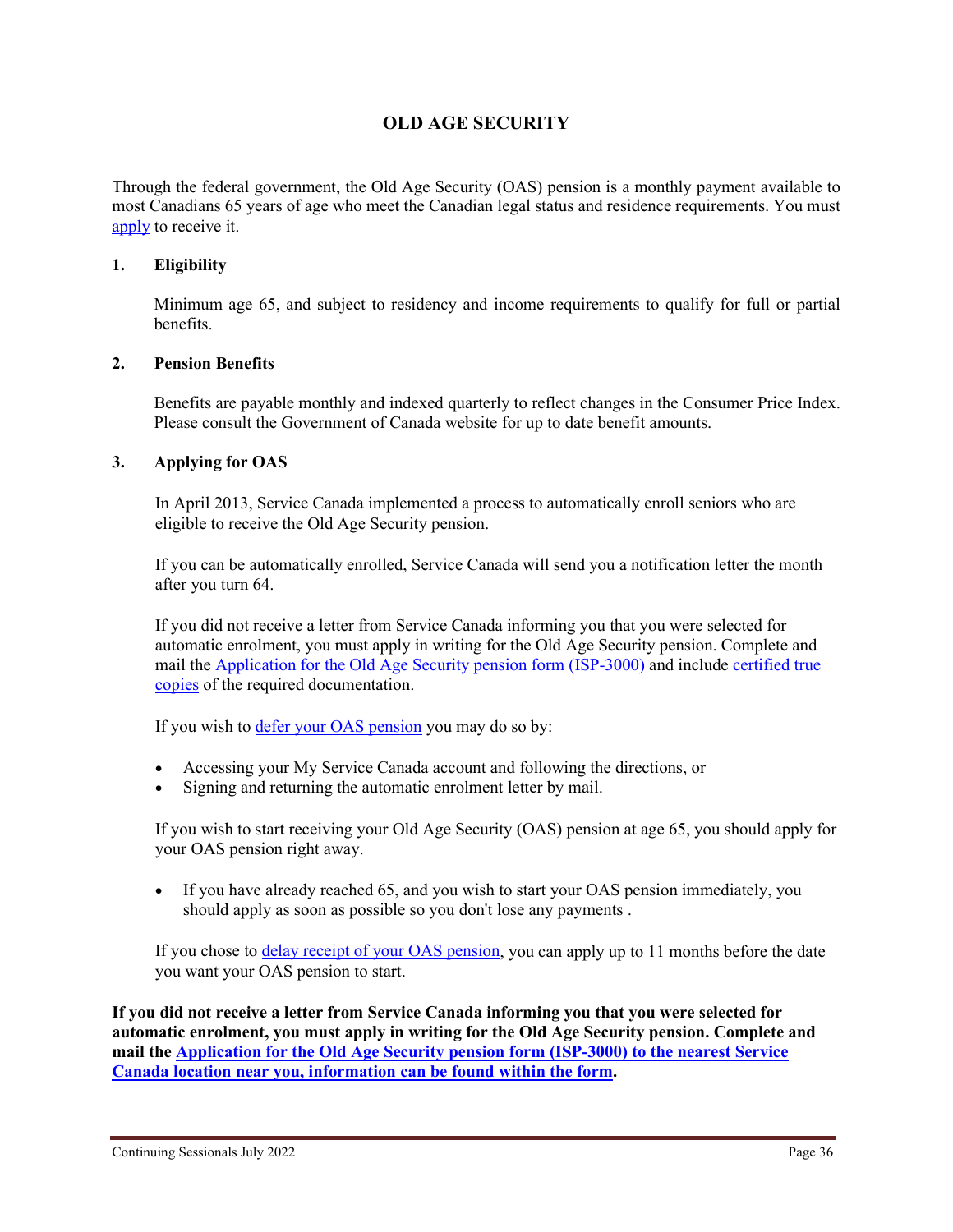# **CANADA PENSION PLAN**

A federal government pension plan that is funded by employee and employer contributions. Provides monthly retirement income, as well as death and disability benefits.

#### **1. Eligibility**

Immediate eligibility, with compulsory contributions between ages 18 to 65. Employees over age 65 may defer their Canada Pension benefits and continue to contribute up to age 70.

#### **2. Retirement Benefits**

Pays a regular monthly retirement income, based on past earnings and contributions to the plan. Benefits are adjusted annually on January  $1<sup>st</sup>$ , according to changes in the Consumer Price Index.

#### **a) Early Retirement**

You may apply for CPP as early as age 60. Benefits are reduced for each month prior to age 65.

#### **b) Normal Retirement**

You may apply for normal retirement benefits at age 65, even if you continue working.

#### **c) Delayed Retirement**

You may defer your Canada Pension and continue to make contributions while you are working (up to age 70). For each month beyond your 65th birthday that you delay your pension, there is an increase of benefits.

#### **3. Applying for CPP Retirement Benefits**

You should make application for Canada Pension Plan retirement benefits six months prior to the date on which you wish to commence benefits. [Application for a Canada Pension Plan Retirement](http://www.servicecanada.gc.ca/cgi-bin/search/eforms/index.cgi?app=profile&form=isp1000&lang=e)  [Pension](http://www.servicecanada.gc.ca/cgi-bin/search/eforms/index.cgi?app=profile&form=isp1000&lang=e) and include [certified true copies](http://www.servicecanada.gc.ca/cgi-bin/search/eforms/index.cgi?app=prfl&frm=isp1730&ln=eng) of the required documentation**. Mail it or bring it to your Service Canada Centre closest to you. Mailing addresses are provided on the form.**

#### **4. CPP Death Benefits**

May provide a lump sum death benefit and monthly spouse and orphan allowances. Eligibility and benefits are determined by the deceased's contributions and the ages of the spouse and dependent children.

# **5. CPP Disability Benefits**

May provide a monthly disability pension where the contributor is unable to engage in any substantially gainful occupation due to a severe and prolonged disability. Eligibility is based on the length of the contribution period. The benefit is calculated on a flat rate plus a percentage of the contributor's retirement pension.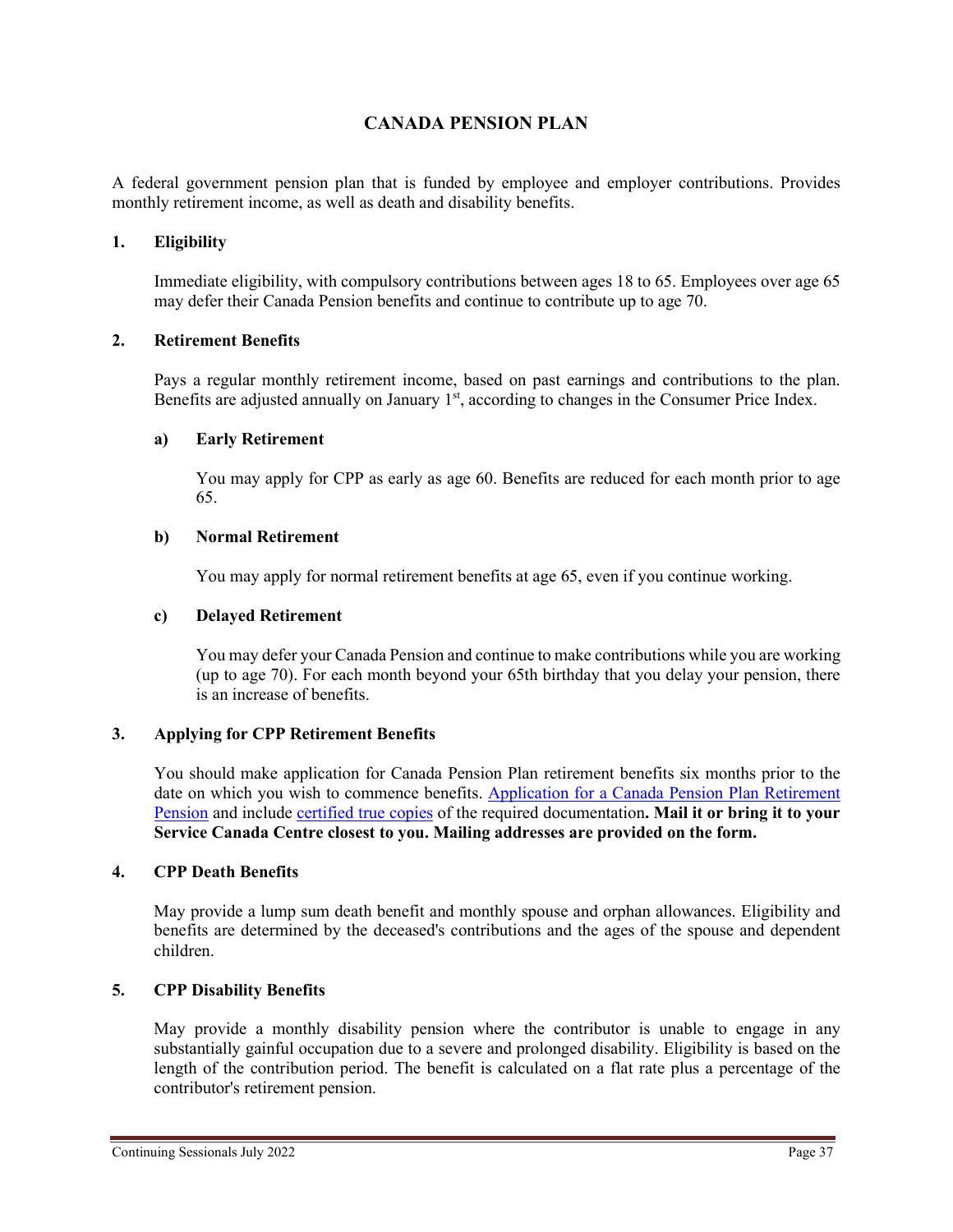# **SECTION 3 LIFE INSURANCE PLANS**

Your family may depend on your regular monthly income. In the event of your death, your income would stop and your family's financial security could be jeopardized. To help protect your family against such a loss, the University of Victoria provides a life insurance program consisting of:

- Basic Group Life Insurance Plan
- Optional Group Life Insurance Plan
- Spouse Optional Group Life Insurance Plan
- Optional Group Accidental Death and Dismemberment Plan (AD&D)
- Travel Accident Insurance Plan

In addition, death benefits may be payable from:

- University Pension Plan
- Canada Pension Plan
- Worksafe BC

This section is intended as a guide to assist you in understanding the major provisions of the Plans that make up the University of Victoria Life Insurance Program. Should any questions arise concerning the interpretation or administration of these Plans, as described herein, the official Plan documents will govern in all cases.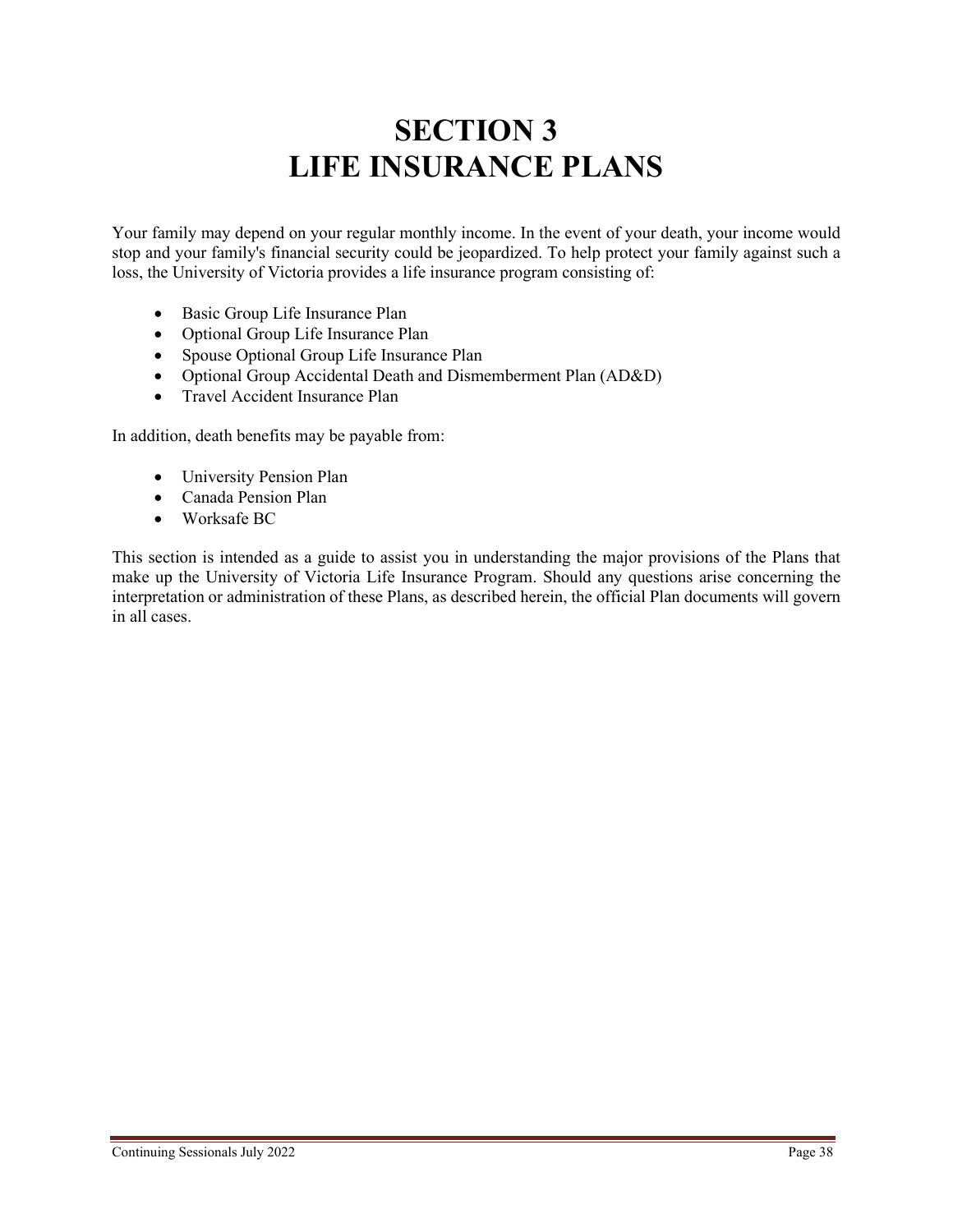# **BASIC GROUP LIFE INSURANCE**

The Basic Group Life Insurance Plan provides 24 hour coverage on or off the job.

#### **1. Eligibility**

All Continuing Sessional Lecturers. Employees must also be Canadian residents.

#### **2. Membership**

You are required to enroll in this Plan immediately upon employment.

#### **3. Premium Costs**

The University pays the full premium. See Section 6 for monthly premium amounts.

#### **4. Plan Benefits**

If prior to your normal retirement date you should die from any cause, your beneficiary or estate will receive a lump sum of 1.5 times your basic earnings in the twelve months immediately preceding death, to a maximum of \$750,000.

If you choose to continue working past your normal retirement date, the Basic Life Insurance coverage will continue to the earlier of your retirement date, or December 31<sup>st</sup> of the year in which you reach age 71, with a benefit amount of 1.0 times your basic earnings in the twelve months immediately preceding death, to a maximum of \$750,000.

Notes:

Benefits are rounded up to the next higher \$1,000 if not already a multiple of \$1,000.

#### **5. Your Beneficiary**

You may name anyone you wish to receive your Basic Group Life Insurance benefits. You may change your designated beneficiary at any time, subject to any applicable law, by completing and filing a change of beneficiary form with the Benefits Office in Human Resources. If your beneficiary should die and a new beneficiary is not designated by you prior to your death, your Basic Group Life Insurance benefits will be paid to your estate.

#### **6. Claim Procedures**

Death claim payments are made payable to the beneficiary. To initiate a claim the beneficiary must contact the Benefits Office in Human Resources.

#### **7. Termination of Coverage**

Basic Group Life Insurance coverage will terminate upon the earlier of:

- a) termination of employment
- b) entering the armed forces on a full-time basis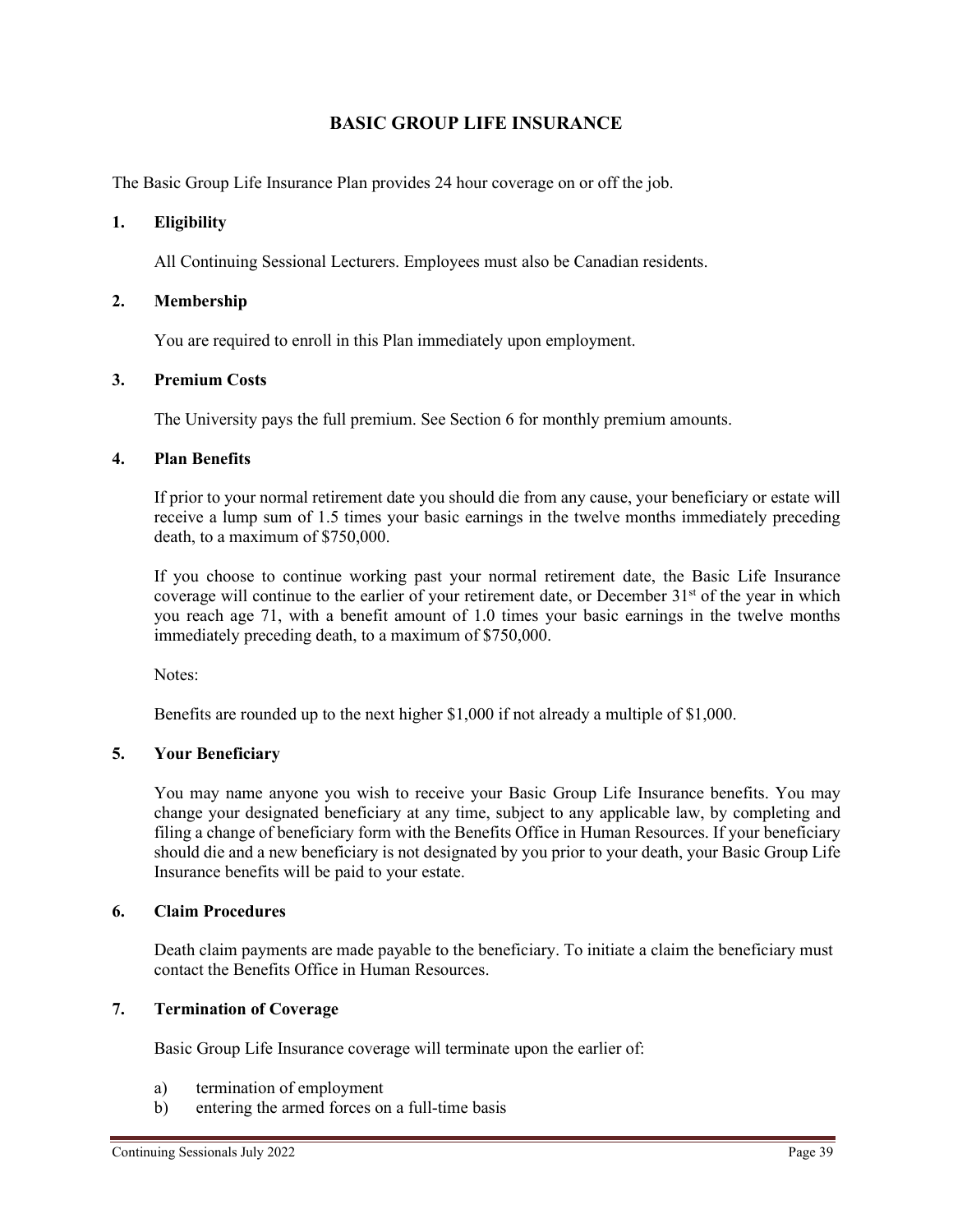- c) termination of the Policy or coverage on the group, division, or class to which you belong
- d) retirement (if you choose to work beyond your normal retirement date, benefits will continue to the earlier of your retirement date, or December  $31<sup>st</sup>$  of the year in which you reach age 71).

#### **8. Conversion Option**

If your individual coverage terminates or reduces prior to your normal retirement date, but group coverage continues, you may convert your group life insurance to an individual life insurance policy. This amount must be equal to or less than your group life amount, subject to an overall maximum of \$200,000. The individual life insurance policy will be issued without proof of satisfactory health provided the completed application form, along with the necessary premium, is received by Pacific Blue Cross (BC Life and Casualty Co.) within 31 days of the date of termination of your group coverage. A conversion option is not available if your group plan terminates after your normal retirement date.

The conversion option is mainly of interest to persons who would not otherwise qualify for individual insurance. The annual premium to convert group life insurance to an individual plan without medical evidence is much higher than under a plan where medical evidence must be provided.

For further information contact the Benefits Office in Human Resources.

#### **9. Plan Carrier**

Pacific Blue Cross (BC Life and Casualty Co.) **Plan Group No. B040703** 1-888-275-4672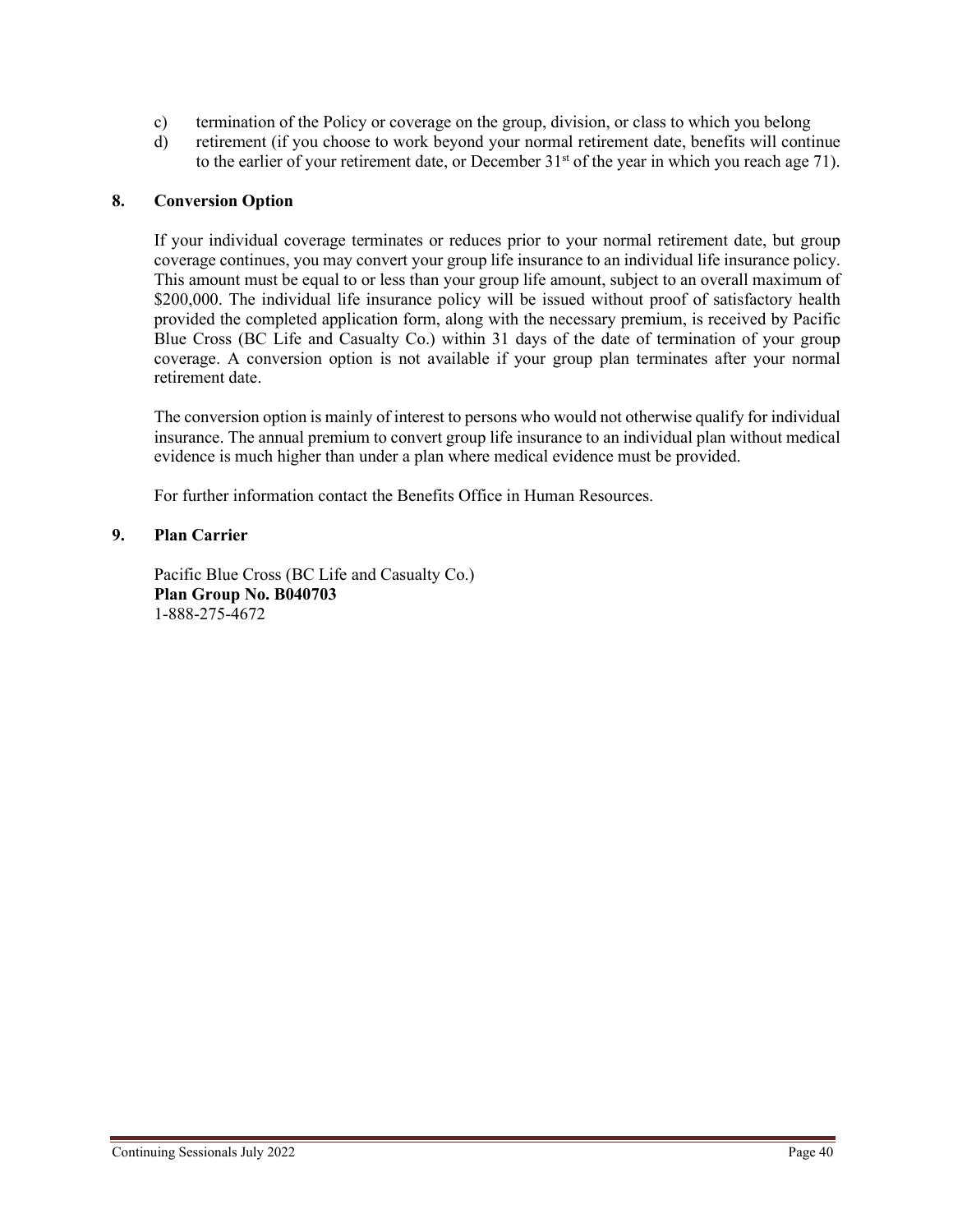# **OPTIONAL GROUP LIFE INSURANCE**

Provides optional term life insurance in addition to your basic group life coverage. Spousal Term Life Insurance and Accidental Death and Dismemberment Insurance are also available.

#### **1. Eligibility**

All Continuing Sessional Lecturers, who are enrolled in the Basic Group Life Insurance are eligible to enroll in the Optional Group Life Insurance Plan.

#### **2. Membership**

You and your legal spouse or common-law partner have the option of joining the Plan, subject to providing evidence of insurability satisfactory to BC Life and Casualty Co. Coverage will take effect on the date of approval of the evidence, provided you are actively at work. Dependent coverage will take effect on the date of approval of the evidence, provided the dependent is not confined in a hospital or similar institution on that date and you are actively at work.

#### **3. Cost to Plan Member**

Plan member pays the full premium. Rates vary according to the amount of coverage chosen, age, and whether smokers or non-smokers. Spousal rates are based on the employee's age.

#### **4. Optional Group Life Benefits**

Insurance is available in units of \$25,000 (minimum) up to \$500,000 (maximum). This insurance is payable in the event of your death while in the University's employment other than from suicide within two years from the effective date of your insurance.

#### **5. Optional Group Accidental Death and Dismemberment Benefits (AD & D)**

This Plan provides you with an opportunity to purchase optional AD&D insurance along with optional group life coverage. This insurance is payable in the event of your accidental death or dismemberment.

For example, if, while insured, you sustain accidental bodily injury which results directly and independently of all other causes in one of the losses listed below within 365 days after the injury, BC Life and Casualty Co. will pay a benefit as follows (partial list):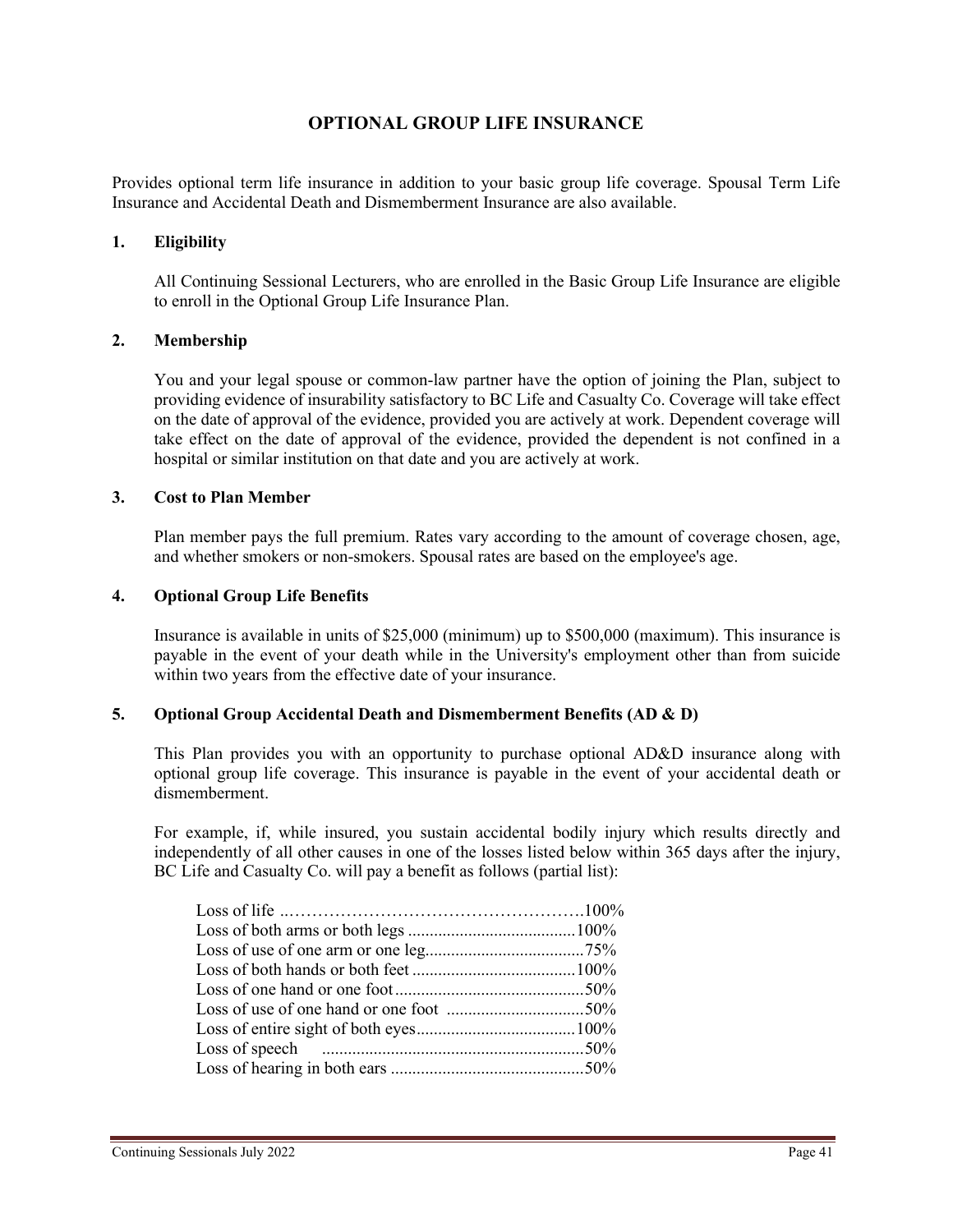No more than 100% of the amount of Optional Group AD&D is payable for all losses due to any one accident.

There are exclusions for which a benefit is not paid relating to suicide, drug overdose, carbon monoxide inhalation, specific aircraft hazards and hostile actions of any armed forces.

*The amount of accidental death and dismemberment insurance coverage will be limited to the amount of your optional life insurance selected*.

#### **6. Spouse Optional Group Life Insurance Benefits**

This Plan provides you with the opportunity to purchase optional group life insurance on your spouse on the same terms as applicable to you.

A person will qualify as a spouse by virtue of a legal marriage or by being publicly represented as your spouse for a period of at least one year.

This insurance is payable in the event of the death of your spouse from any cause while your coverage remains in force, other than from suicide within two years from the effective date of the insurance.

#### **7. Dependent Child Group Life Insurance Benefits**

\$5,000 of child coverage for each eligible dependent child from birth to age 21 (age 25 if a full-time student) will be automatically provided at no extra charge when either employee or spouse optional life insurance is elected. A handicapped child who attains the limiting age may continue coverage as a dependent if proof of the handicap is received within 31 days after the child attains the limiting age.

This insurance is payable in the event of the death of your dependent child from any cause while coverage is in force, other than from suicide within two years from the effective date of the insurance.

#### **8. Your Beneficiary**

When you and/or your spouse enroll you must name the beneficiary to whom benefits would be payable. You may change the beneficiary at any time subject to any legal restriction which may affect this right, by completing and filing a change of beneficiary form with the Benefits Office in Human Resources. If there is no named living beneficiary, benefits would be paid to your estate. If children are covered, their benefit will be paid to you, if living, otherwise to your estate.

#### **9. Changes**

Evidence of insurability satisfactory to BC Life and Casualty Co. will be required for any increase or addition.

You may increase your employee and/or your spouse's life insurance or your AD&D coverage at any time up to the allowable limit if you and/or your spouse provide evidence of insurability satisfactory to BC Life and Casualty Co.

You may decrease your insurance coverage at any time.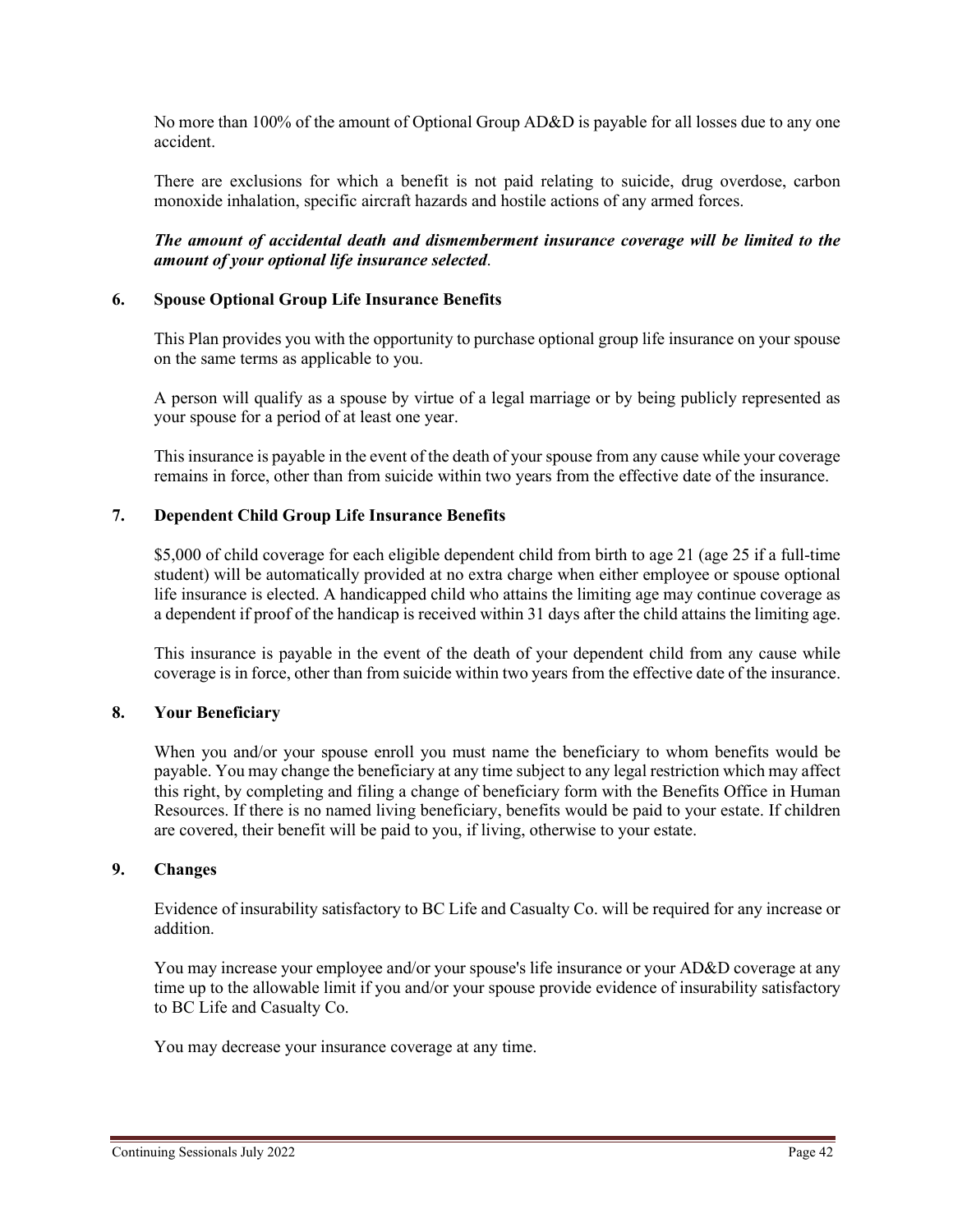A change in coverage becomes effective on the date evidence of insurability is approved by BC Life and Casualty Co. Medical Questionnaire forms are available from the Benefits Office in Human Resources.

In addition, if you are not actively at work on the effective date of change in coverage, you and/or your dependents' coverage is delayed until you are actively at work. Similarly, Dependent Insurance is delayed until discharge for a dependent who is in a hospital or similar institution. All changes are subject to the maximum available coverage under this policy.

#### **10. Claim Procedures**

If you or any of your insured dependents die, a claim should be initiated by contacting the Manager, Benefits at 8089.

If you become totally disabled or suffer any other loss, a claim should be made, again through the Manager, Benefits, not later than 12 months after the onset of the total disability or the date of loss.

#### **11. General Information**

This Plan provides for premium payment through convenient payroll deduction. The premium you pay is competitive since the insurance is offered on a group basis.

Premium rate changes due to a change between age brackets will occur in the month of your birthday.

#### **12. Termination of Coverage**

Your insurance will cease on the earliest of the following events:

- a) the date your employment is terminated, unless on early retirement you elect to continue coverage to your normal retirement date
- b) normal or deferred retirement (if you choose to work beyond your normal retirement date, benefits may continue to the earlier of your retirement date, or December  $31<sup>st</sup>$  of the year in which you reach age 71)
- c) the last day of the last month for which a premium has been paid, subject to the total disability provisions of the group policy
- d) the date the group policy is terminated

The insurance on your spouse and dependent children will cease on the earliest of the following events:

- a) the date your employment is terminated, unless on early retirement you elect to continue coverage up to your normal retirement date
- b) the date the dependent ceases to qualify under the definition of the dependent
- c) normal or deferred retirement (if you choose to work beyond your normal retirement date, benefits may continue to the earlier of your retirement date, or December 31<sup>st</sup> of the year in which you reach age 71)
- d) the last day of the last month for which a premium has been paid for your dependent insurance, subject to the total disability provisions of the group policy
- e) the date the group policy is terminated

# **13. Conversion Option**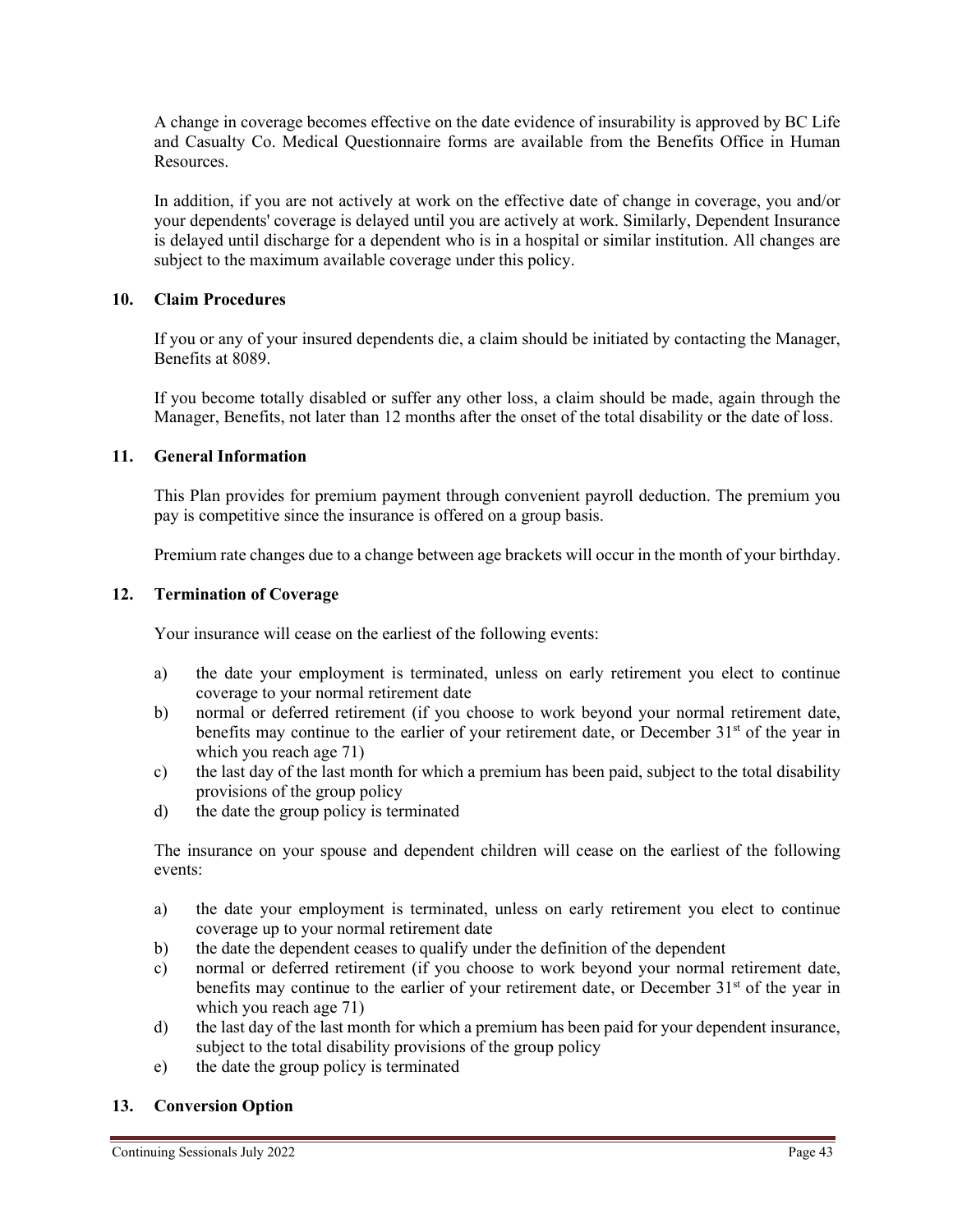Please refer to the Conversion Option section under the Basic Group Life Insurance Section.

# **14. Plan Carrier**

Pacific Blue Cross (BC Life and Casualty Co.) **Group Plan No. 040703** Life Claims 1-888-275-4672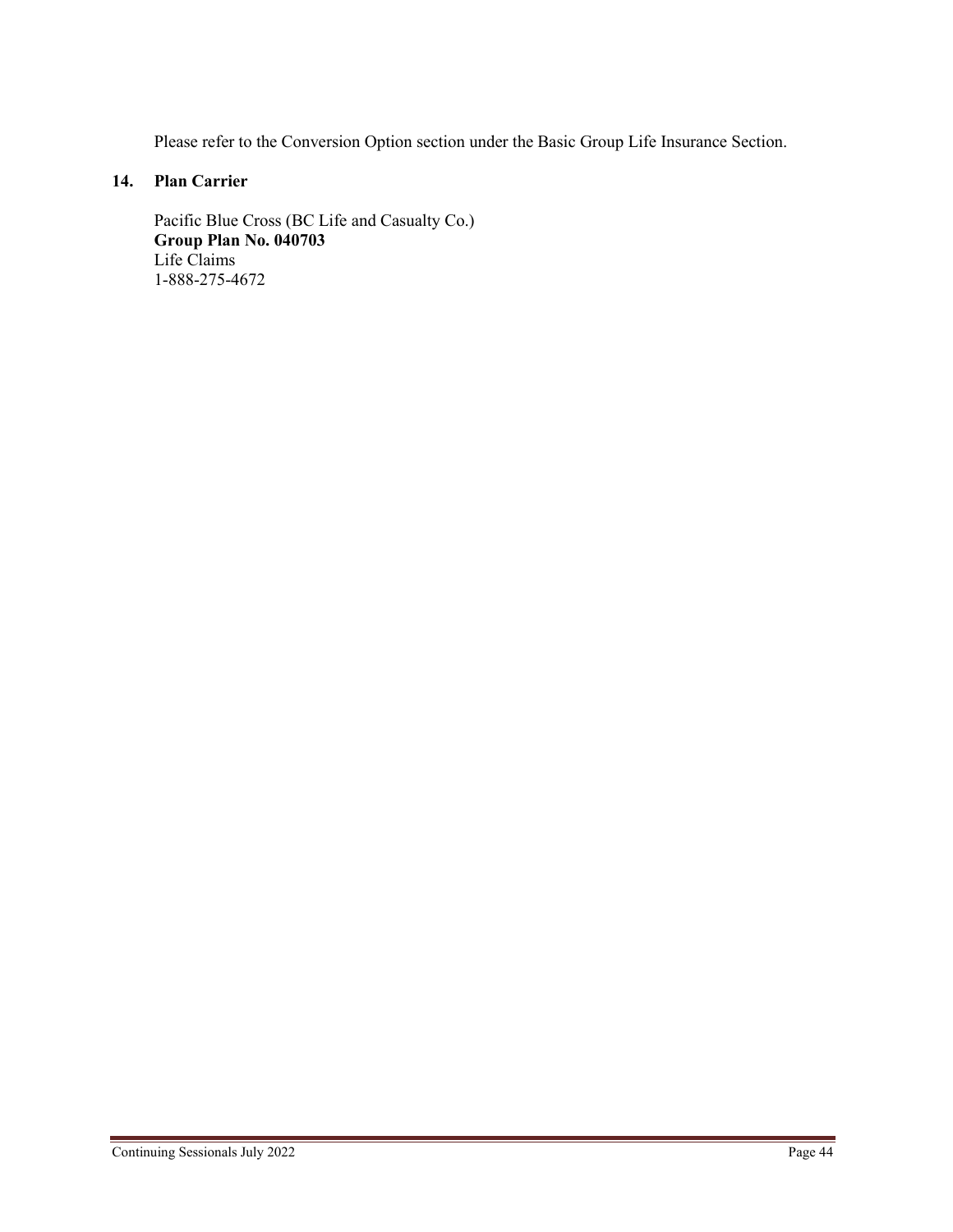# **TRAVEL ACCIDENT INSURANCE**

Provides group accident insurance coverage while you are travelling on approved University business (excluding everyday travel to and from work).

#### **1. Eligibility**

All Continuing Sessional Lecturers are eligible for coverage.

#### **2. Membership**

You are automatically covered immediately upon employment.

#### **3. Cost to Plan Member**

No cost. University pays full premium.

#### **4. Plan Benefit**

Provides coverage up to \$100,000 in the event of your accidental death or dismemberment within 365 days of, and as a result of, an accident occurring while you are travelling on approved University business.

#### **5. Beneficiary**

Death benefits from this plan will be paid to your estate. Dismemberment benefits will be paid to you.

#### **6. Exclusions**

The policy does not cover any loss caused or contributed to by suicide or attempted suicide, any act of war, or full-time service in the armed forces. Travel in an aircraft is not covered if the aircraft does not have a certificate of air worthiness or is not operated by a duly licensed pilot. Travel in any aircraft owned, leased or operated by the University or an employee of the University is not covered.

#### **7. Termination of Coverage**

Travel Accident Insurance coverage terminates on your last day of employment with the University.

#### **8. Plan Carrier**

Citadel General Assurance Company **Policy No. 6998790** c/o Accounting Services University of Victoria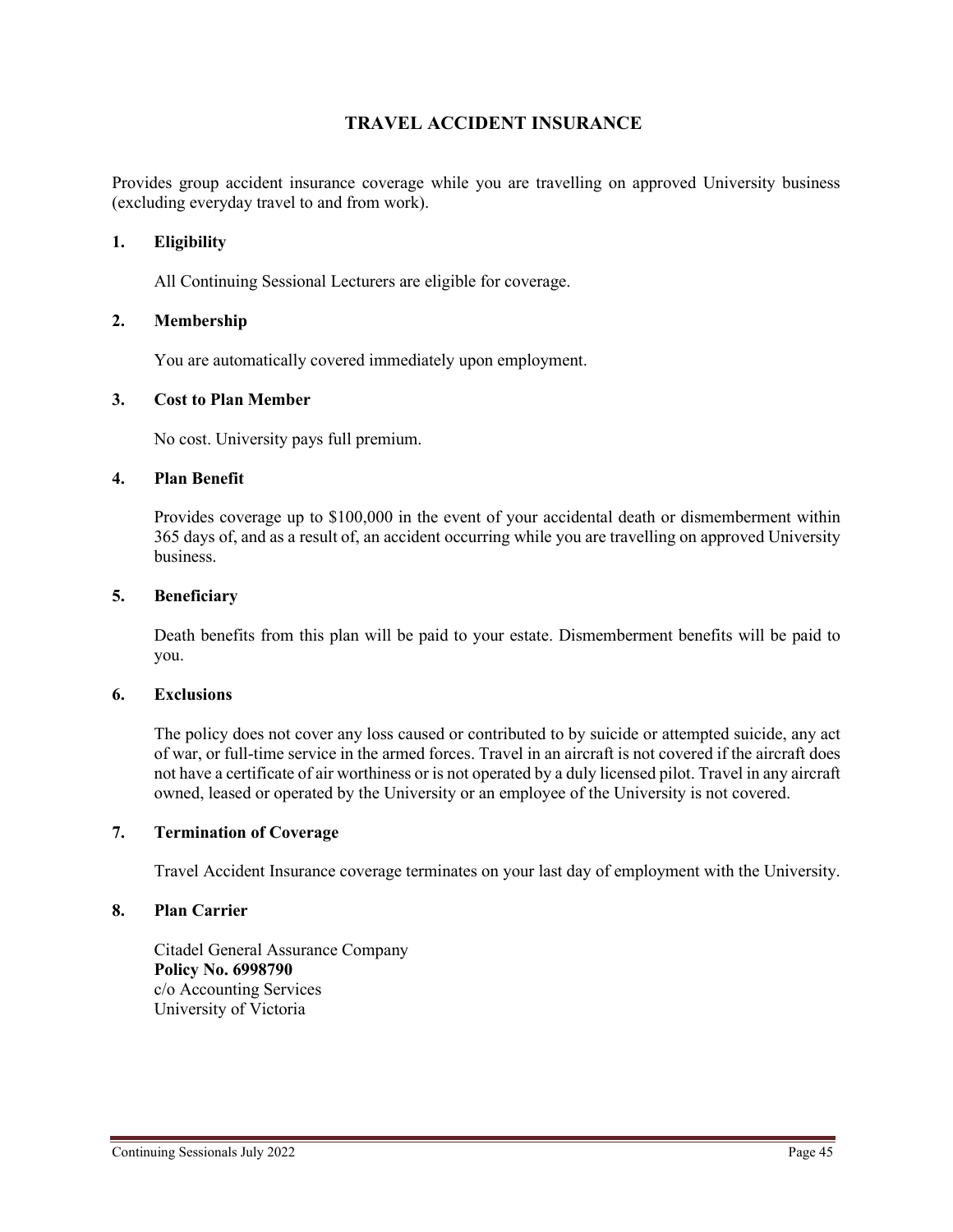# **SECTION 4 LONG TERM DISABILITY**

The University's Group Long Term Disability Plan (LTD) is designed to provide you with income replacement during a lengthy illness or disability, which lasts longer than six months.

#### **1. Eligibility**

All regular Office, Technical & Child Care employees and eligible CUPE 4163 Continuing and regular Sessional employees who are actively employed.

#### **2. Membership**

Eligible employees are required to enroll in this Plan immediately upon employment.

#### **3. Effective Date of Coverage**

Coverage will commence on the first day of the month following satisfactory completion of your probationary period.

#### **4. Premium Cost of LTD Plan**

The monthly premium cost of the LTD plan is 100% employer paid. The University will also continue to pay the employer portion of your personnel benefits while you are in receipt of Long Term Disability benefits. See Section 7 for the premium amount.

If you are on an approved leave of absence without pay (to a maximum of two years), other than for maternity or parental leave, you will be required to pay the cost of the monthly LTD premiums during your leave, based on your gross monthly salary immediately preceding your leave. The University will pay the monthly premiums if you are on maternity or parental leave.

Premiums are not required during layoff periods.

#### **5. Definition of Earnings**

For the purposes of calculating benefit payments, the definition of earnings is as follows:

For regular employees subject to layoff, the benefit calculations are based on the regular earnings from UVic in the twelve-month period prior to the date of disability, excluding bonuses and overtime. The annual benefit amount is then divided by twelve, to provide a monthly year round income.

For all other regular employees, the benefit calculations are based on the regular earnings in effect on the date of disability, excluding bonuses and overtime.

UVic will pay premiums based on the employee's monthly earnings.

#### **6. LTD Benefit Amount**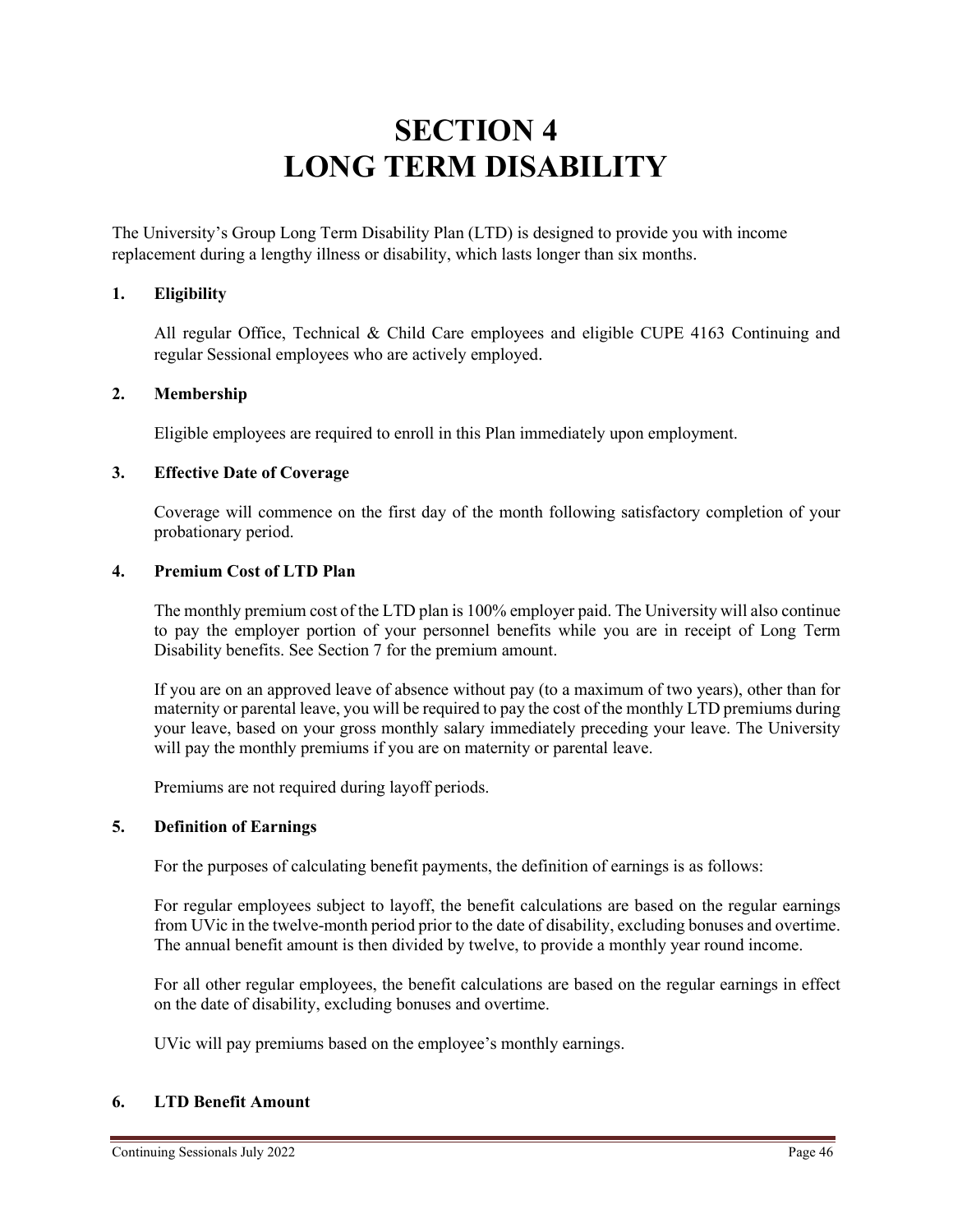Monthly LTD benefits, before reduction by other income, are calculated at 57% of your pre-disability gross earnings as outlined above, up to a maximum benefit of \$3,500 per month. Your total monthly benefit cannot exceed 85% of your pre-disability gross monthly earnings.

As the University pays the full premium cost, LTD benefit payments are considered a taxable benefit. Taxes will therefore be deducted by BC Life and Casualty Co. from the monthly LTD payment, at an average rate of 20%, unless you request, in writing, a different amount.

LTD benefits are payable semi-monthly, with automatic bank deposit available.

#### **7. Offsets**

Your monthly LTD benefit is reduced by other income you are entitled to during disability. Your LTD benefit is first reduced by:

- Disability or retirement benefits you are entitled to under the Canada or Quebec Pension Plan.
- Benefits another member of your family is entitled to on the basis of your disability under the Canada or Quebec Pension Plan that are paid directly to you.
- Disability benefits under the University of Victoria Staff Pension Plan.
- Benefits under any Workers' Compensation Act or similar law.

Your LTD benefit is then reduced if it, together with the other income listed below exceeds 85% of your pre-disability gross monthly earnings. This percentage is called the coordination level. In this case, your LTD benefit is reduced by the amount in excess of the coordination level. Under this provision, other income includes:

- Loss of income benefits available through legislation, which you and any other members of your family are entitled to on the basis of your disability. Automobile insurance benefits are included where permitted by law.
- Disability benefits under a plan of insurance available as a result of your membership in an association of any kind.
- Employment income, disability benefits, or retirement benefits related to any employment, except for income from an approved rehabilitation plan or program. Rehabilitative employment income is considered only under the rehabilitation incentive**.**

#### **8. Waiting Period for LTD Benefits**

If approved, LTD benefits are payable after you have been continuously disabled for a period of six months. During this waiting period you can maintain your salary by using accumulated sick leave or vacation entitlements.

If your disability is not continuous, the days you are disabled can be accumulated to satisfy the waiting period as long as no interruption is longer than thirty days, and the disability arises from the same illness or injury.

If you exhaust all of your entitlements prior to the end of the waiting period, you will be placed on a medical leave of absence without pay, and may be eligible for Employment Insurance benefits.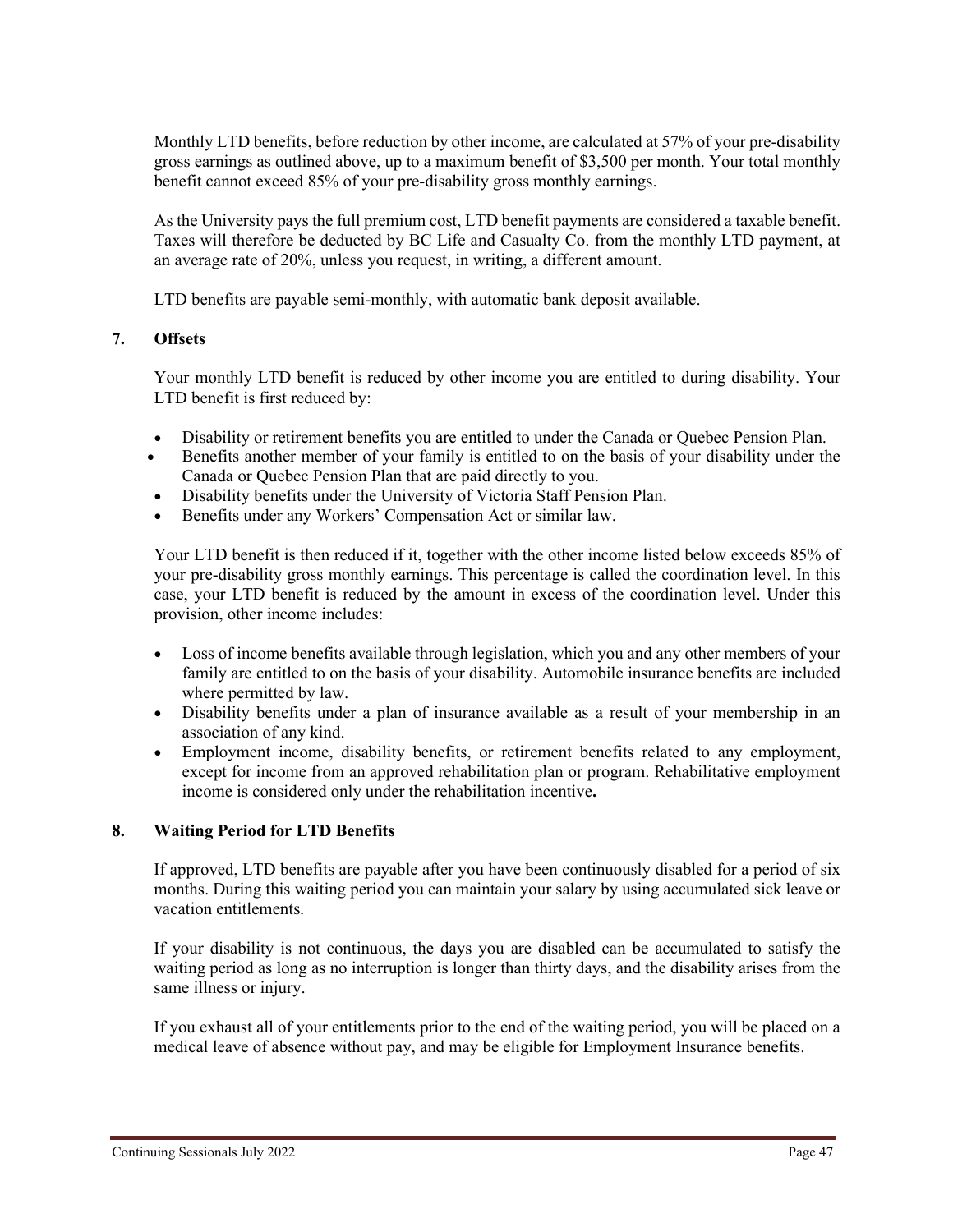If you have sick leave or Sick Bank entitlements remaining after the waiting period, the waiting period will be extended to the date these benefits end, but not longer than one year after the disability starts.

You also have the option of using remaining vacation days to extend the waiting period to the limit noted above*.* This allows you to maintain your full regular salary for a longer period of time.

Once approved for LTD benefits, you will be placed on Disability Leave without pay from the University. Sick leave and vacation entitlements do not continue to accrue while on Disability Leave.

#### **9. Waiting Period for LTD Benefits while on Leave or Layoff**

Should you become disabled and eligible for LTD benefits during a period of maternity or parental leave, leave of absence without pay, or sessional layoff, you must notify the Benefits Office in Human Resources as soon as possible. Disability benefits will become payable on the later of the end of the 6 month waiting period, or the expected return to work date.

#### **10. Applying for LTD Benefits**

If after three months' absence it is unlikely or uncertain that you will be able to return to work by the end of six months, you should complete and submit an application for LTD benefits. Application forms are available from the Benefits Office in Human Resources. In addition to your application, there are forms that must also be completed by your Physician and your Supervisor. All forms are to be returned in confidence to the Benefits Manager, who will then submit your application package to BC Life and Casualty Co. The confidentiality and security of your medical information is ensured, and will not be included in your personnel file. *It is important to note that there is a one year time limit in which to apply for LTD, from the date your disability began*.

#### **12. Definition of Disability and Duration of Disability Benefits**

LTD benefits are payable for the first 24 months following the waiting period if injury or disease prevents you from doing your own job. You are not considered disabled if you can perform a combination of duties that regularly take at least 60% of your time at work to complete. Only duties you regularly performed for the University before disability started are considered.

After 24 months, LTD benefits continue to be payable only if disease or injury prevents you from being gainfully employed in any job. Gainful employment is work that you are medically able to perform, for which you have at least the minimum qualifications, and which provides you with an income of at least 50% of your pre-disability monthly earnings. The employment must exist in the province or territory where you worked when you became disabled or where you now live. Whether or not employment is actually available is not considered in assessing your disability.

You are entitled to LTD benefits as long as your disability continues as outlined above, up to your normal retirement date.

#### **13. Pre-Existing Conditions**

a) For regular 951 employees hired before July 1, 2000 For regular 917 employees hired before April 1, 2006 For eligible continuing 4163 employees hired before May 1, 2013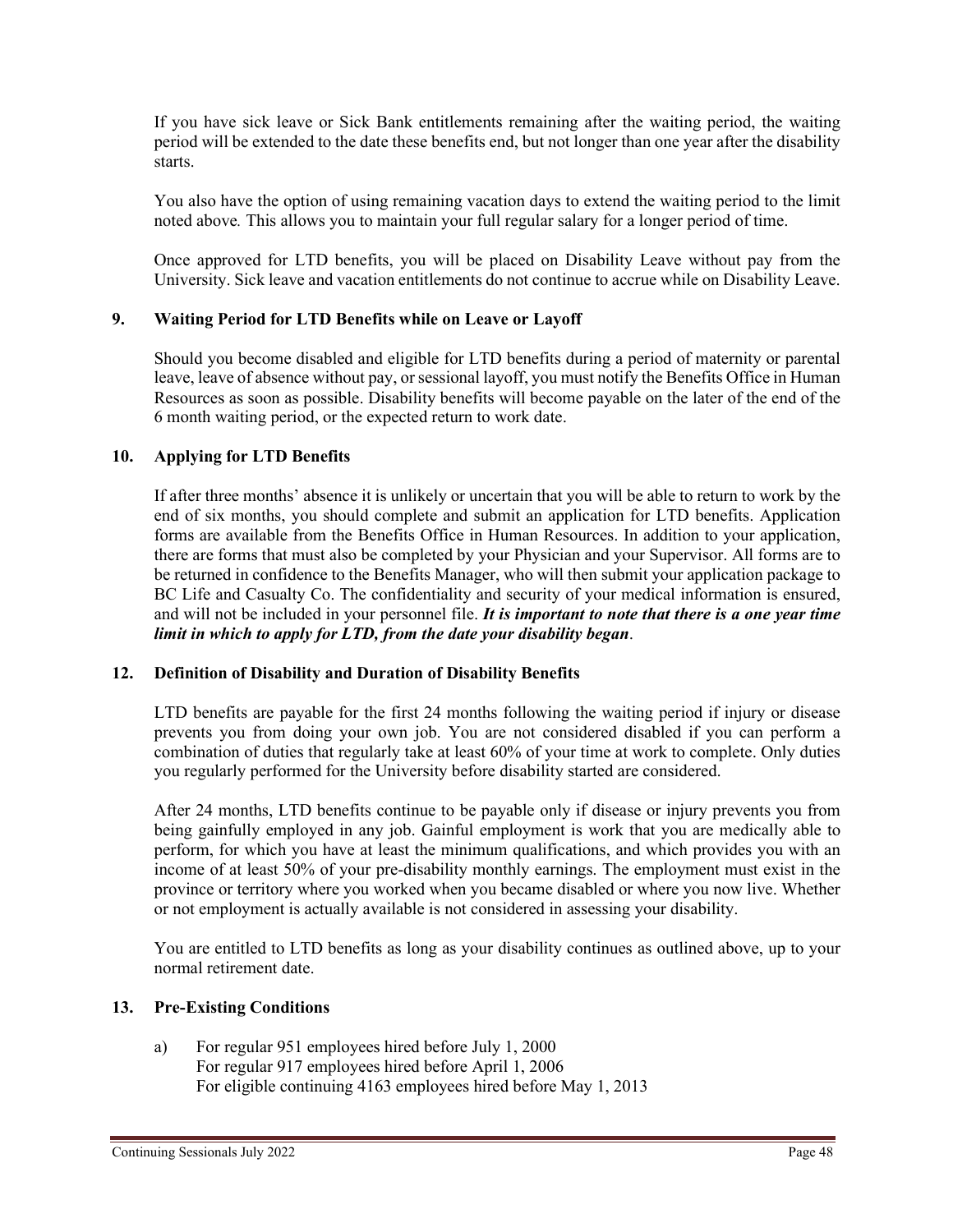No benefits will be paid for a disability arising from a disease or injury for which you received medical care before your insurance started. This limitation does not apply if your disability starts after you have been continuously insured for a period of 12 months, or you have not had medical care for the disease or injury for a continuous period of 90 days, ending on or after the date your insurance took effect, and before the date of disability.

Example: Effective date of insurance July 1, 2000 Date of disability October 1, 2000

The treatment free period is calculated by counting back 90 days from July  $1<sup>st</sup>$ , which is April 2, 2000. The employee must be treatment free for 90 continuous days during the period April 2, 2000 to September 30, 2000.

b) For regular 951 employees hired on or after July 1, 2000 For regular 917 employee hired on or after April 1, 2006 For eligible continuing 4163 employees hired on or after May 1, 2013

No benefits will be paid for a disability arising from a disease or injury for which you received medical care before your insurance started. This limitation does not apply if your disability starts after you have been continuously insured for a period of 24 months, or you have not had medical care for the disease or injury for a continuous period of 180 days, ending on or after the date your insurance took effect, and before the date of disability.

Example: Effective date of insurance November 1, 2000 Date of disability March 1, 2001

The treatment free period is calculated by counting back 180 days from November  $1<sup>st</sup>$ , which is May 6, 2000. The employee must be treatment free for 180 continuous days during the period May 6, 2000 to February 28, 2001.

# **14. Rehabilitation**

Rehabilitation is designed to help you return to gainful employment, and is coordinated with the University's Return to Work program. Rehabilitation involves a work related activity or training strategy that is recommended or approved by BC Life and Casualty Co, and is expected to facilitate a return to your own or another job.

In considering whether or not a rehabilitation proposal is appropriate, BC Life and Casualty Co. assesses such factors as the expected duration of disability, and the level of activity required to facilitate the earliest possible return to employment. BC Life and Casualty Co. then determines which is more appropriate, a rehabilitation plan, or a rehabilitation program.

- a) The goal of a rehabilitation plan is to return to work:
	- in the same job;
	- in a modified job with the same employer; or
	- in a different job that capitalizes on transferable skills.
- b) The goal of a rehabilitation program is to return to work: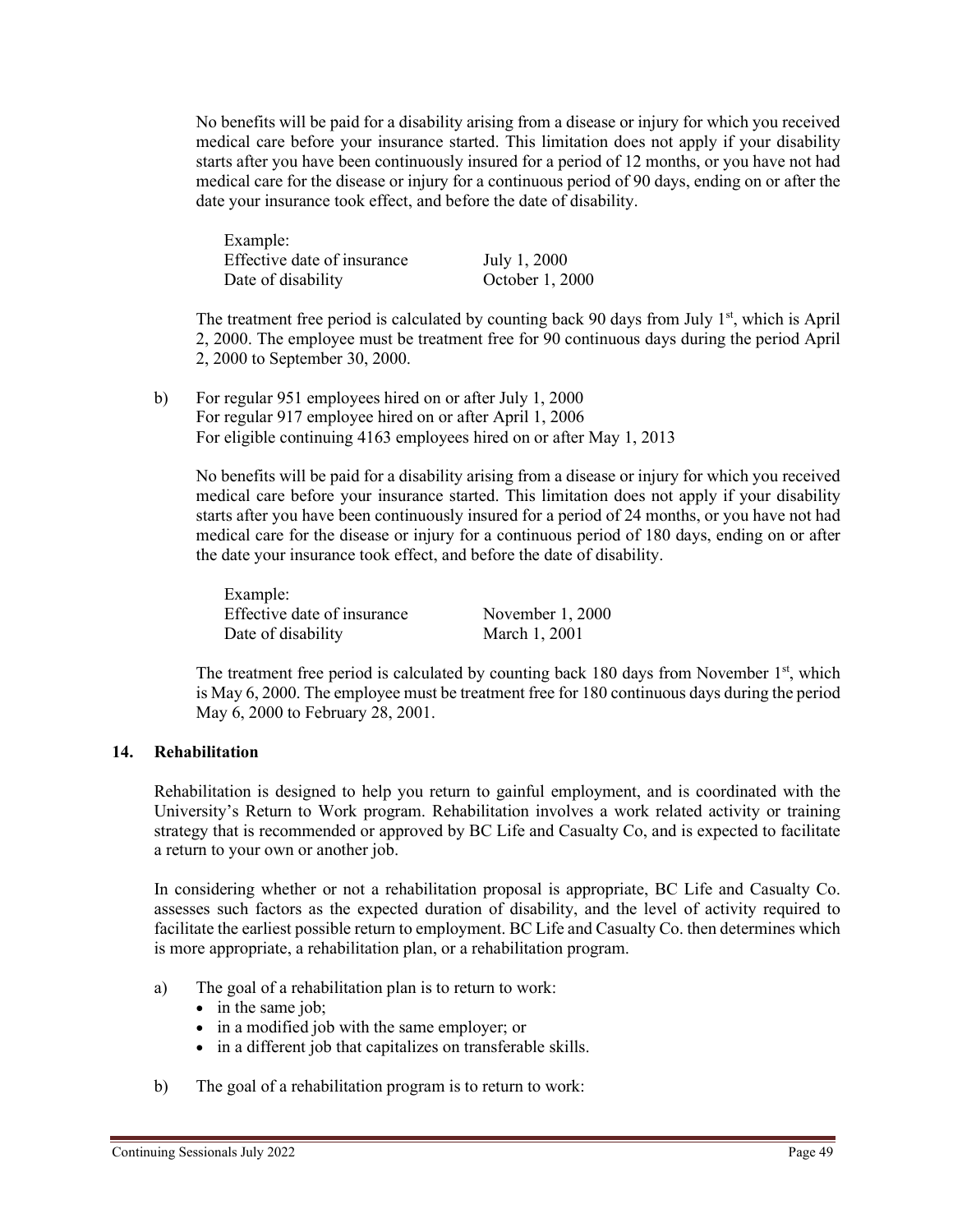- in a different job that requires extensive or prolonged training (e.g. longer than 12 consecutive months); or
- in a self-employed capacity.

LTD benefits will cease if you do not participate in a rehabilitation plan or program that has been recommended or approved by BC Life and Casualty Co.

The duration of a rehabilitation plan or program must be approved by BC Life and Casualty Co. Once approved, your qualification for benefits is guaranteed for that period, as long as you continue to participate and cooperate in the plan or program.

If you are participating in a comprehensive rehabilitation program that involves employment, your qualification for benefits is guaranteed until at least the end of the 24 month "own job" period described under the benefits entitlement section.

If you are participating in a comprehensive rehabilitation program that involves training rather than employment, the benefit period will be extended up to 6 months after training ends. This extension is provided for purposes of a job search. Employment income earned during this extension will be considered under the rehabilitation incentive.

#### **15. Rehabilitation Incentive**

Earnings received from an approved rehabilitation plan or program are not used to reduce you monthly LTD benefit unless those earnings, together with your income from this plan and the income used to reduce your LTD benefit under the amount payable section, would exceed 100% of your predisability monthly earnings. If they do, your LTD benefit is reduced by the amount in excess of 100%.

#### **16. Successive Disabilities**

After the waiting period, successive disabilities are considered to be in the same disability period if they arise from the same disease or injury and the later disability starts:

- within 6 months after the previous disability ends; or
- within 24 months after the end of an approved comprehensive rehabilitation program. Rehabilitation plans are not considered under this 24-month provision.

# **17. Coordination of LTD with Canada Pension Plan Disability Benefits**

Should your disability be deemed to be severe or prolonged, you will be required to apply for Canada Pension Disability benefits. The amount of your monthly LTD benefit will then be reduced by any benefits received from CPP.

# **18. Maintaining Personnel Benefits**

While on LTD you are entitled to maintain your Medical, Extended Health, Dental Care, and Basic Life Insurance coverage, and Staff Pension contributions, on the normal cost sharing basis. If you have Optional Group Life Insurance coverage you may apply to BC Life and Casualty Co. for a waiver of premiums during this period.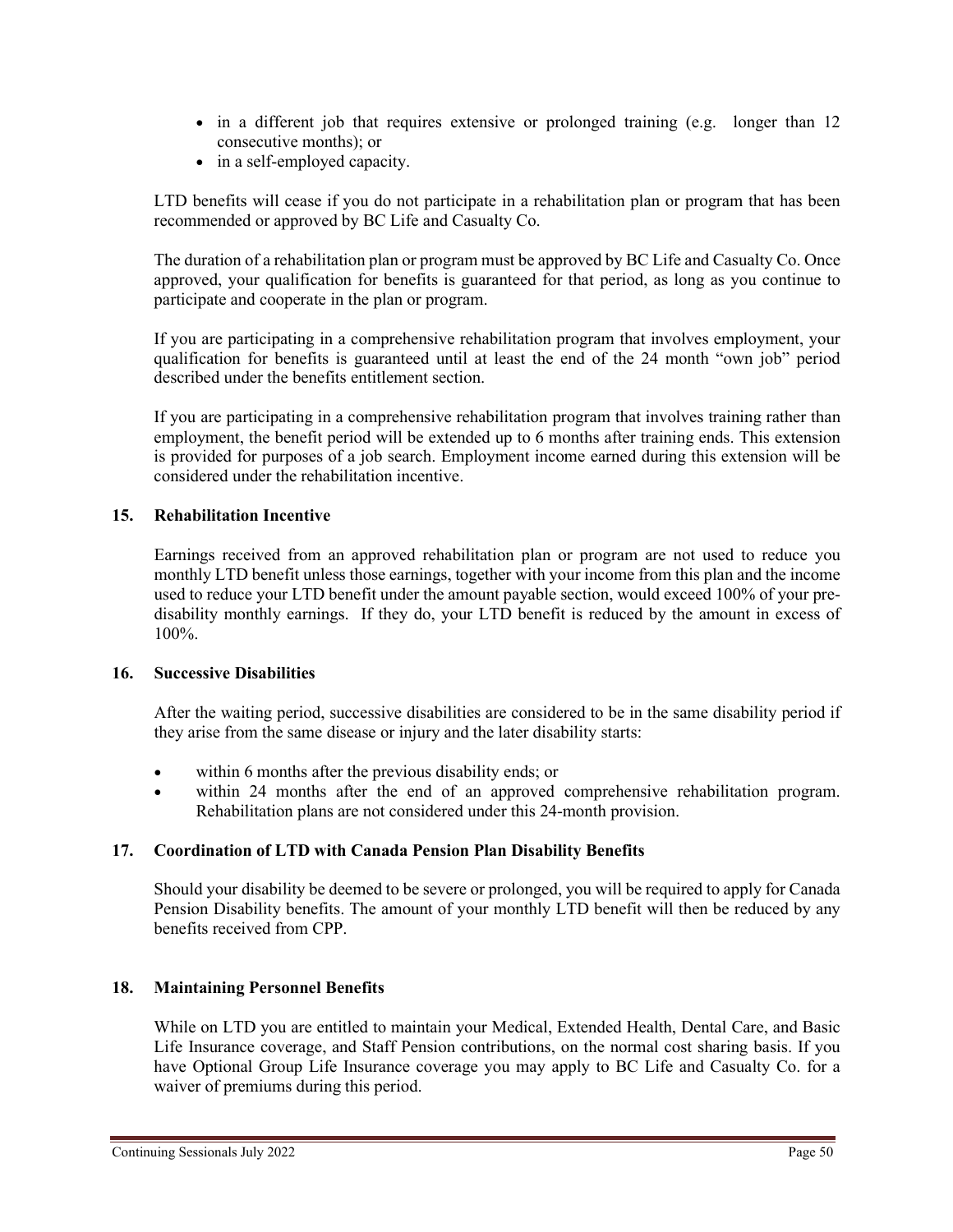#### **19. Termination of LTD Coverage or Payment of Benefits**

LTD coverage or payment of benefits will cease:

- During any scheduled period of lay-off or leave of absence (where a child is born before a period of maternity leave is scheduled to start, the leave is considered to start on the date of birth).
- Upon reaching your normal retirement date.
- Upon termination from the employee groups covered by this plan, or upon termination from the University.
- During any period in which you do not participate or cooperate in a prescribed plan of medical treatment appropriate for your condition (e.g. depending on the severity of the condition, the plan may require you to be under the care of a specialist. If substance abuse contributes to your disability, your treatment program must include participation in a recognized substance abuse withdrawal program.).
- During any period where you fail to participate or cooperate in an approved rehabilitation plan or program.
- During any 12-month period in which you do not live in Canada for at least 6 of those months.
- During any period of confinement in a prison or similar institution.
- As a result of disability arising from war, insurrection, or voluntary participation in a riot.

#### **20. Conversion Privilege**

You may be entitled to obtain an individual disability income policy without medical evidence if your coverage terminates because:

- a) You are no longer eligible for coverage
- b) You no longer satisfy the actively at work requirement, or
- c) You cease to be in an eligible class

If you are interested in obtaining an individual policy, please contact the Plan Carrier within 31 days of your group coverage terminating.

#### **21. Plan Carrier**

Pacific Blue Cross (BC Life and Casualty Co.) **Group Policy 040703** Disability Claims Office PO Box 7000, Vancouver BC V6B 4E1 1-888-275-4672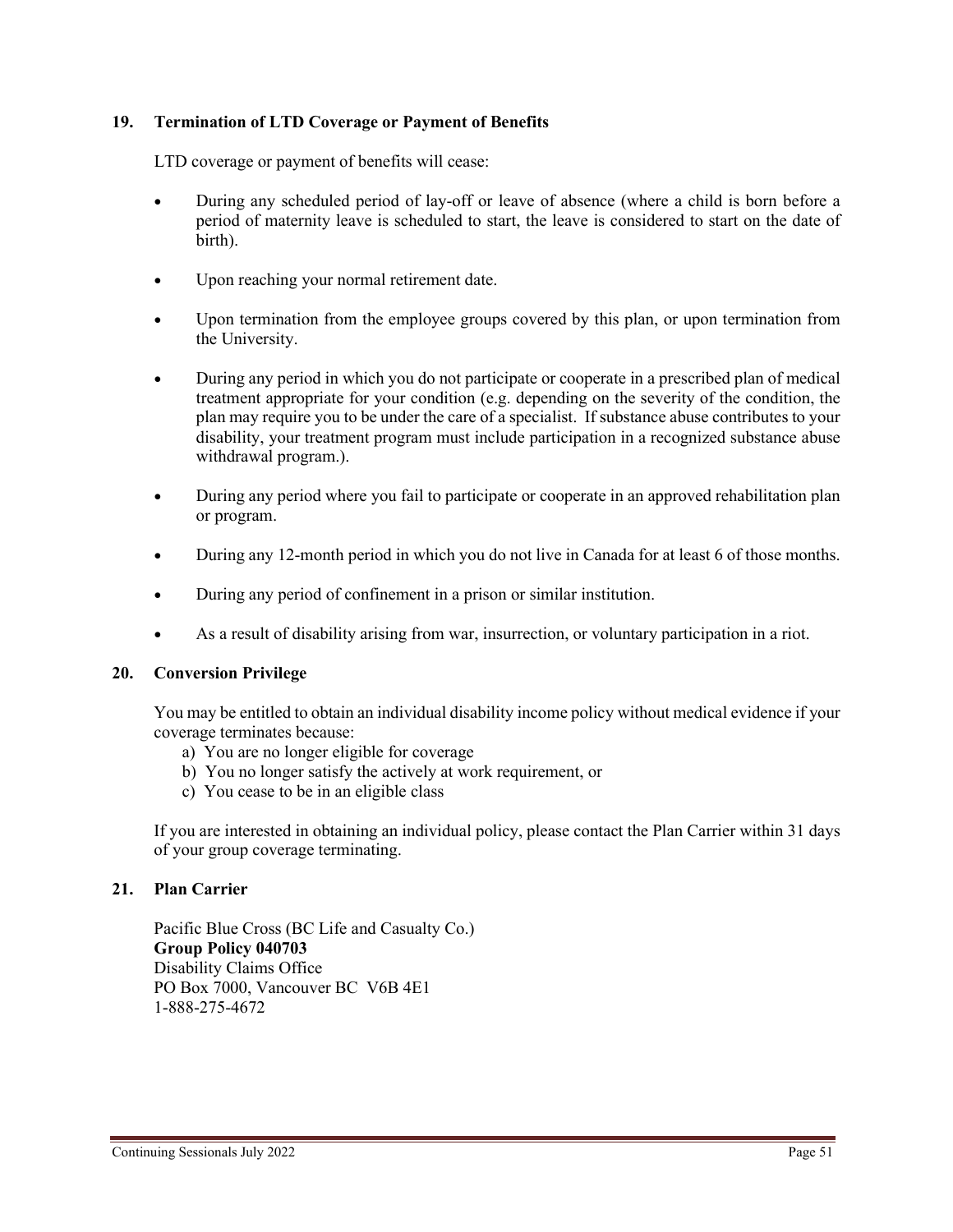# **SECTION 5 BENEFITS COVERAGE WHEN NOT ACTIVELY WORKING**

This section describes your eligibility for benefits coverage for the following situations:

- leave of absence without pay
- maternity, adoption and parental leave
- early retirement
- normal retirement
- deferred retirement
- termination
- death before retirement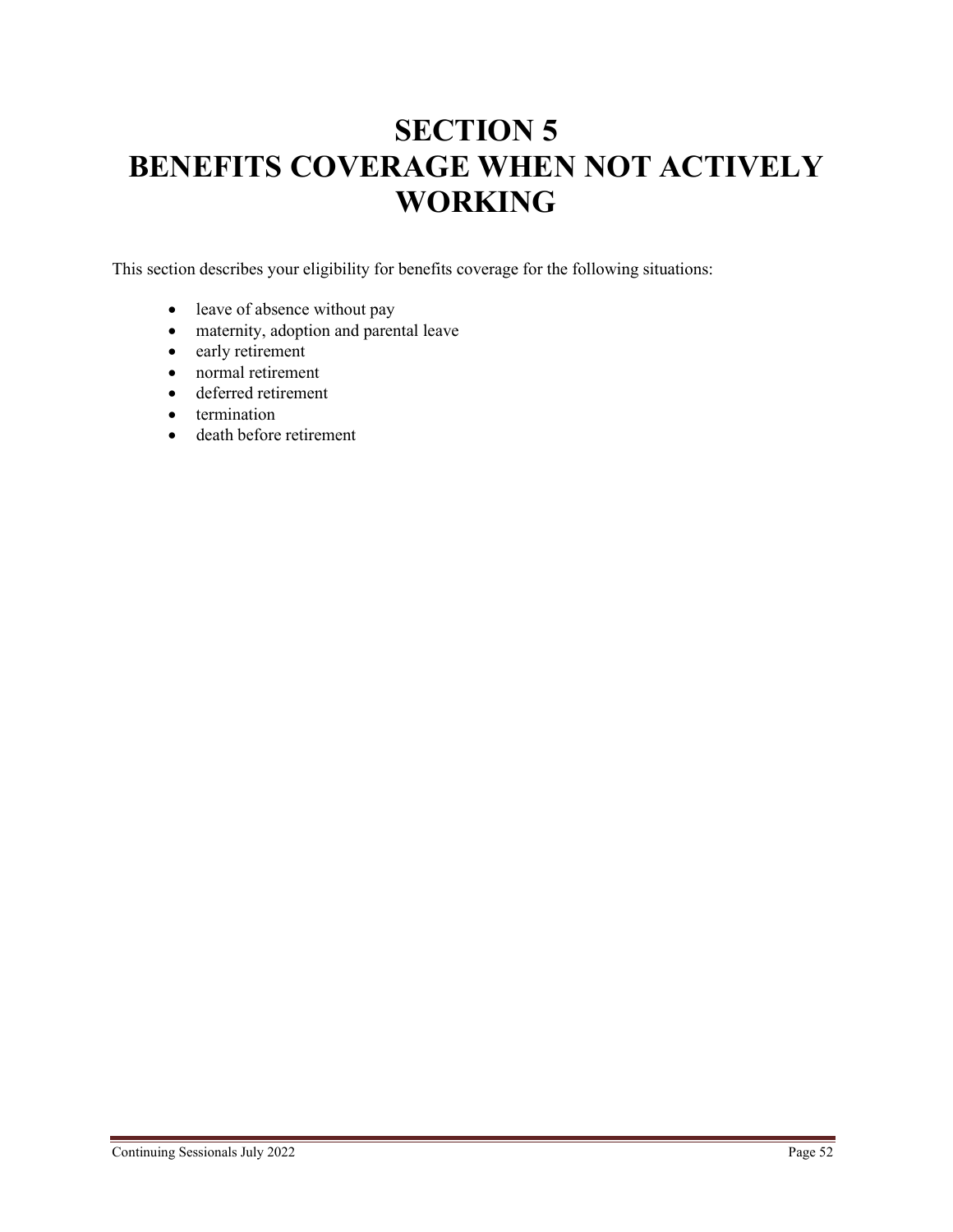# **LEAVE OF ABSENCE WITHOUT PAY**

During a period of approved leave of absence without pay (other than maternity or parental leave), you may continue any or all of the following University personnel benefits by assuming the total cost thereof, including the University's contributions. Contributions may be paid in advance or on the normal monthly basis.

- Extended Health Benefits
- Dental Plan
- Basic Group Life Insurance
- Long Term Disability
- Optional, Spousal and Accidental Death & Dismemberment Insurance
- Money Purchase Pension Plan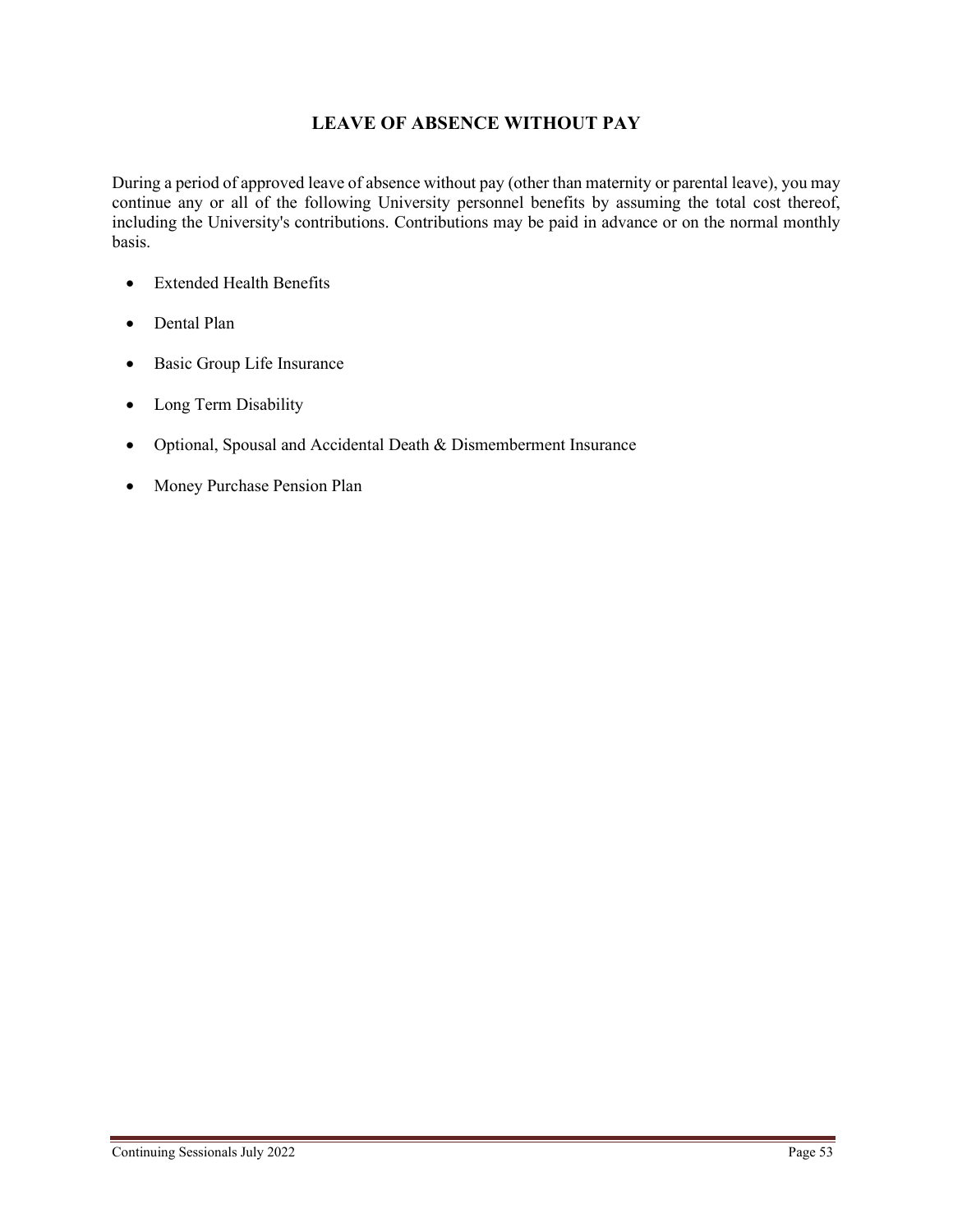# **MATERNITY OR PARENTAL LEAVE**

While on unpaid maternity or parental (including adoption) leave you may continue any or all of the personnel benefits programs in which you are enrolled. The University shall continue to pay its share of the cost of any of the benefits that you choose to continue.

Once the baby is born it is important to remember to add the child to the health and dental care plans within 31 days of the birth. Appropriate forms are available from the Benefits Office in Human Resources.

For further information regarding maternity or parental leave please refer to the CUPE 4163 (Component 3) Collective Agreement, the *Employment Standards Act of BC,* and the brochure on the website. For information regarding Employment Insurance maternity and/or parental leave benefits please contact the local EI Office or visit their website at

<http://www.servicecanada.gc.ca/eng/sc/ei/benefits/maternityparental.shtml>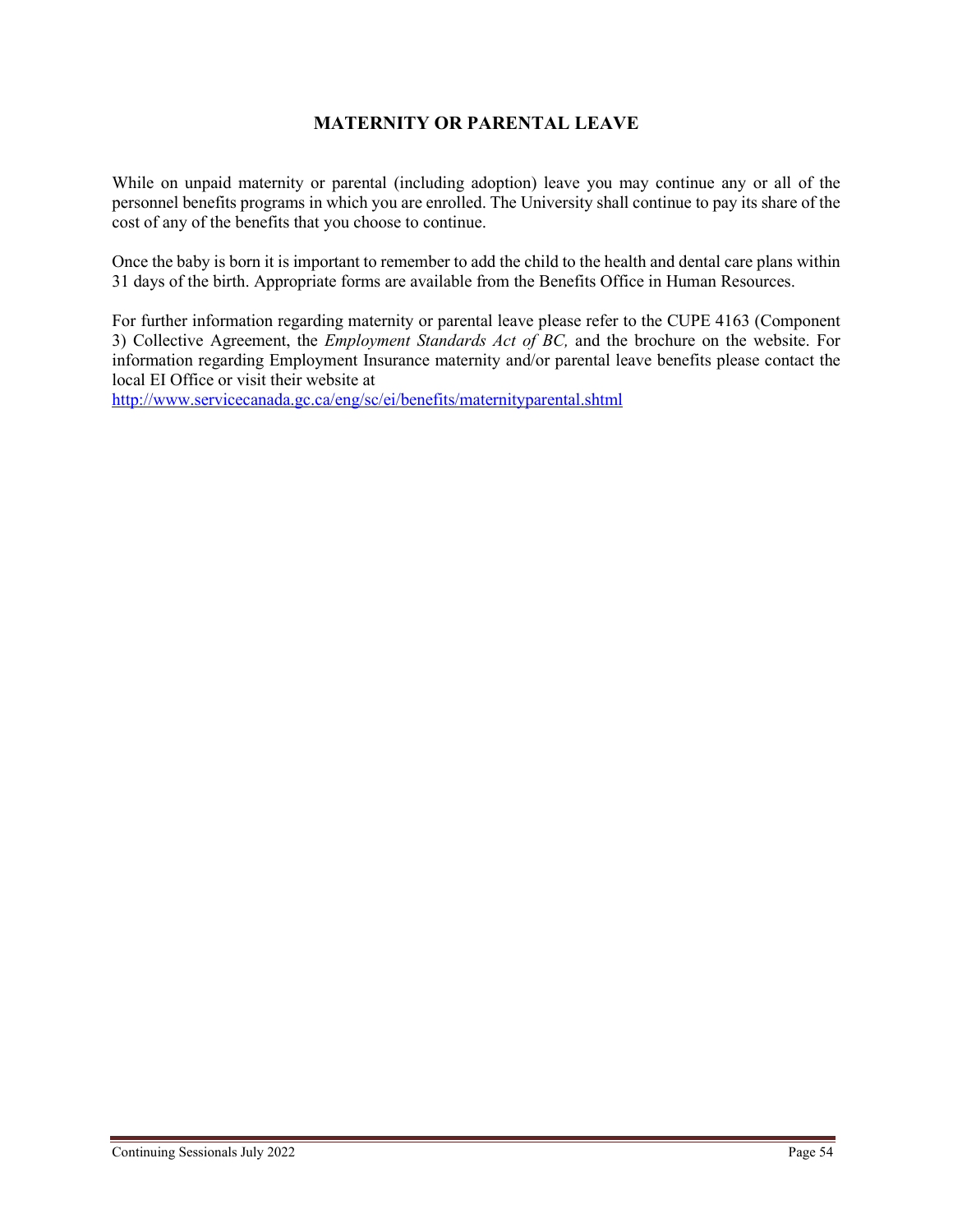# **EARLY RETIREMENT**

#### **1. Extended Health & Dental Plans**

If you have Extended Health Benefits and/or Dental Care coverage through the University, your group coverage will terminate at the end of the month in which you retire.

Pacific Blue Cross provides a UVic retiree extended health and dental plan for employees who officially retire from the University. You must apply for this coverage within 60 days of the termination of your UVic group plan. Further details of this plan are available from the Benefits Office in Human Resources.

*It is important to note that the retiree plan does not offer the same level of benefits as group plans, especially for travel coverage.*

#### **2. Basic Group Life Insurance**

Basic Group Life Insurance coverage will terminate on your early retirement date. You may convert your group life insurance to an individual life insurance policy. This amount must be equal to or less than your group life amount, subject to an overall maximum of \$200,000. The individual life insurance policy will be issued without proof of satisfactory health provided the completed application form, along with the necessary premium, is received by Pacific Blue Cross (BC Life and Casualty Co.) within 31 days of the termination of your group coverage.

The conversion option is mainly of interest to persons who would not otherwise qualify for individual insurance. The annual premium to convert your group life insurance to an individual plan without medical evidence is much higher than under a plan where medical evidence must be provided.

For further information contact the Manager, Benefits at local 8089.

#### **3. Optional Group Life Insurance**

If you currently have Optional Group Life Insurance, you are entitled to continue your University Group Policy up to your normal retirement date. If you are interested in this option please contact the Manager, Benefits at local 8089.

If you do not make arrangements to continue your Optional Group Life Insurance, coverage will cease on your early retirement date.

#### **4. University Pension Plan**

You may retire with a reduced University pension as early as age 55 (age 50 for options outside the plan). For details regarding your pension, please contact Pension Services at local 7030.

#### **5. Canada Pension Plan**

You are eligible to apply for Canada Pension anytime between ages 60 - 70. Your pension will be decreased by .5% for each month that you are less than age 65 at the commencement date of your pension. For further assistance or information, please contact Income Security Programs at 1-800-  $277-9914$ , or visit their website at<http://www.esdc.gc.ca/en/cpp/apply.page>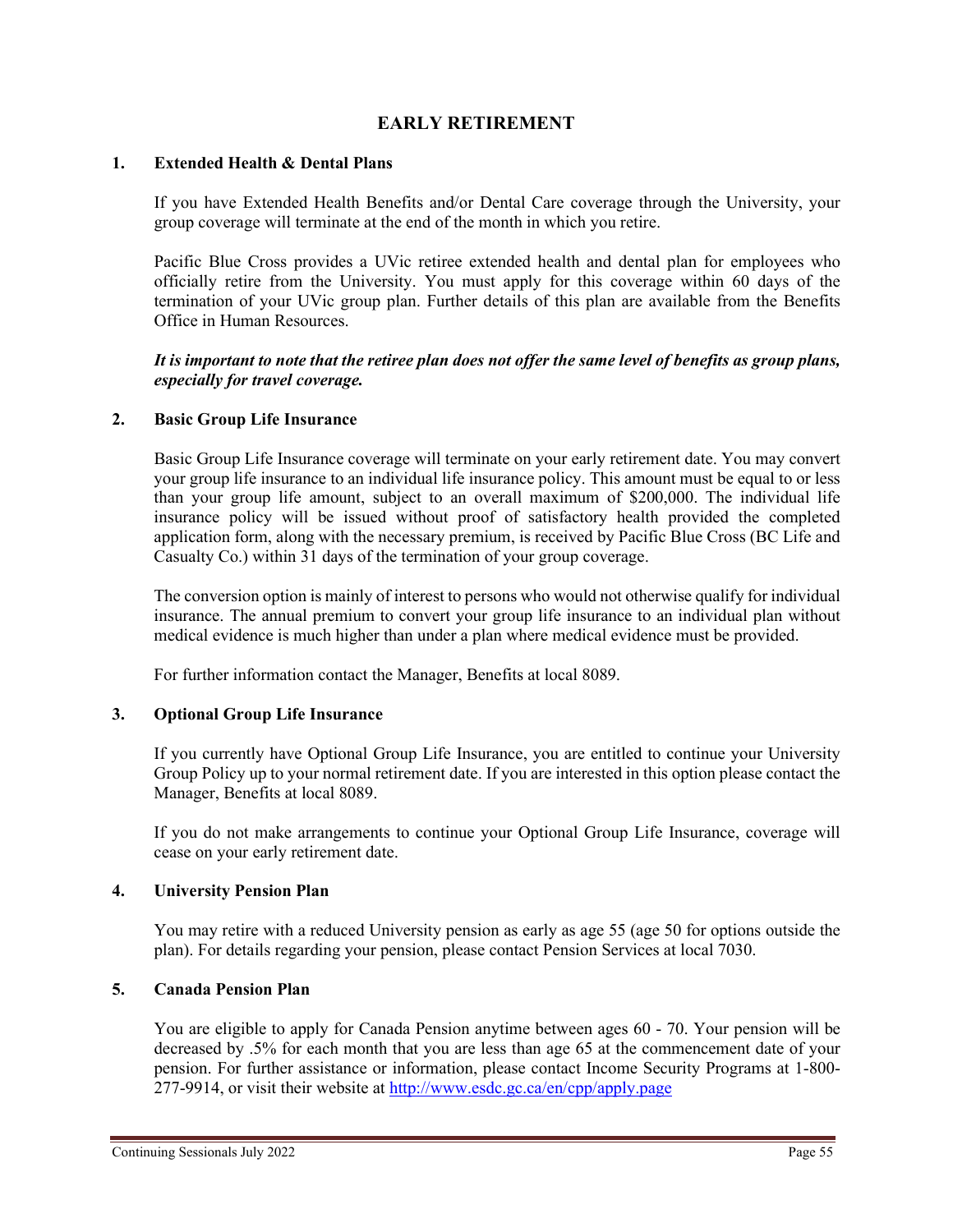# **NORMAL RETIREMENT**

#### **1. Extended Health & Dental Plans**

If you have Extended Health Benefits and/or Dental Care coverage through the University, your coverage will terminate at the end of the month in which you retire. A portion of your prescriptions may then be covered by PharmaCare.

Pacific Blue Cross provides a UVic retiree extended health and dental plan for employees who officially retire from the University. You must apply for this coverage within 60 days of the termination of your UVic group plan. Further details of this plan are available from the Benefits Office in Human Resources.

#### *It is important to note that the retiree plan does not offer the same level of benefits as group plans, especially for travel coverage.*

#### **2. Group Life Insurance**

Group Life Insurance coverage will terminate on your normal retirement date. You may convert your group life insurance to an individual life insurance policy. This amount must be equal to or less than your group life amount, subject to an overall maximum of \$200,000. The individual life insurance policy will be issued without proof of satisfactory health provided the completed application form, along with the necessary premium, is received by Pacific Blue Cross (BC Life and Casualty Co.) within 31 days of the termination of your group coverage.

The conversion option is mainly of interest to persons who would not otherwise qualify for individual insurance. The annual premium to convert your group life insurance to an individual plan without medical evidence is much higher than under a plan where medical evidence must be provided.

For further information contact the Manager, Benefits at local 8089.

#### **3. University Pension Plan**

You may choose to apply for University Pension Benefits to begin at retirement, or you may defer your pension payments to begin no later than the end of the calendar year in which you reach age 71. For information regarding your Pension Benefits, please contact Pension Services at local 7030.

#### **4. Canada Pension Plan**

You are entitled to receive Canada Pension Plan Benefits, without actuarial reduction, from age 65. If you prefer you may defer your Canada Pension Plan up to age 70. For each month beyond the month of your 65th birthday that you delay applying for a retirement pension, there is an increase of benefits. You should apply six months prior to the date on which you wish to commence benefits. For further information, contact Income Security Programs at 1-800-277-9914 or visit their website at<http://www.esdc.gc.ca/en/cpp/oas/index.page>

#### **5. Old Age Security**

You may be entitled to receive monthly Old Age Security Benefits at age 65, provided you meet residency requirements. Application forms should be submitted six months prior to your 65th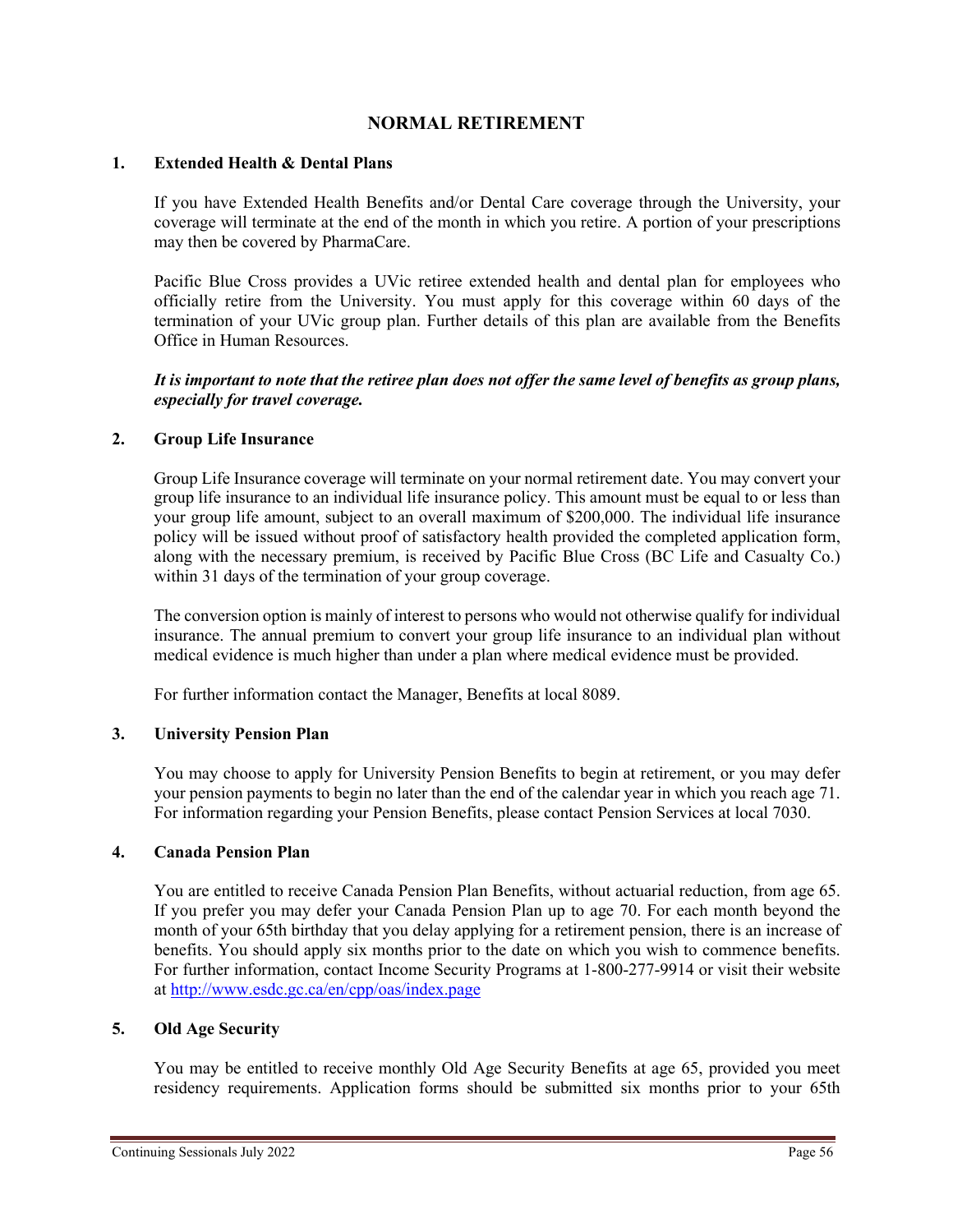birthday. For further information, contact Income Security Programs at 1-800-277-9914, or visit their website at<http://www.esdc.gc.ca/en/cpp/oas/index.page>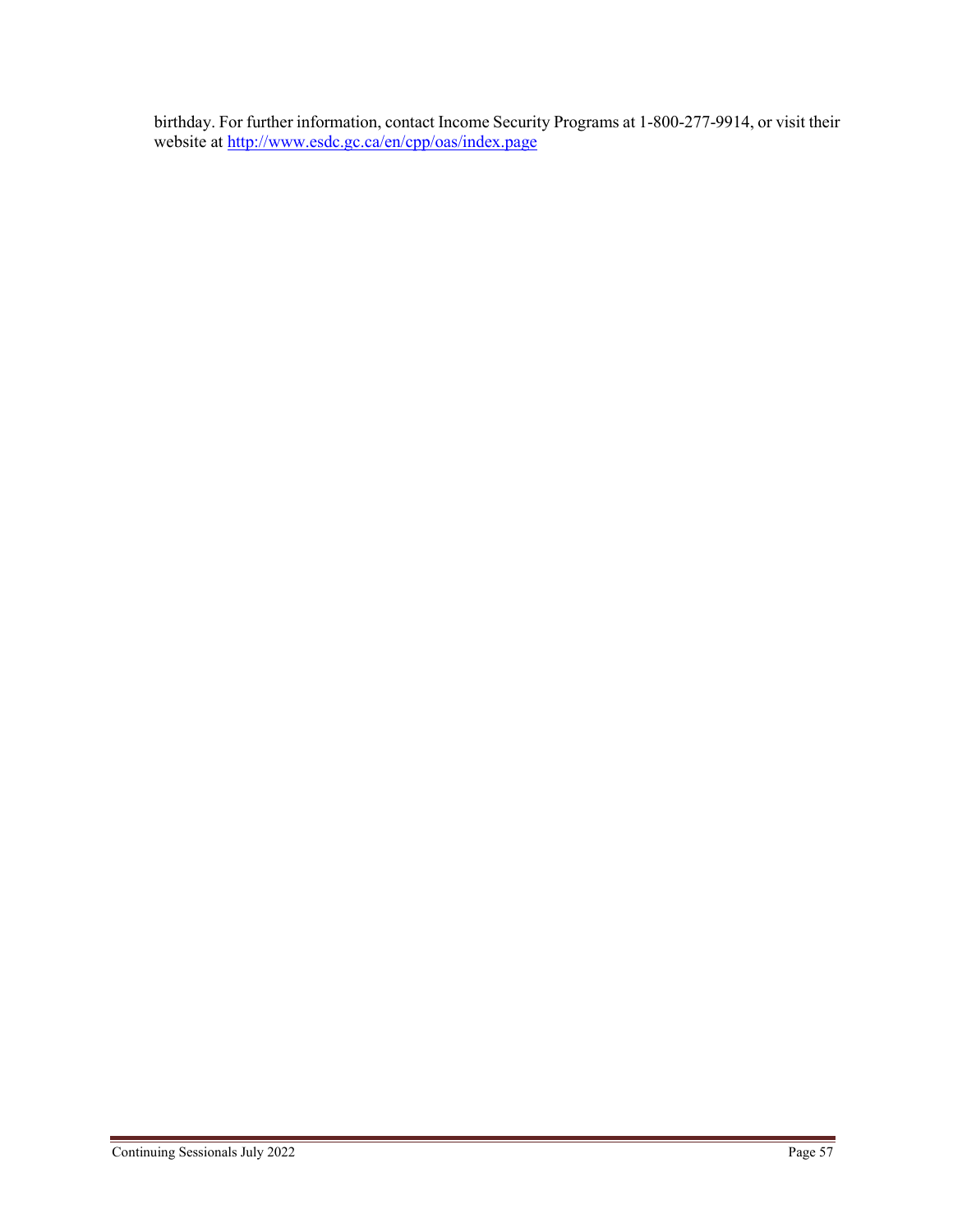# **DEFERRED RETIREMENT**

You may choose to continue working past your normal retirement date, in which case the following benefits continue as outlined:

#### **1. Extended Health & Dental Plans**

If you have Extended Health Benefits and/or Dental Care coverage through the University, your group coverage will continue on the normal cost sharing basis until the earlier of the end of the month in which you retire, or December  $31<sup>st</sup>$  of the year in which you reach age 71.

Pacific Blue Cross provides a UVic retiree extended health and dental plan for employees who officially retire from the University. You must apply for this coverage within 60 days of the termination of your UVic group plan. Further details of this plan are available from the Benefits Office in Human Resources.

*It is important to note that the retiree plan does not offer the same level of benefits as group plans, especially for travel coverage.*

#### **2. Group Life Insurance**

Basic Group Life Insurance coverage of 1 x annual salary will continue, with premiums paid by the University, until the earlier of your retirement date, or December  $31<sup>st</sup>$  of the year in which you reach age 71.

If you have Optional Life Insurance coverage, you can also maintain this coverage until the earlier of your retirement date, or December 31<sup>st</sup> of the year in which you reach age 71, providing you continue to pay the premiums.

Conversion options are not available past normal retirement date.

# **3. University Pension Plan**

By law, payment of pension benefits must start by the end of the calendar year in which you reach age 71 (i.e. by December  $1<sup>st</sup>$ ). This means that contributions to the University pension plan must cease on the earlier of your retirement date, or November 30<sup>th</sup> of the year in which you reach age 71. For information regarding your pension benefits, please contact Pension Services, local 7030.

#### **4. Canada Pension Plan**

You are entitled to receive Canada Pension Plan Benefits (CPP), without actuarial reduction, from age 65.

If you prefer you may defer your Canada Pension Plan up to age 70. For each month beyond the month of your 65th birthday that you delay applying for a retirement pension, there is an increase of benefits. You should apply six months prior to the date on which you wish to commence benefits. For further information, contact Income Security Programs at 1-800-277-9914 or visit their website at<http://www.esdc.gc.ca/en/cpp/oas/index.page>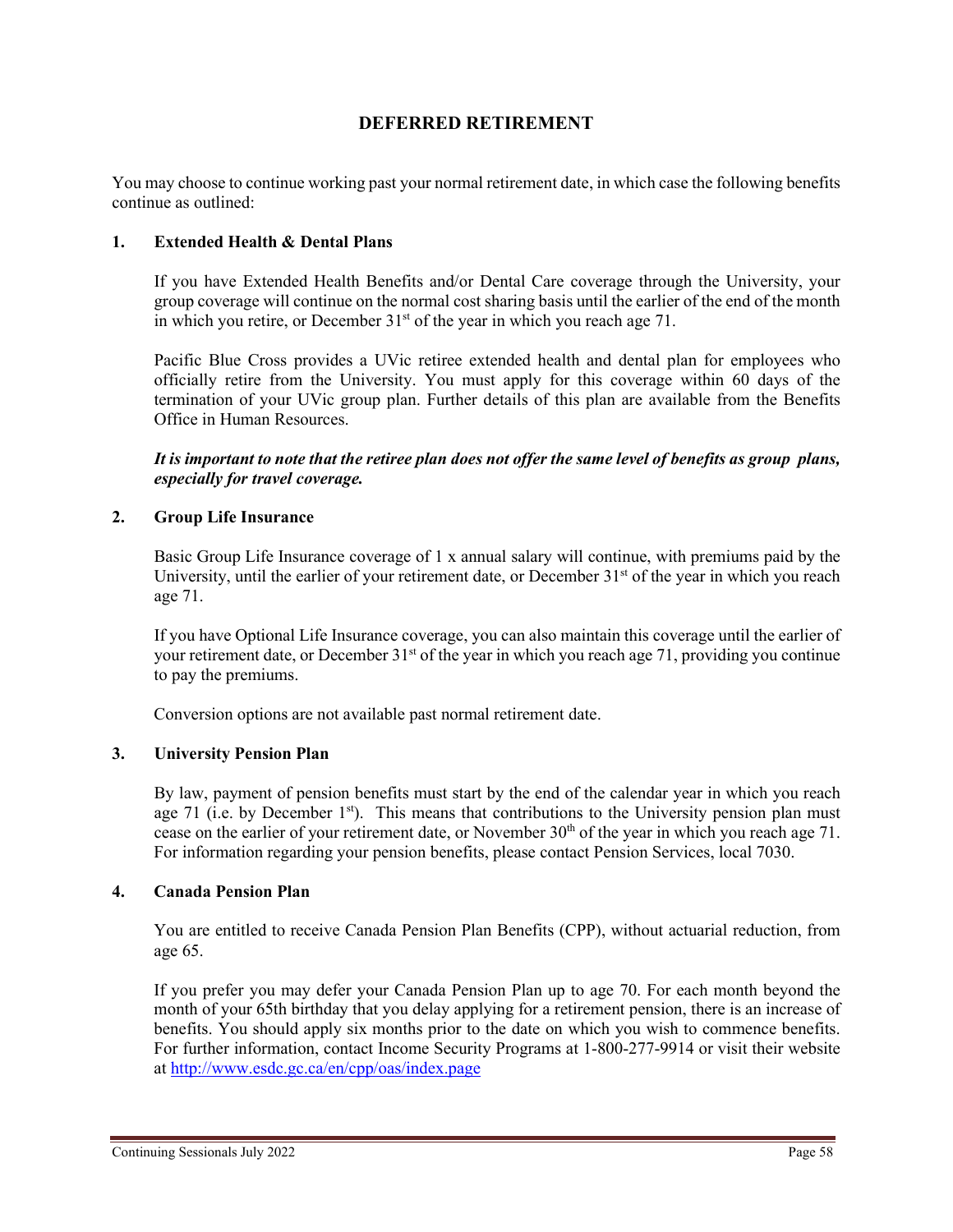# **5. Old Age Security**

The Old Age Security pension (OAS) is available to most Canadians aged 65 or older. If you meet the eligibility requirements, you may be entitled to receive OAS, even if you are still working.

If you apply after age 65, you can only receive a back payment to cover up to 12 months. The back payment is calculated from the month OAS receives your application.

For further information, contact Income Security Programs at 1-800-277-9914, or visit their website at<http://www.esdc.gc.ca/en/cpp/oas/index.page>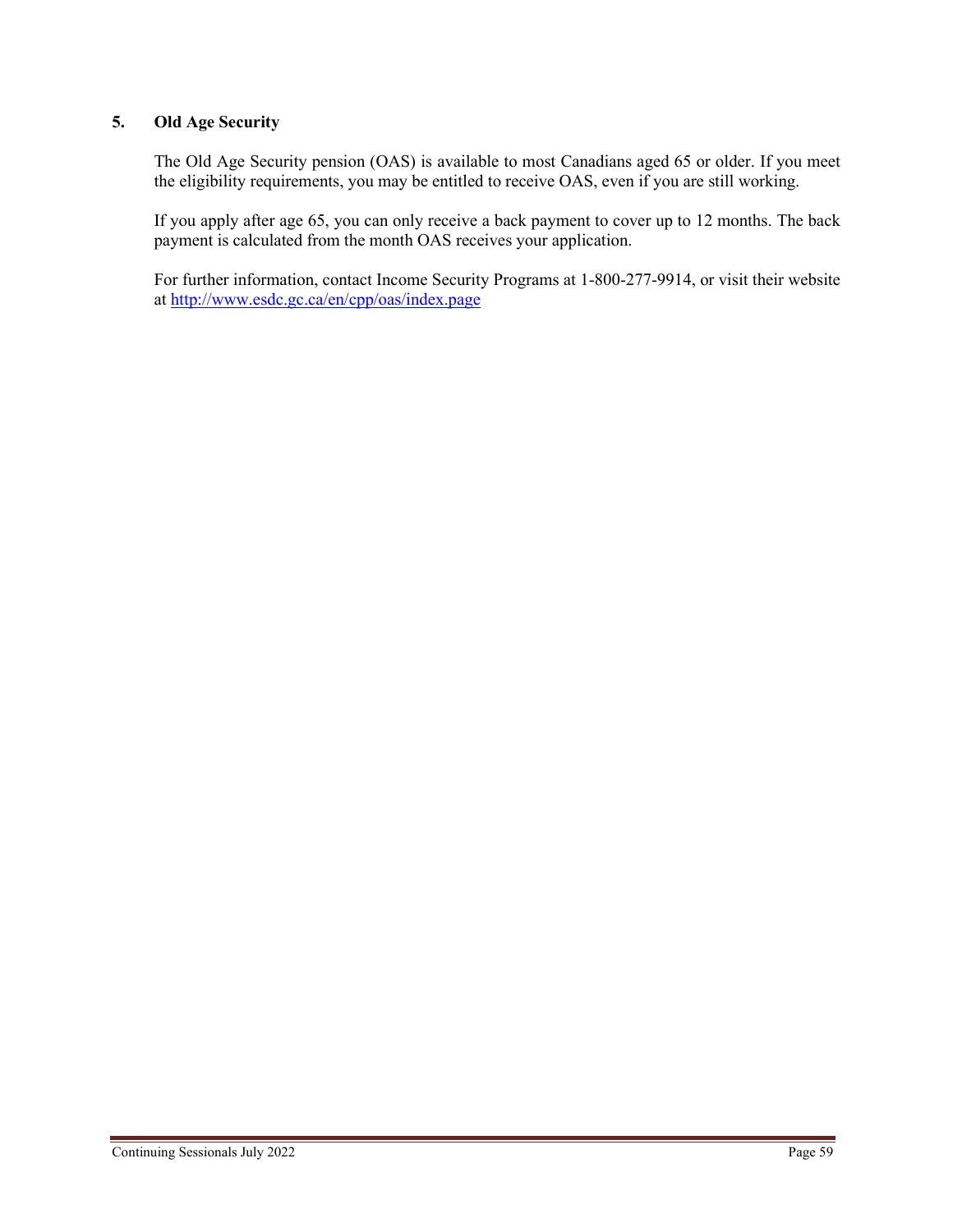# **TERMINATION**

#### **1. Extended Health and Dental Care Plans**

If you are enrolled in the Extended Health Benefits and/or Dental Care Plans, your coverage will terminate on the last day of the month in which you work at the University.

Pacific Blue Cross offers an individual health and dental plan for members whose group coverage terminates. To convert coverage you must ensure that your application and full payment is received by Pacific Blue Cross within 60 days of the date your group coverage ends. Coverage will become effective immediately after your group coverage terminates.

Pacific Blue Cross also offer individual travel benefits. For further details on individual products please call 1-800-873-2583.

*It is important to note that individual plans do not offer the same level of benefits as group plans, especially for travel coverage.*

#### **2. Group Life Insurance**

Your Group Life Insurance coverage will terminate on the last day you work at the University. You may convert your group life insurance to an individual life insurance policy. This amount must be equal to or less than your group life amount, subject to an overall maximum of \$200,000. The individual life insurance policy will be issued without proof of satisfactory health provided the completed application form, along with the necessary premium, is received by Pacific Blue Cross (BC Life and Casualty Co.) within 31 days of the termination of your group coverage.

The conversion option is mainly of interest to persons who would not otherwise qualify for individual insurance. The annual premium to convert your group life insurance to an individual plan without medical evidence is much higher than under a plan where medical evidence must be provided.

For further information contact the Manager, Benefits at local 8089.

#### **3. Pension Plan**

All pension contributions cease on the last day you work at the University. For information regarding your pension benefits and options, contact Pension Services, local 7030.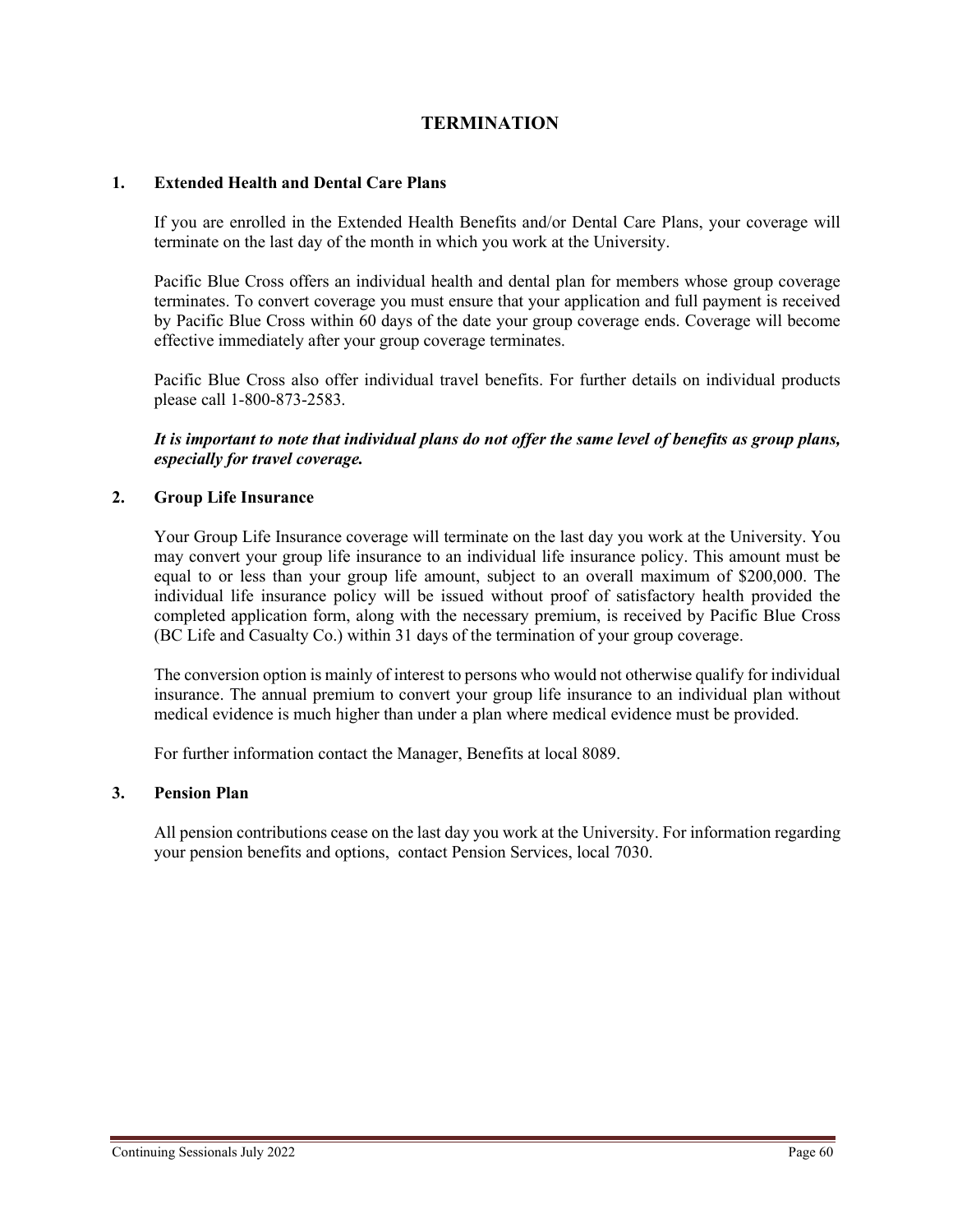# **IF YOU SHOULD DIE BEFORE RETIREMENT**

#### **1. Health Care Plans**

Coverage for the following plans ceases at the end of the month in which the death occurs:

- Extended Health Benefits
- Dental Plan

#### **2. Life Insurance & Travel Accident Plans**

Your beneficiary or estate will receive payments from the various Insurance Plans that you are enrolled in:

#### **a) Basic Group Life Insurance**

Lump sum benefit of the insurance proceeds.

#### **b**) **Optional Group Life**

Lump sum benefit of the amount of coverage chosen.

#### **c) Travel Accident Insurance**

Lump sum of \$100,000 should your accidental death occur as the result of approved University travel.

#### **3. University Pension Plan**

Please refer to Section 2 of this document for information on survivor benefits payable from the Plan.

#### **4. Canada Pension Plan**

Pays a lump sum benefit and in certain circumstances a monthly income to your spouse, dependent children or orphans.

#### **5. Worksafe BC**

Pays a lump sum benefit plus a monthly income to your spouse, dependent children or orphans if your death is the result of an "on-the-job" accident.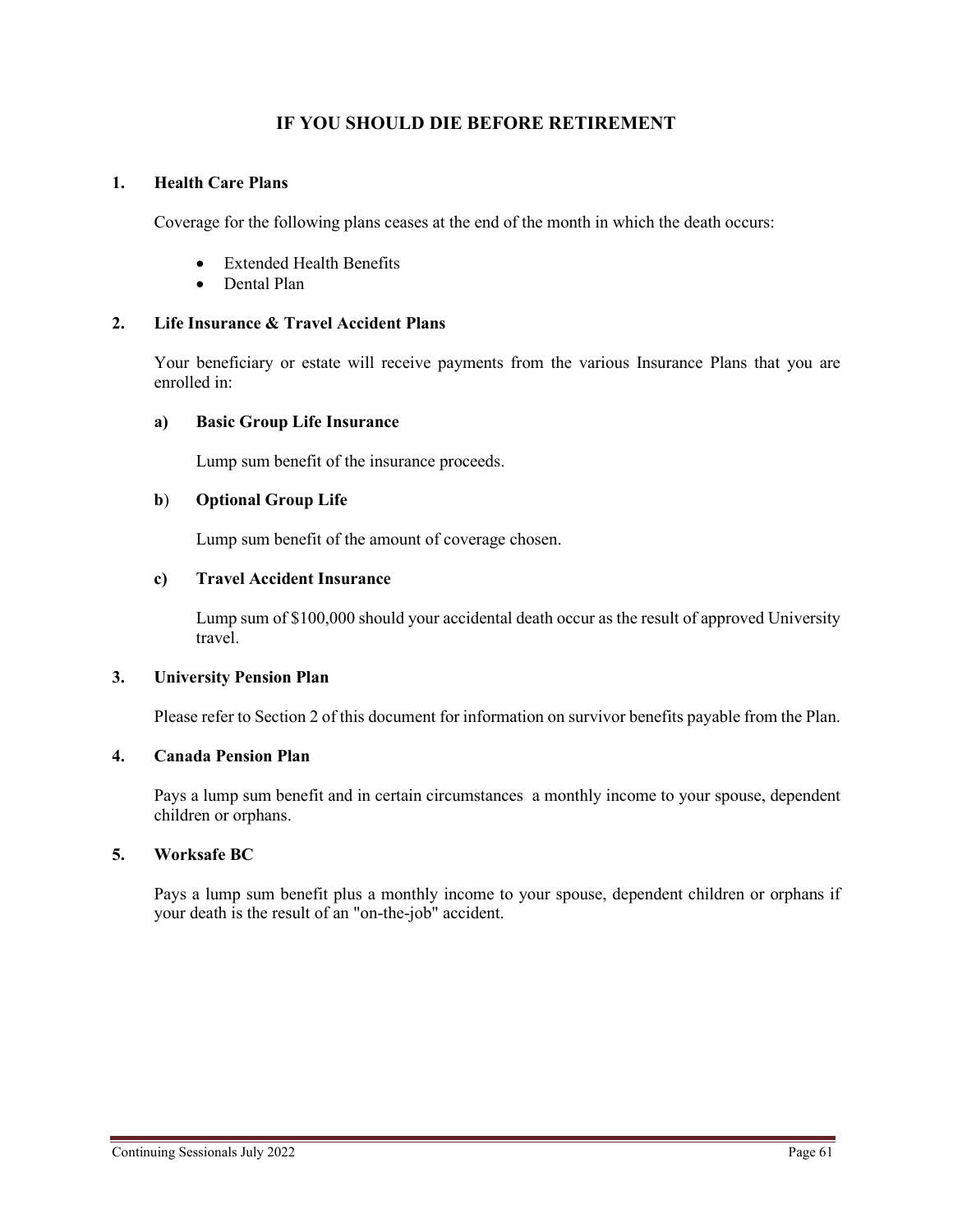# **SECTION 6 EMPLOYEE & FAMILY ASSISTANCE PROGRAM**

Balancing the demands in one's personal, family and work life can be challenging, and there are times when professional guidance can assist.

The Employee and Family Assistance Program (EFAP) provides short-term counselling, information and referral service for any personal problem that may affect your family life, your work life, or your general well-being. Eligible dependents are also covered.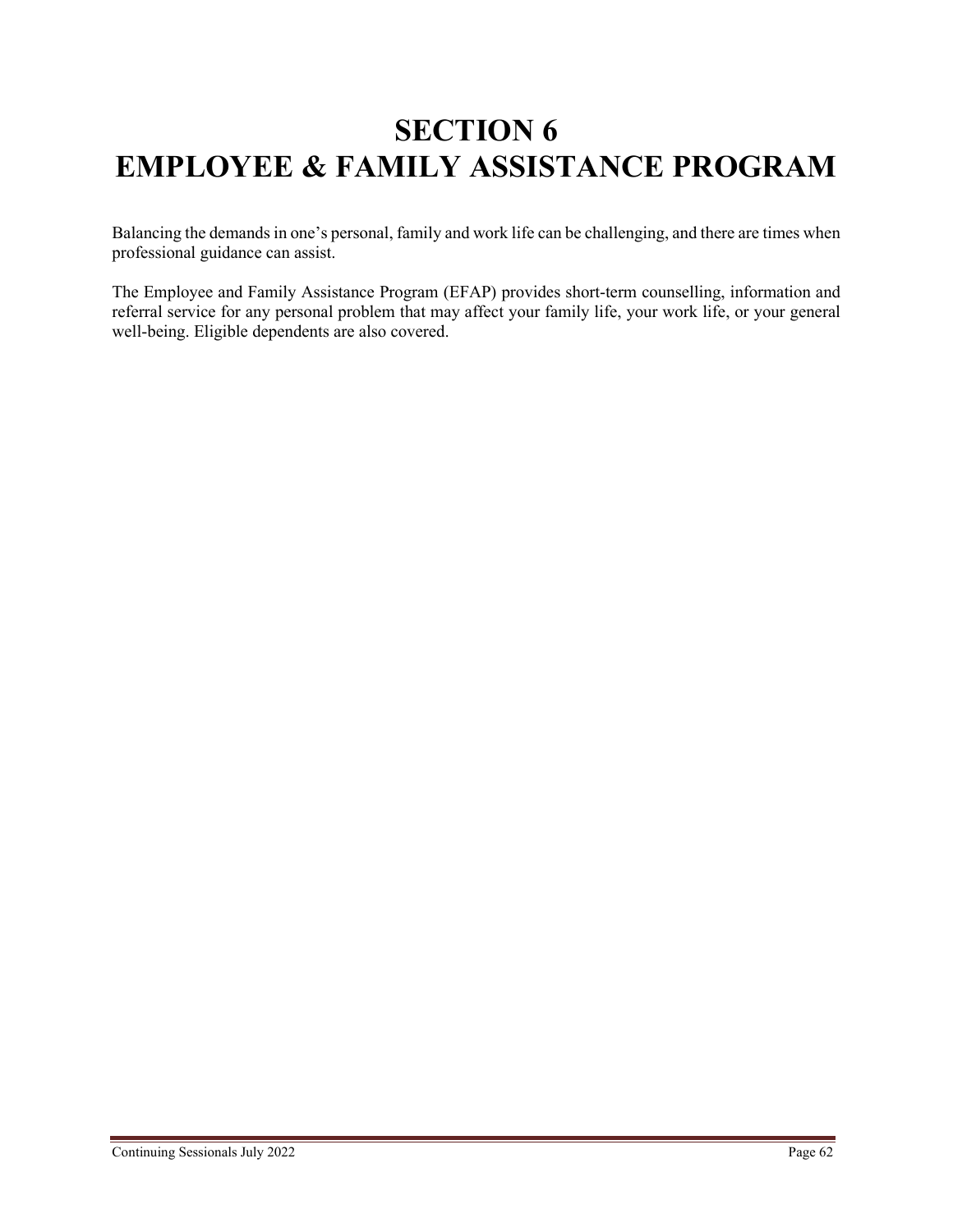# **EMPLOYEE & FAMILY ASSISTANCE PROGRAM (EFAP)**

### **1. Eligibility**

All Continuing Sessional Lecturers and their eligible dependents.

#### **2. Eligible Dependents**

- a) Your legal spouse or common-law partner (a common-law partner is a person who has been publicly represented as your spouse for at least one year).
- b) Any child, stepchild, legally adopted child, or legal ward of the employee who is:
	- unmarried and dependent on the employee, and under the age of 21 years (children under age 21 are **not** covered if they are working more than 30 hours a week, unless they are fulltime students).
	- age 21 to 25 and in **full time** attendance at a recognized educational institute. If child is no longer a student, the coverage will cease at the end of the month of finishing school or university.
	- incapable of supporting themselves because of physical or mental disorder are covered without age limit if the disorder begins before they turn age 21, or while they are students under age 25, and the disorder has been continuous since that time.

#### **3. Membership**

You and your eligible dependents are automatically covered from the first day of your appointment.

#### **4. Cost to Plan Member**

No cost - the University pays the full premium of this service.

If long term or specialized counselling is required the EFAP counsellors will refer you to a community resource you can afford. Counselling benefits are also available through UVic's Extended Health Benefit Program (see Section 1).

#### **5. Plan Benefits**

Confidential, skilled, professional short-term counselling for:

- marriage, relationship and family concerns
- alcohol and drug dependencies
- career and work related concerns
- life transitions
- stress-related problems
- trauma response
- resource information and referral for financial and legal concerns

Should you require resources in addition to the assessment and counselling services provided, the EFAP counsellor will assist you with the referral.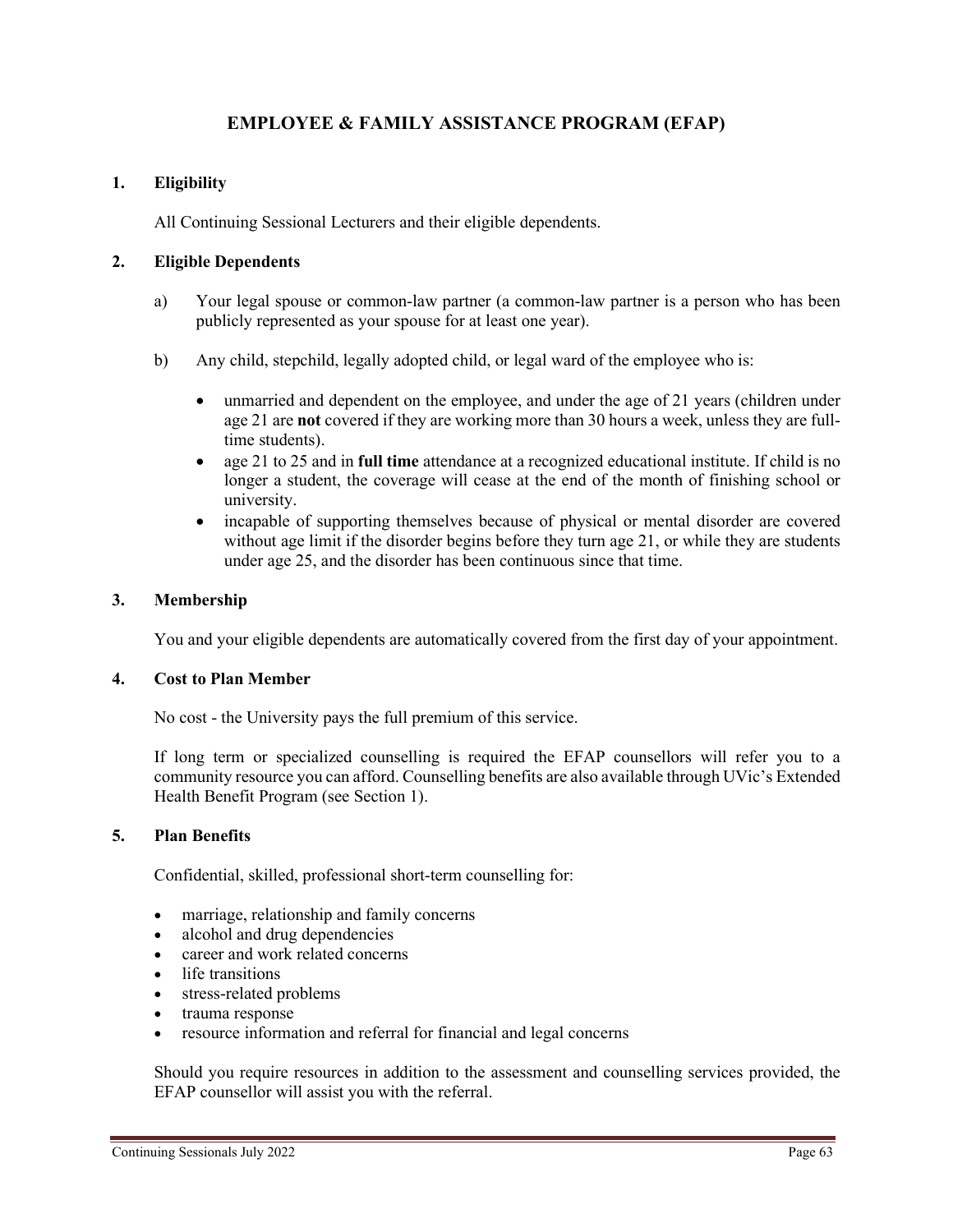#### **6. How to Use the Service (24 hours per day)**

Access your EFAP 24/7 by phone, web or mobile app.

| <b>Phone</b> | $-$ call 1-844-880-9142 |
|--------------|-------------------------|
| TTY          | $-$ call 1-877-338-0275 |

<https://www.workhealthlife.com/>

Download MY EAP app now at your device app store.

#### **7. Termination of Coverage**

Coverage terminates on your last day of employment with the University. If you choose to work past your normal retirement date, coverage will terminate on the earlier of your retirement date, or December 31<sup>st</sup> of the year in which you reach age 71.

#### **8. Plan Carrier**

LifeWorks 400 – 411 Dunsmuir Street Vancouver, BC V6B 1X4 Canada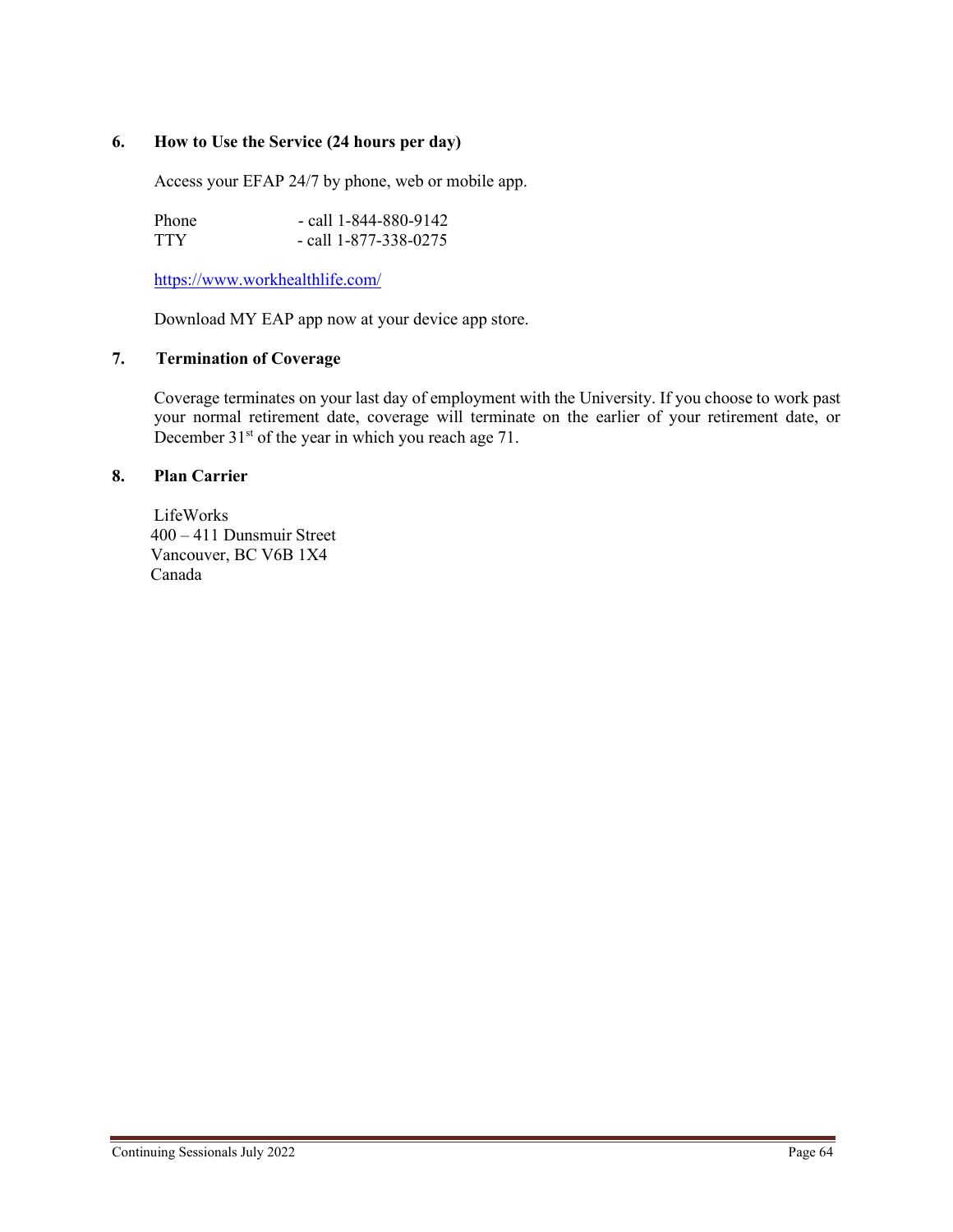# **SECTION 7 BENEFIT PREMIUMS SUMMARY**

This section outlines the various benefit premiums and cost sharing arrangements.

All continuing Sessional Lecturers are required to participate in all benefit plans other than Optional Life Insurance. For further details see the previous sections describing each benefit plan.